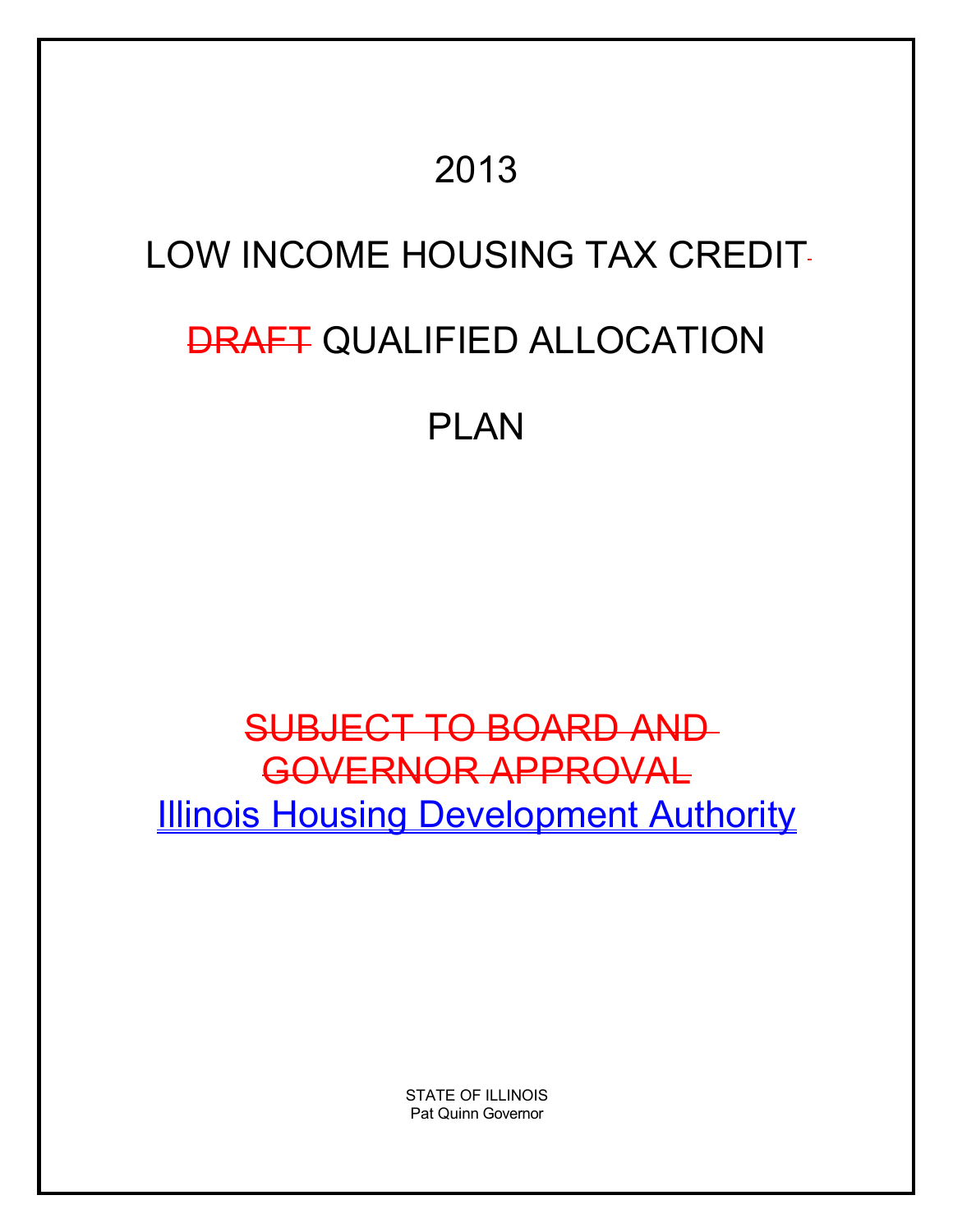Mary Kenney Executive Director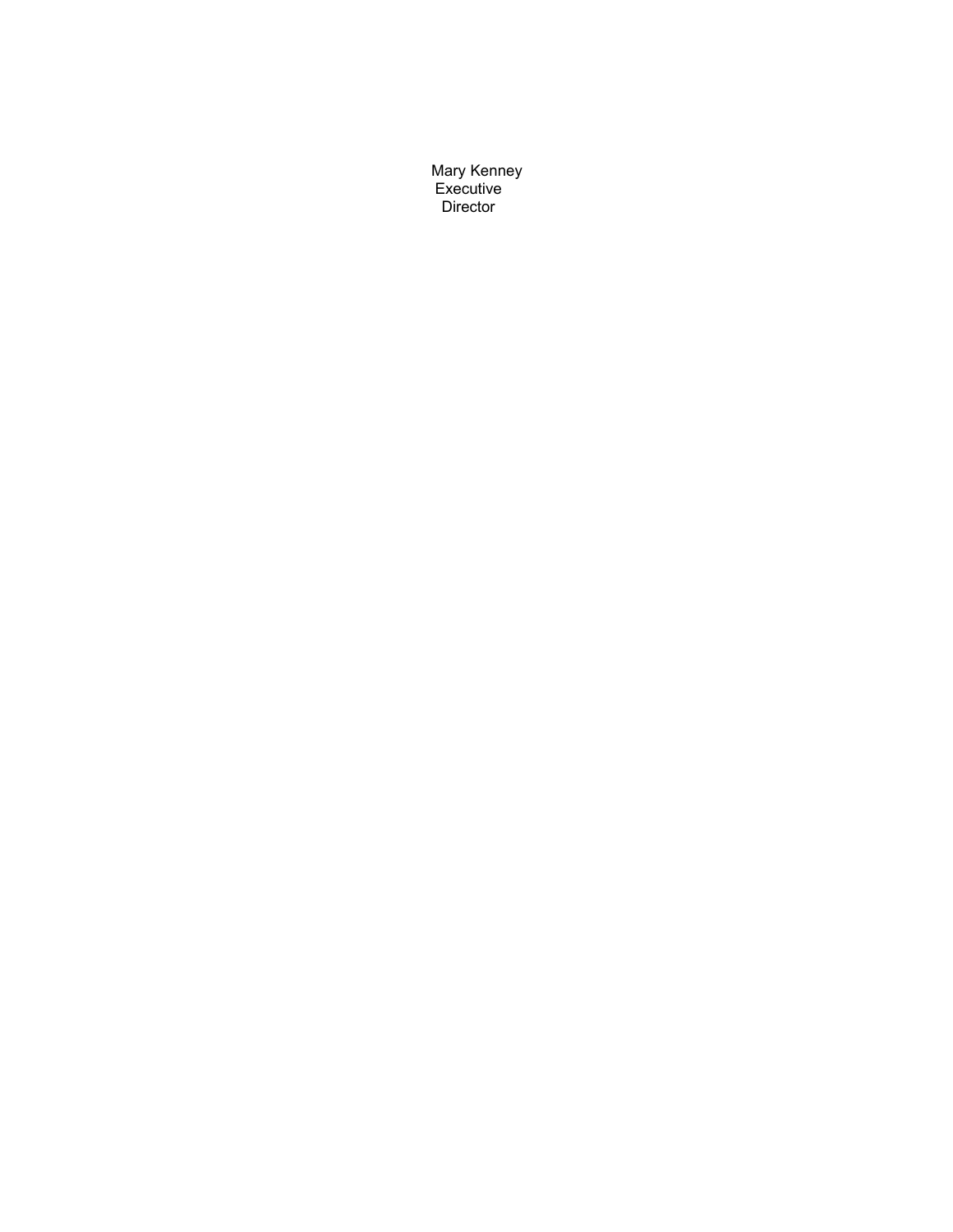## **Table of Contents**

|               | Definitions<br>$\vert$   |  |
|---------------|--------------------------|--|
|               | $\parallel$ )<br>General |  |
|               |                          |  |
| A)            |                          |  |
| B)            |                          |  |
| $\mathcal{C}$ | 8                        |  |
| D)            |                          |  |
| E)            |                          |  |
| III)          |                          |  |
|               | 10                       |  |
| A)            |                          |  |
| B)            |                          |  |
| $\mathcal{C}$ |                          |  |
|               | 10                       |  |
| D)            | 11                       |  |
| IV)           |                          |  |
|               | 12                       |  |
| A)            |                          |  |
| B)            |                          |  |
| C)            |                          |  |
|               | 12                       |  |
| D)            | 13                       |  |
| E)            |                          |  |
| V)            |                          |  |
|               | 14                       |  |
| A)            |                          |  |
| B)            |                          |  |
| VI)           | 16                       |  |
| A)            |                          |  |
| VII)          |                          |  |
|               | 18                       |  |
| A)            |                          |  |
| B)            |                          |  |
| $\mathcal{C}$ |                          |  |
|               | 18                       |  |
| D)            | 19<br>November           |  |
|               | 29, December 26,         |  |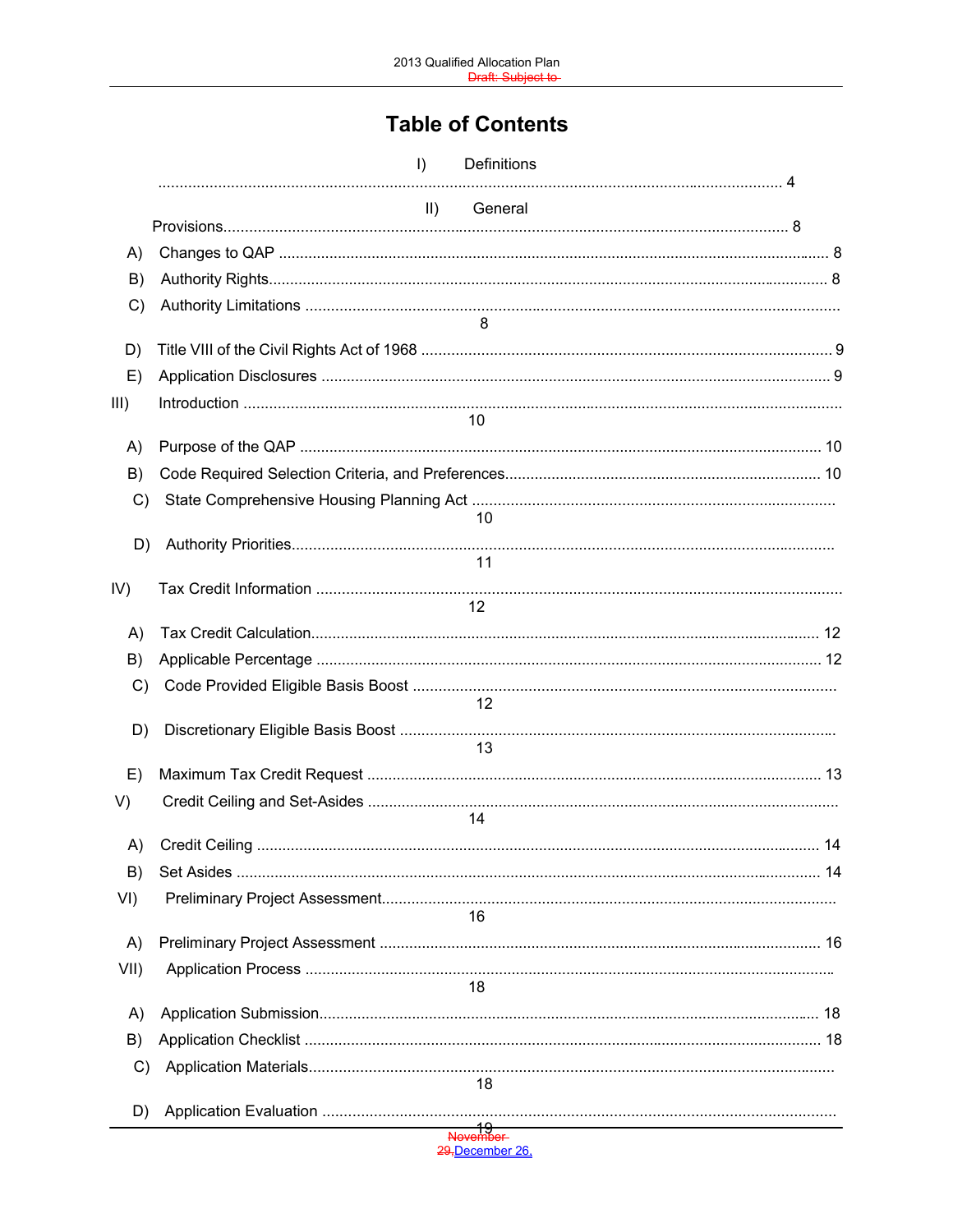| E)            |                                                    |  |
|---------------|----------------------------------------------------|--|
| VIII)         |                                                    |  |
| A)            |                                                    |  |
| B)            |                                                    |  |
| C)            | 21                                                 |  |
| IX)           |                                                    |  |
|               | 23                                                 |  |
| A)            |                                                    |  |
| B)            | <b>Project Modifications and Revocations</b><br>X) |  |
|               |                                                    |  |
| A)            |                                                    |  |
| B)            |                                                    |  |
| C)            |                                                    |  |
|               | 25                                                 |  |
| XI)           | 27                                                 |  |
| A)            |                                                    |  |
| B)            |                                                    |  |
| $\mathcal{C}$ |                                                    |  |
|               | 27                                                 |  |
|               | XII) Project Compliance                            |  |
| A)            |                                                    |  |
| B)            |                                                    |  |
| $\mathcal{C}$ |                                                    |  |
|               | 29                                                 |  |
| D)            | 29                                                 |  |
| $XIII$ )      |                                                    |  |
|               | 30                                                 |  |
| A)            |                                                    |  |
| B)            |                                                    |  |
| $\mathcal{C}$ | 30                                                 |  |
| D)            |                                                    |  |
|               | 30                                                 |  |
| E)            |                                                    |  |
| F)            | 32                                                 |  |
| G)            |                                                    |  |
|               | 3233<br><b>November</b>                            |  |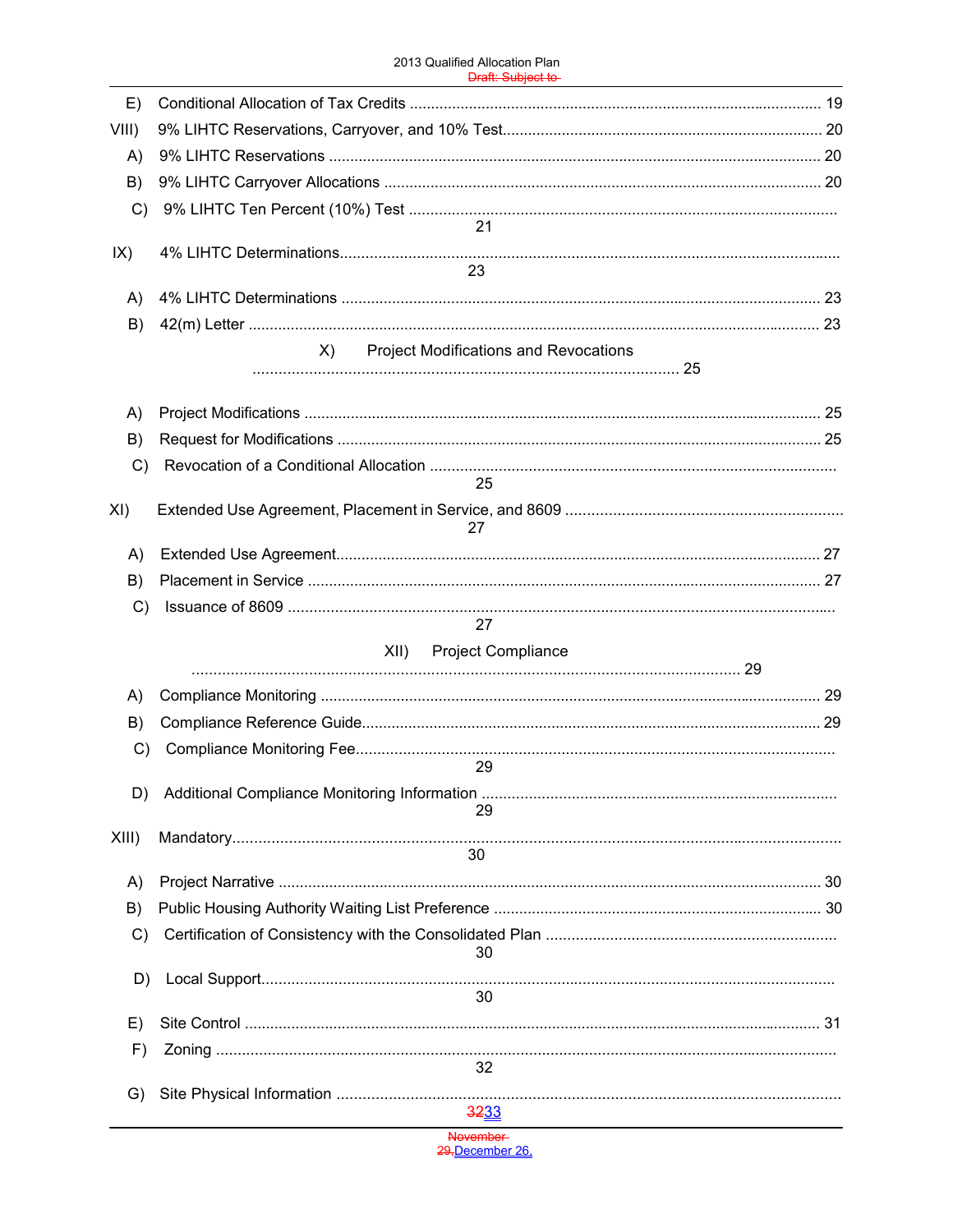|           | <del>Diali. Subjeci to</del> |
|-----------|------------------------------|
| H)        |                              |
|           | 34                           |
| $\vert$ ) |                              |
|           | 34                           |
| J)        |                              |
|           | 3435                         |
| K)        |                              |
| $\lfloor$ |                              |
|           | 3536                         |
| M)        |                              |
|           | 36                           |
| N)        |                              |
|           | 3637                         |
| O)        |                              |
|           | 3637                         |
| P)        |                              |
| XIV)      |                              |
|           | 4748                         |
| A)        |                              |
|           | 4748                         |
| B)        |                              |
|           | 5452                         |
| C)        |                              |
|           | 5455                         |
| D)        |                              |
|           | 5556                         |
| E)        |                              |
|           | 5758                         |
| F)        |                              |
|           | 5960                         |
|           |                              |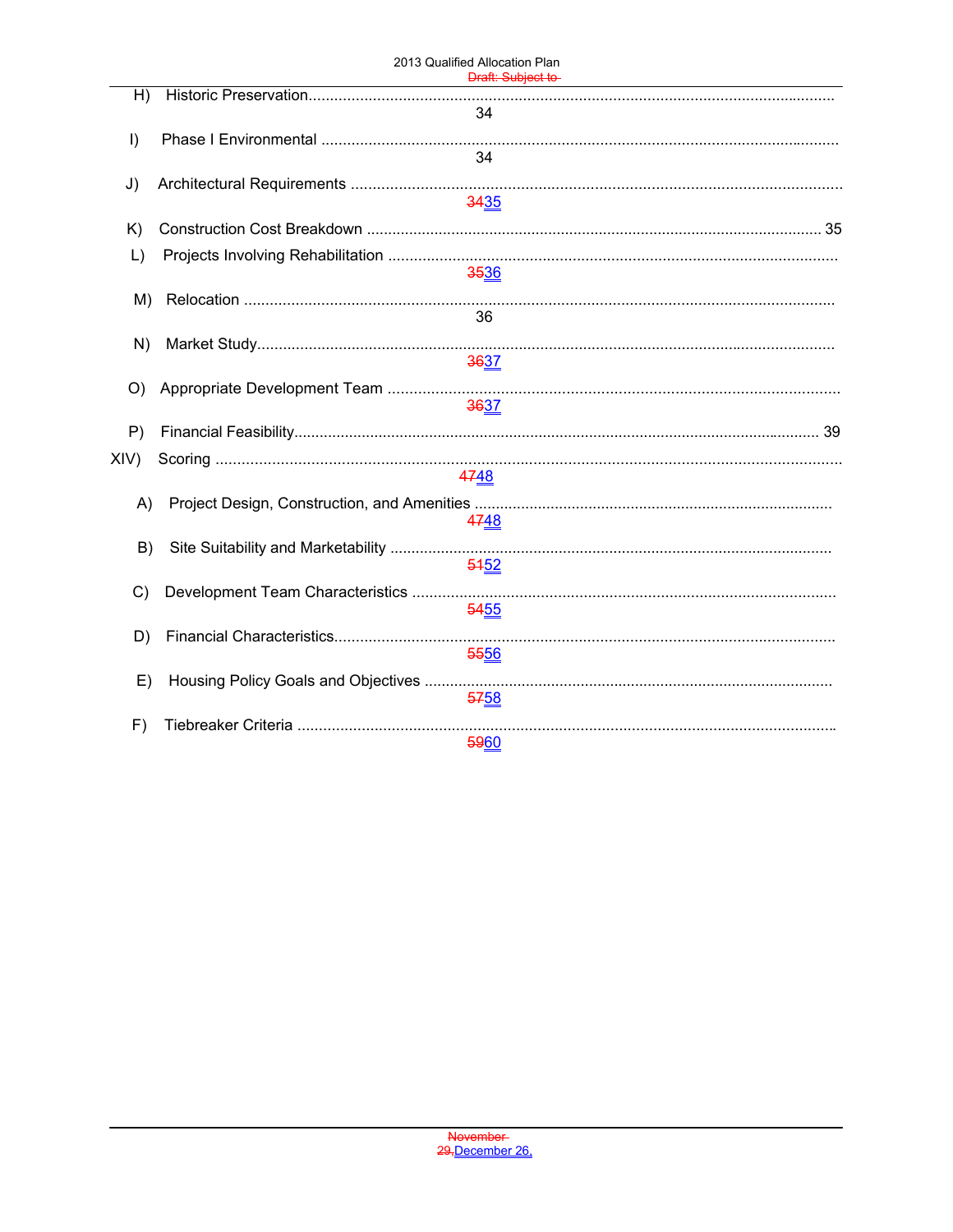## I) **Definitio**

### **ns**

The following capitalized terms used in this QAP shall have the following definitions:

**"42(m) Letter"** shall mean the letter from the Authority to an Owner evidencing that a Project being financed with the proceeds of tax-exempt bonds satisfies the requirements of the QAP and Section 42(m)(1)D of the Code.

**"8609"** shall mean IRS Form 8609.

**"Allocation"** shall mean the award of Tax Credits to a Project pursuant to Section 42. An Allocation may be made pursuant to a Carryover Allocation Letter or the issuance of IRS Form(s) 8609.

**"Abandoned and Foreclosed Single Family Housing"** shall mean a propertysingle structure containing from one (1) to six (6) connected units under a common roof:

- In which the mortgage or tax payments are at least 90 days delinquent,
- or
- For which a code enforcement inspection has determined that the property is not habitable and the owner has taken no corrective actions within 90 days of notifications of the deficiencies, or
- That is subject to a court-ordered receivership or nuisance abatement related to abandonment pursuant to state or local law, or
- For which foreclosure proceedings have been initiated,

or

 For which foreclosure proceedings have been completed and title transferred to an intermediary aggregator or servicer that is not an end user.

**"Area Median Income" or "AMI"** shall mean the median income of the County in which the Project is located, or the metropolitan statistical area of Chicago, or the metropolitan statistical area of St. Louis, adjusted for family size, as such adjusted income and median income for the area are determined from time to time by HUD for purposes of Section 8 of the United States Housing Act of 1937.

**"Application"** shall mean an entire set of required and requested documents, in paper and electronic form, as prescribed in this QAP and submitted by a Sponsor to the Authority.

**"Authority"** shall mean the Illinois Housing Development Authority.

**"Board"** shall mean the Members of the Authority.

**"Boost"** shall mean up to a thirty percent (30%) boost to the eligible basis of the Project.

**"Carryover Allocation"** shall mean the Allocation for a Project which is not expected to be Placed in Service in the year of the initial Allocation, made pursuant to the provisions of Section 42(h)(1)(E) of the Code.

**"Carryover Allocation Letter"** shall mean the written documentation from the Authority to an Owner making a Carryover Allocation for that Owner's Project.

**"Cash Flow after Debt Service"** shall mean the difference of the Project's net operating income and total debt service exclusive of cash flow notes.

**November "Code"** shall mean the Internal Revenue Code of 1986, as amended, and the regulations, notices,

29,December 26,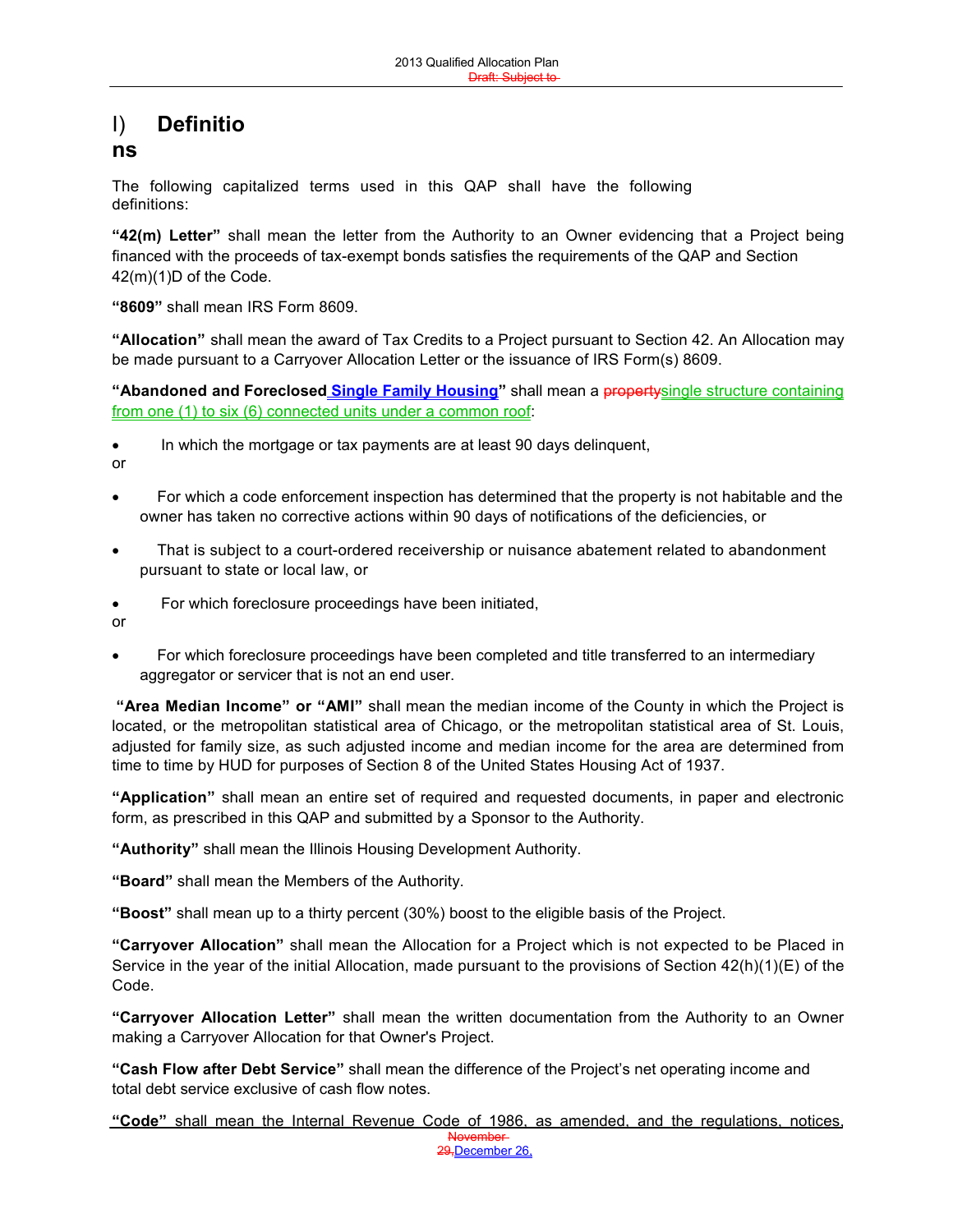revenue rulings and other official pronouncements promulgated under it, all as they may be amended from time to time.

**"Common Application"** shall mean the electronic document of the same name published by the Authority and used in the collection and analysis of information regarding the Project.

**"Compliance Period"** (notwithstanding Section 42(i)(1) of the Code) means the period of 15 consecutive taxable years beginning with the first taxable year of the Credit Period.

**"Conditional Allocation"** shall mean an Allocation of Tax Credits to a Project that remains subject to conditions prior to the issuance of IRS Form(s) 8609.

**"Consolidated Plan"** shall mean a HUD approved 3- to 5-year plan describing the jurisdiction's community development priorities and multiyear goals based on an assessment of housing and community development needs, an analysis of housing and economic market conditions and available resources.

**"Credit Ceiling"** shall mean the amount of Tax Credits available for Allocation by the Authority for any calendar year, as provided in Section 42.

**"Credit Period"** shall mean with respect to any building in a Project, the period of ten taxable years beginning with the taxable year in which such building is Placed In Service or, at the election of the Owner, the following taxable year.

**"Debt Service Coverage Ratio"** shall mean the quotient of the Project's net operating income and total debt service exclusive of cash flow notes.

**"Determination"** shall mean the specific amount of Tax Credits determined for a Project, as evidenced by a Determination Letter, which the Authority may allocate to the Project.

**"Determination Letter"** shall mean the letter from the Authority to an Owner evidencing that a Project applying for a 42(m) Letter satisfies the requirements of the QAP and Section 42(m)(1)D of the Code, if undertaken in the manner stated in the Application, and outlining the requirements which must be met in order to receive a 42(m) Letter.

**"Elderly"** shall mean housing (i) intended for, and solely occupied by, persons age 62 or older; or (ii) intended and operated for occupancy by at least one person age 55 years or older per unit, and at least 80% of units within the Project are so occupied, when such housing also provides Elderly Services, as defined herein; or (iii) provided for under any state or federal program that HUD has determined is specifically designed and operated to assist elderly persons (as defined in the state or federal program).

**"Elderly Services"** shall mean two or more of the following: social and recreational programs, continuing education, information and counseling, recreation, homemaker, outside maintenance and referral services, an accessible physical environment, emergency and preventive health care programs, congregate dining facilities, transportation to facilitate access to social services and facilities available to them.

**"Extended Use Agreement"** shall mean the agreement executed by and between the Authority and the Owner, which is binding upon the Owner and all successors to the Owner, and which requires that the Project comply with the requirements of Section 42, the QAP, the Application and the Authority.

**"Extended Use Period"** means the period beginning with the first day of the Compliance Period and ending on the date which is 15 years after the end of the Compliance Period unless otherwise indicated in the Extended Use Agreement or unless terminated in accordance with the Extended Use Agreement.

**"Extremely Low Income"** shall mean a household income that falls between fifteen percent (15%) and thirty percent (30%) of the AMI for the area in which a Project is located.

**"HUD"** shall mean the United States Department of Housing and Urban Development

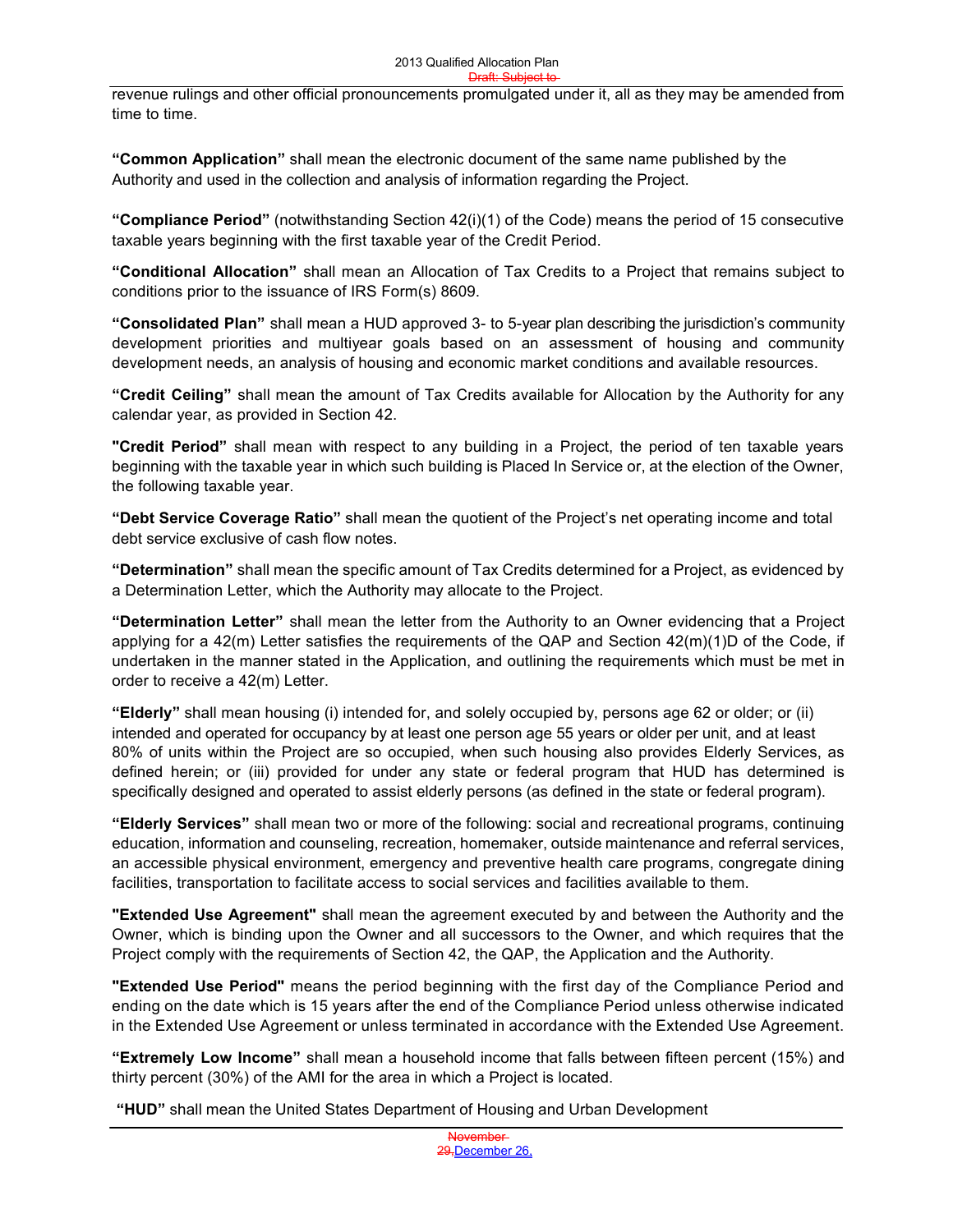"Identity of Interest" shall mean the existence of any of the following conditions:

- When one or more of the officers, directors, stockholders, members, or partners of the Owner is also an officer, director, stockholder, member, or partner of any other Participant;
- When any officer, director, stockholder, member or partner of the Owner has any financial interest whatsoever in any other Participant;
- When any Participant advances any funds to the Owner;
- When any Participant provides and pays, on behalf of the Owner, the cost of any architectural services or engineering services other than those of a surveyor, general superintendent, or engineer employed by any other Participant in connection with its obligations under its contract with the Owner;
- When any Participant takes stock or any interest in the Owner entity as part of the consideration to be paid him/her;

**"IRS"** shall mean the Internal Revenue Service

**"Low Income"** shall mean a household income that is less than or equal to 60% of the AMI for the area in which a Project is located.

**"Material Participation"** shall mean the regular, continuous and substantial involvement in the operation of the development throughout the Compliance Period, as defined in Section 469(h) of the Code and the regulations promulgated under the Code, codified at 26 CFR § 1.469-5T.

**"Owner"** shall mean the single purpose entity, organized under the laws of the State of Illinois, or any other state, that is awarded Tax Credits for a Project pursuant to this QAP and which owns or will own the Project. The Owner shall be owned or controlled by the Sponsors.

**"ParticipantsParticipant"** shall mean the membersa member of the Project's development team, including Sponsor, Owner, general contractor, architect, property manager, consultants, and syndicators proposed to be involved with the Projectand consultant.

**"Permanent Supportive Housing"** shall mean a Project with a preference or restriction for Supportive Housing Populations<sub>7</sub> that includes supportive services<sub>7</sub> that helps people live stable, successful lives. Supportive Services must be appropriate to the needs and preferences of residents, available either onsite or closely integrated with the housing, the acceptance of which is not a condition of tenancy, that helps people live stable, successful lives.

**"Placed in Service"** shall have the following meaning, based on the Project type:

- New construction Projects: A building is determined to be Placed in Service when the first unit is ready for occupancy.
- Rehabilitation Projects: The Placed in Service date for a rehabilitation building is the date established by the Owner at the end of any 24-month period within which the Tax Credit rehabilitation expenditure threshold (the greater of \$3,000 per Low Income unit or ten percent of acquisition cost) has been satisfied.
- Acquisition Projects: An existing building is normally Placed in Service upon acquisition. However, if the building is not in habitable condition, it will not be Placed in Service until restored. Note, however, that even though an occupied building is Placed in Service when it is acquired, its Credit Period cannot begin until the beginning of the Credit Period for the related rehabilitation expenditures.

<del>site<u>Site</u>,</del> market and project review, in paper and <u>electron</u>ic form, as prescribed in this QAP and submitted 29,December 26, **"Preliminary Project Assessment"** shall mean an entire set of required and requested documents for a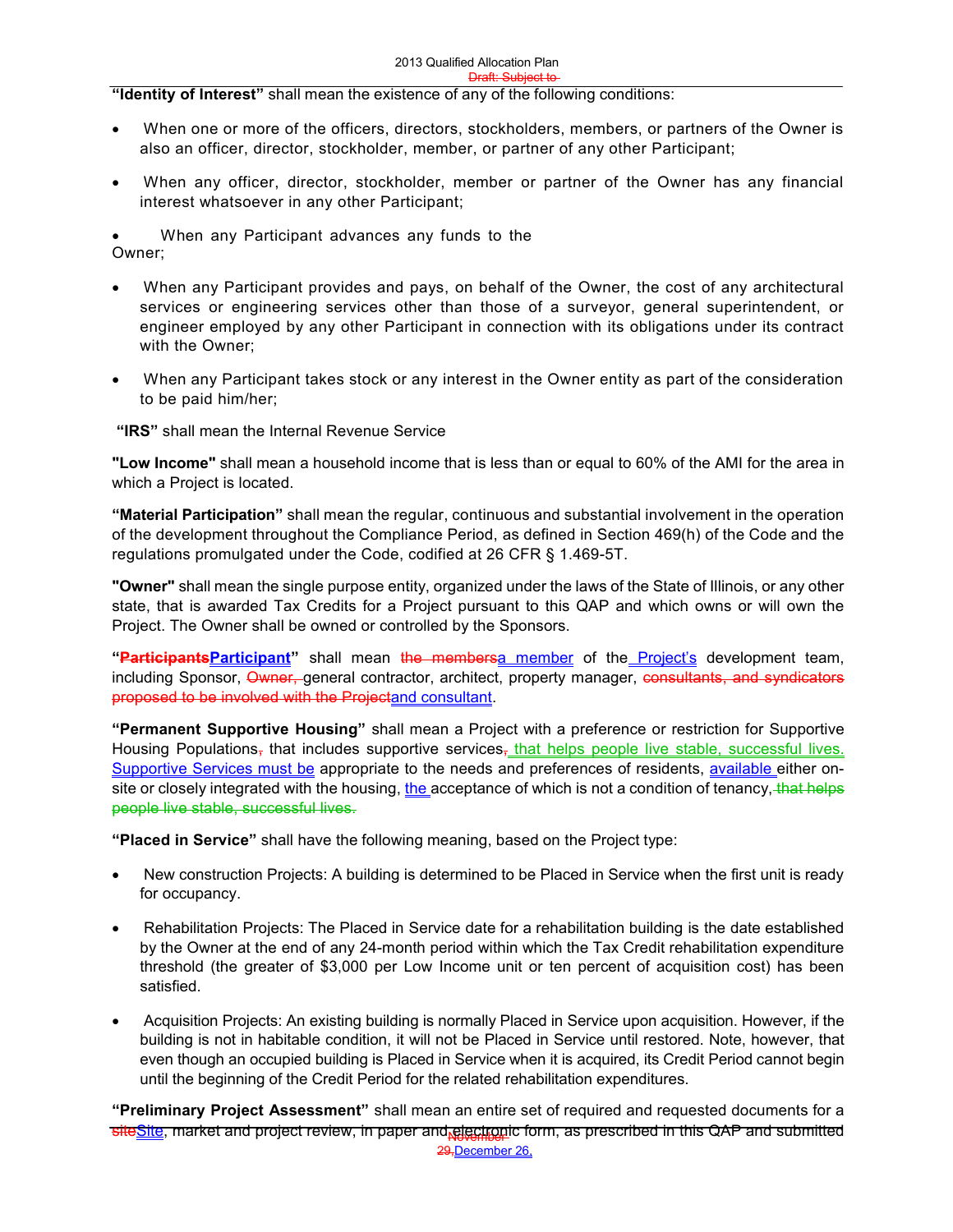to the Authority.

**"PHA"** shall mean the Public Housing Authority whose jurisdiction includes the Project.

**"Project"** shall mean an existing or proposed qualified Low Income housing project, as defined in Section 42, that satisfies, or will satisfy, all of the requirements of the QAP and the Authority.

**"QAP"** shall mean this Low Income Housing Tax Credit Qualified Allocation Plan, as required under Section 42.

**"Qualified Non-Profit Corporation"** shall mean a corporation which is not affiliated with or controlled by a for-profit corporation, has an ownership interest in the Project either directly or through a wholly-owned subsidiary, and has as one of its exempt purposes the fostering of low-income housing within the meaning of Section 42(h)(5)(C)

**"Reservation"** shall mean the specific amount of Tax Credits reserved for a Project, as evidenced by a Reservation Letter, which the Authority may allocate to the Project.

**"Reservation Letter"** shall mean the letter from the Authority to an Owner conditionally binding the Authority to make an Allocation of Tax Credits in a specific amount for that Owner's Project.

**"Section 42"** shall mean Section 42 of the Code and the regulations and revenue rulings promulgated under it, all as they may be amended from time to time.

**"Single-Family Housing"** shall mean a single structure containing from one (1) to six (6) connected units under a common roof.**Site"** shall mean a parcel of land described by a unique legal description. A Project may consist of multiple Sites.

**"Supportive Living Facility" or "SLF"** shall mean a residential setting that meets the requirements of Subpart B of 89 Illinois Administrative Code 146.

**"Sponsor"** A duly formed, validly existing entity, organized under the laws of the State of Illinois, or any other state, that is applying for Tax Credits for a Project pursuant to this QAP. The Sponsor shall control the Owner of the Project and shall not be a single purpose entity. Project consultants and other like professionals shall not be considered as Sponsors.

**"State"** shall mean the State of Illinois.

**"State Referral Network Units"** shall mean Permanent Supportive Housing units which are vacant at the time of Application, remain vacant through the construction period, are not subject to an existing waiting list, and are for households earning at or below 30% of Area Median Income (AMI) which are referred through a State referral network, represented by an assigned lead referral agency.

**"Supportive Housing Populations"** shall mean households headed by person(s) with any type of disability, households that are homeless or at-risk of homelessness, or households that need access to supportive services in order to maintain housing.

**"Tax Credits"** shall mean federal low income housing tax credits, as authorized by Section 42.

**"Ten Percent Test"** shall mean ten percent (10%) of the reasonably expected basis, as defined in Section 42.

**"Website"** shall mean <http://www.ihda.org/>

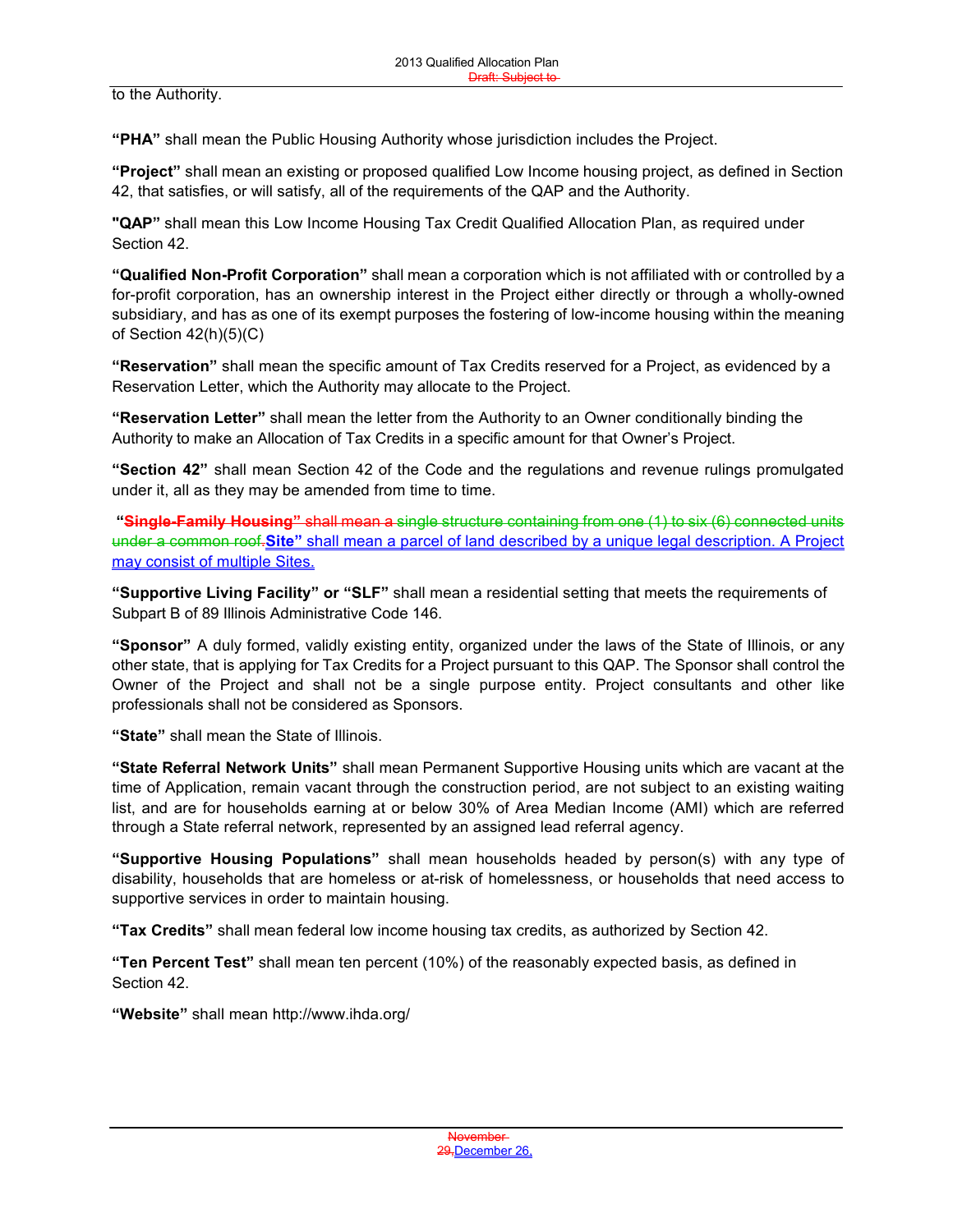## II) **General Provisions**

#### A)**Changes to QAP**

The Authority reserves the right to amend, modify, withdraw or update provisions of the QAP, including attachments, at any time to administer the Tax Credit program.

If any part of this QAP is determined not to be in compliance with Section 42 or any other applicable codes or statutes, only that non-compliant part shall be considered as being out of compliance with Section 42 and the remainder of the QAP shall remain in effect.

#### B)**Authority Rights**

The Authority reserves the right to limit the number of Projects recommended for Tax Credits in any Set-Aside.

The Authority reserves the right to limit the number of Projects recommended for Tax Credits for any given Sponsor.

The Authority reserves the right to limit the number of Projects recommended for Tax Credits in any area where the Authority has previously allocated resources.

The Authority reserves the right to make Tax Credit Reservations from the upcoming calendar year Credit Ceiling (a "Forward Reservation") under this QAP.

The Authority reserves the right to verify any information submitted in an Application.

In keeping with the State's Comprehensive Housing Planning Act (310 ILCS 110), the Authority may issue a Reservation to a Project(s) selected by the Authority in response to a Notice of Funding Availability (NOFA) issued by the Interagency Subcommittee of the Illinois Housing Task Force. The amount reserved will not exceed ten percent (10%) of the total Authority Credit Ceiling. Any Project recommended by the Interagency Subcommittee must meet the requirements of this QAP, excluding the Scoring Categories section.

#### C)**Authority Limitations**

The Tax Credit program is a regulated and highly complex program. Final interpretations of certain rules and regulations governing various aspects of the program have not been issued. As such, additional requirements or conditions applying to the Tax Credit program may be forthcoming.

It is the responsibility of the Owner to be knowledgeable of Section 42 of the Code, regulations and administrative documents (rulings, notices, and procedures), and all relevant materials published by the IRS.

It is strongly suggested that prospective Owners interested in the Tax Credit program contact their tax accountant and/or attorney prior to the development of Projects under the Tax Credit program. While the Authority will assist those applying for an Allocation of Tax Credits, the Authority will not provide tax or legal advice.

The Authority's review of an Application is solely for its own purposes, and the Owner of a Project may not rely upon the Authority's review as evidence of such Project's compliance with federal or State law. The Authority's Allocation of Tax Credits for a Project shall not constitute a representation or warranty that the Project complies with Section 42 or any other laws and regulations governing Tax Credits. The Owner is responsible to ensure that the Project complies with all such laws and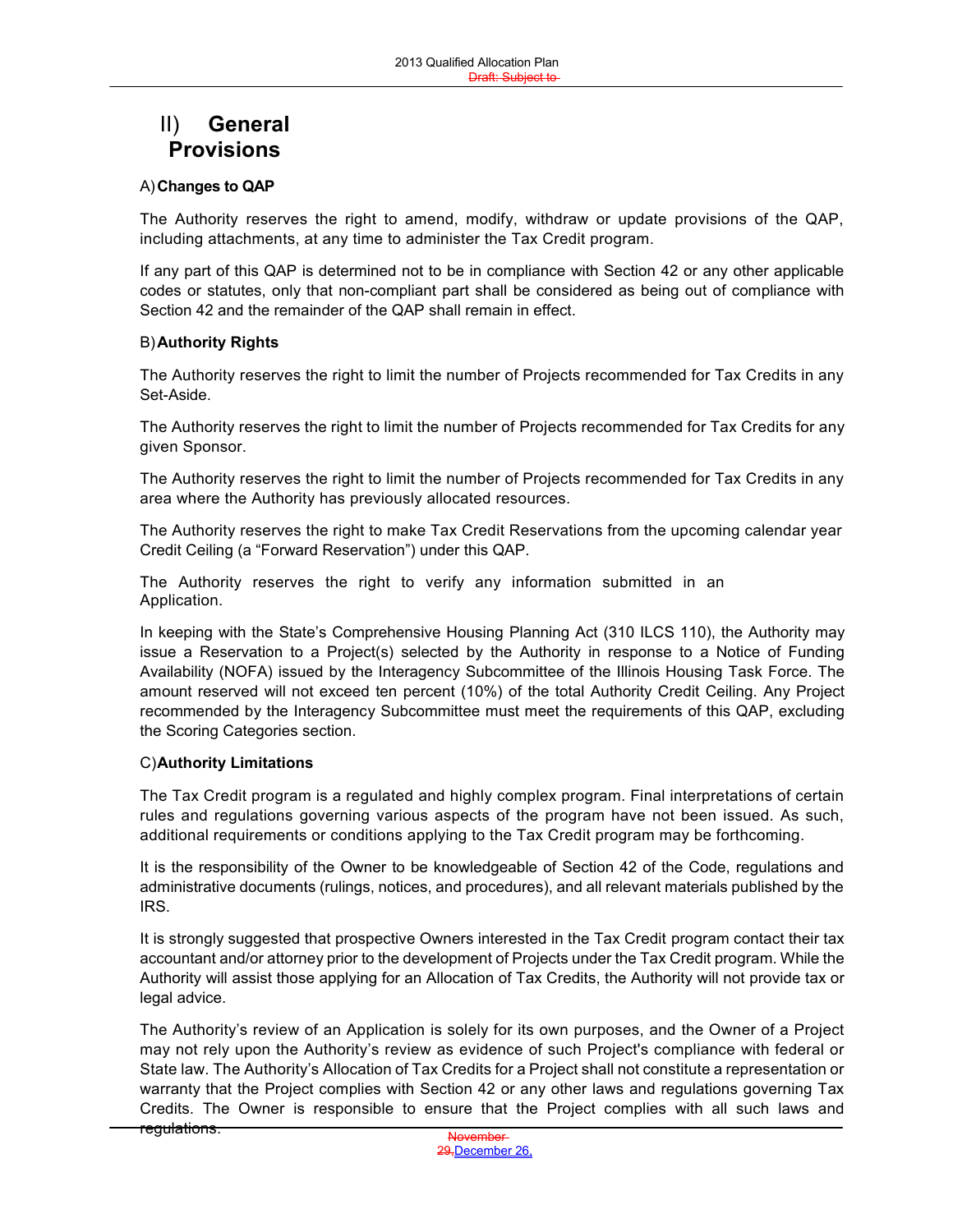#### D)**Title VIII of the Civil Rights Act of 1968**

Title VIII of the Civil Rights Act of 1968, as amended (Fair Housing Act), prohibits discrimination in the sale, rental, or financing of dwellings and in other housing-related activities on the basis of race, color, religion, sex, disability, familial status, or national origin.

Board and

HUD, to which Congress gave the authority and responsibility for administering the Fair Housing Act and the power to make rules implementing the Fair Housing Act, has long interpreted the Fair Housing Act to prohibit housing practices with a discriminatory effect, even where there has been no intent to discriminate.

Applications for Projects determined to have a discriminatory effect in violation of the Fair Housing Act will be denied. Furthermore, the Authority reserves the right to waive any provision or requirement of the QAP in order to affirmatively further fair housing.

#### E)**Application Disclosures**

#### 1) **Limitation of Acceptance of Submission**

Acceptance of a Preliminary Project Assessment or Application shall not be construed to be a representation or warranty by the Authority as to the feasibility, viability, or lack thereof, of any Project.

#### 2) **Sharing of Information with Third Parties and Governmental Entities**

The Authority shall have the right at any time without any further consent from, or notice to, the Owner, or any other party, to discuss or communicate and disseminate any information concerning the Owner or the Project with any third party, including, without limitation, any general or limited partner, member, or shareholder of the Owner or any entity or individual comprising any part of Owner's ownership structure, any party providing any funds to or on behalf of the Owner or Project, the IRS, or any other governmental entity.

#### 3) **Disclosure of Information Pursuant to the Illinois Freedom of Information Act**

The Application is subject to the Illinois Freedom of Information Act (5 ILCS 140) and all or part of such submission may be open to public inspection or copying. Any claim that the information submitted is exempt from disclosure must (i) be made as part of the submission; (ii) identify the information alleged to be exempt; (iii) reference the specific statutory basis for the claimed exemption; and (iv) provide an explanation as to why the information meets the requirements of the exemption. The Authority will determine whether such exemption applies.

#### 4) **Notification of Elected Officials**

Upon receipt of an Application, the Authority will send notification letters to publicly elected officials and agencies. In the event the notification letters generate questions or comments, the Project Owner may be required to respond.

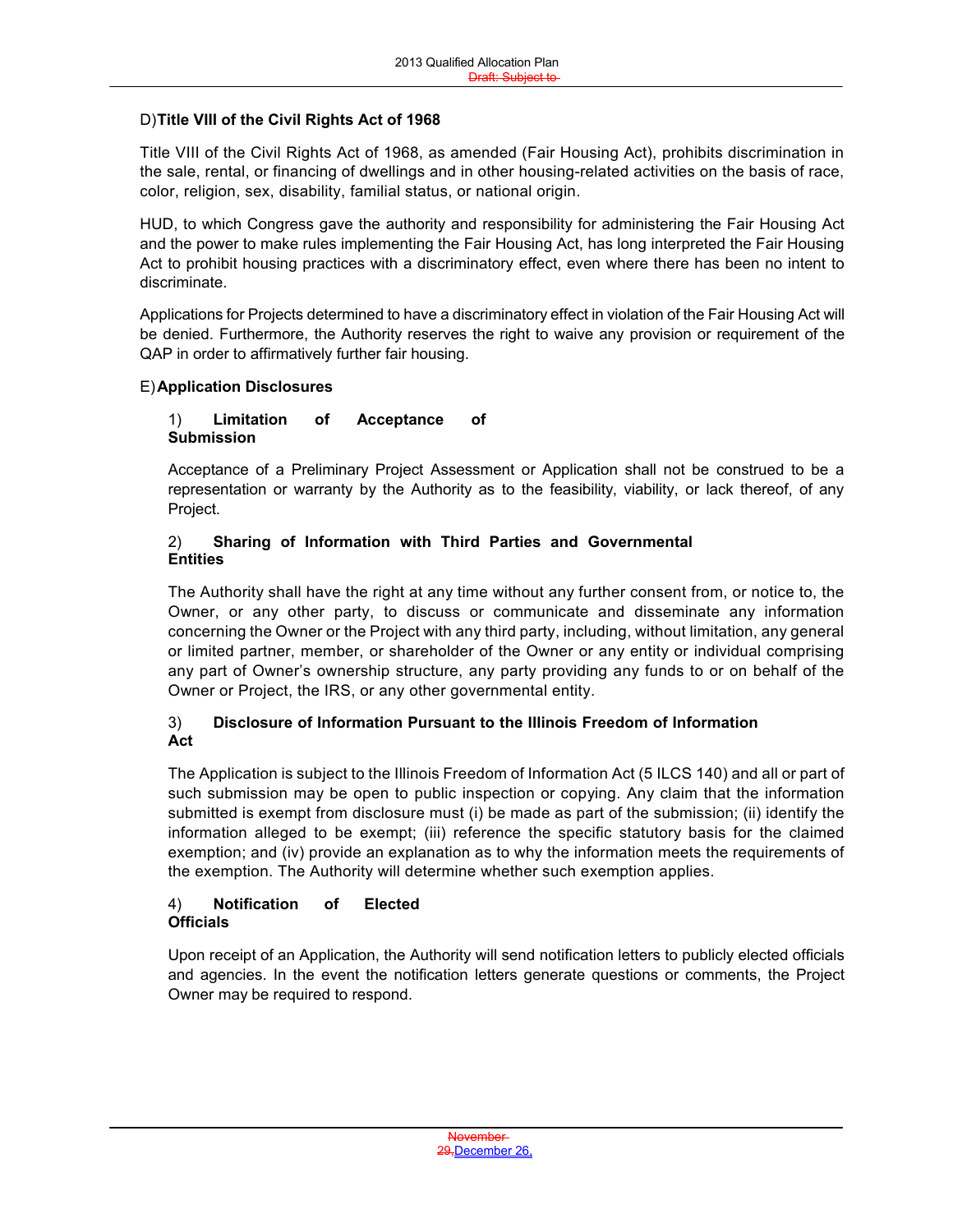### III) **Introduction**

#### A)**Purpose of the QAP**

The Tax Credit program was created by the United States Congress in 1986 to promote the development of affordable housing for low income individuals and families. The IRS regulations for the Tax Credit program are found under Section 42 of the Code of 1986, as amended.

The Authority is an allocating agency for the Tax Credit program in the State. Pursuant to Section 42 of the Code, the QAP describes criteria the Authority considers in evaluating Projects applying for an Allocation of Tax Credits.

The QAP addresses the process for obtaining Tax Credits either through the issuance of a 42(m) Letter for projects financed through the issuance of tax-exempt bonds (4% Tax Credits) or through the competitive selection process (9% Tax Credits).

#### B)**Code Required Selection Criteria, and Preferences**

Section 42(m) of the Code requires the Authority to include the following Project selection criteria in the QAP:

- Project location
- Housing need characteristics
- Project characteristics, including whether the Project involves the use of existing housing as part of a community revitalization plan
- Sponsor characteristics
- Tenant populations with special housing needs
- Public housing waiting lists
- Tenant populations of individuals with children
- Projects intended for eventual tenant ownership
- The energy efficiency of the Project
- The historic nature of the Project

Section 42(m) of the Code requires the Authority to give preference in allocating Tax Credits to:

- Projects serving the lowest income tenants
- Projects obligated to serve qualified tenants for the longest periods
- Projects which are located in qualified census tracts and the development of which contribute to a concerted community revitalization plan

#### C)**State Comprehensive Housing Planning Act**

The State's Comprehensive Housing Planning Act (310 ILCS 110), established the first statewide comprehensive housing initiative and appointed the Housing Task Force to improve the planning and coordination of the State's housing resources. The following six (6) underserved populations were identified:

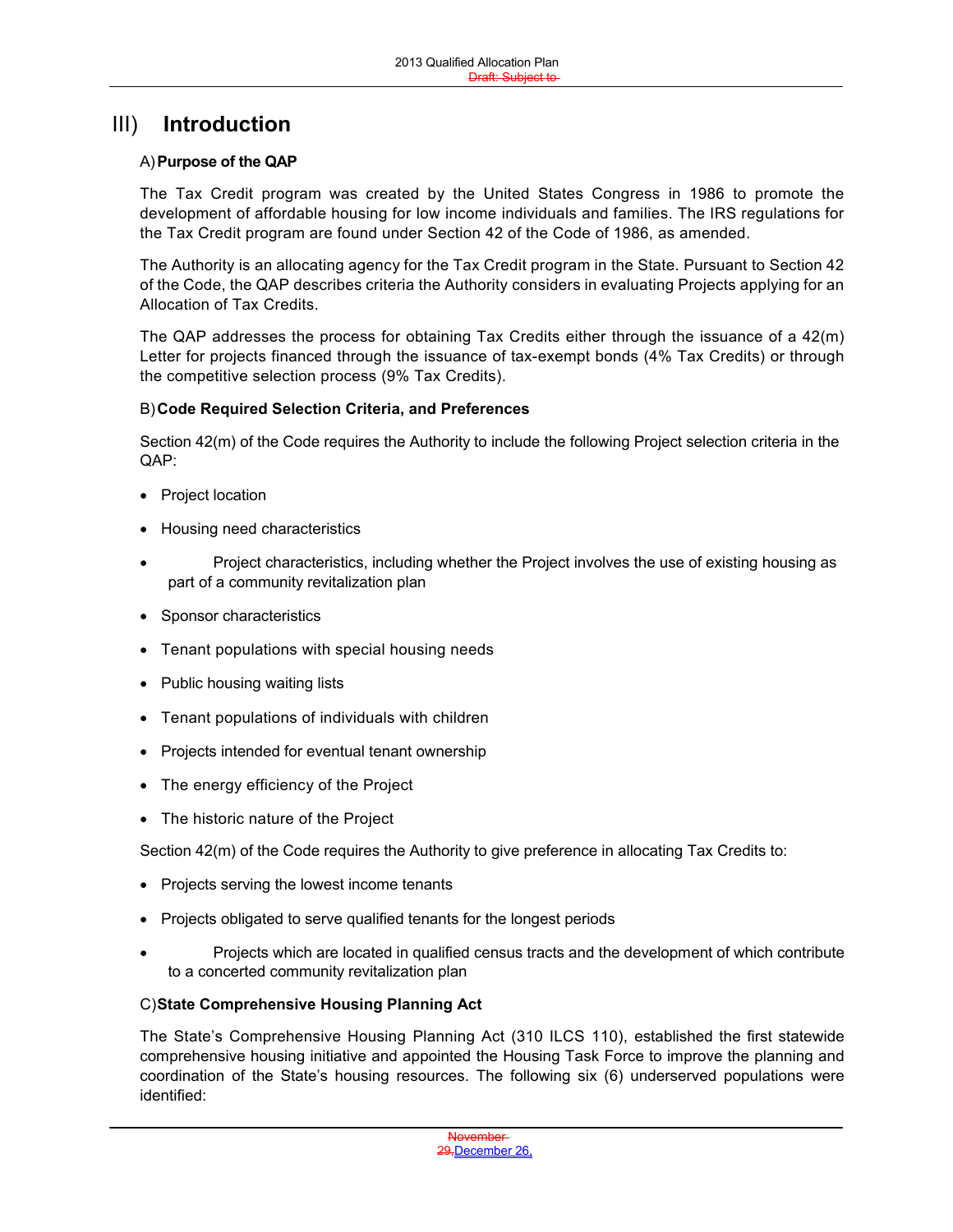- Low-income households (with particular emphasis on households earning below 30% of Area Median Income)
- Low-income seniors
- Low-income persons with disabilities
- Homeless persons and persons at-risk of homelessness
- Low- and moderate- income persons unable to afford housing near work or transportation
- Low-income persons residing in existing affordable housing that is in danger of being lost or becoming unaffordable

#### D)**Authority Priorities**

The mission of the Authority is to finance the creation and the preservation of affordable housing throughout the State in order to increase the supply of decent and safe places for people of low or moderate means to live.

Multiple Authority priorities are contained within the scoring criteria set forth in the XIV Scoring section of this QAP.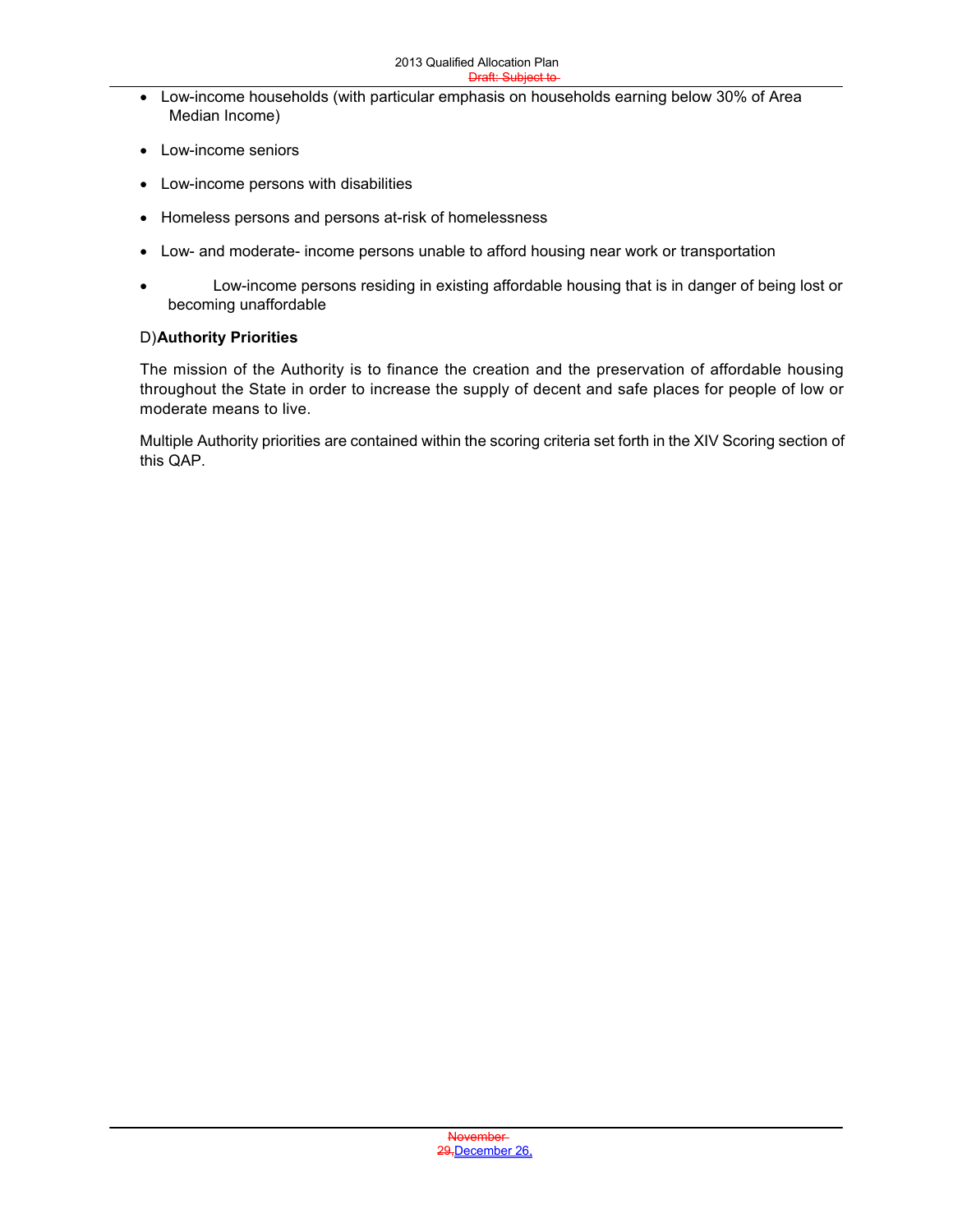## IV) **Tax Credit Information**

#### A)**Tax Credit Calculation**

Section 42(m) of the Code requires the Authority to ensure the amount of Tax Credits allocated to a Project does not exceed the amount necessary to assure Project feasibility.

The Authority will review the amount of Tax Credits a Project is eligible to receive using both the qualified basis method and equity gap method.

See Sample Calculation of Both Methods on the Website for an example.

The Authority review of the amount of Tax Credits will be ongoing from Application through the issuance of 8609 and may result in a reduction to the amount of Tax Credits the Project receives.

#### B)**Applicable Percentage**

The applicable percentage for Tax Credit Projects is subject to adjustment based on the nine percent (9%) and four percent (4%) applicable federal percentages, which are reported monthly by the IRS.

The applicable percentage rate can be locked on the date of Reservation, or the date of Placed in Service for the Project.

Under the Housing and Economic Recovery Act of 2008, the applicable percentage rate for 9% Tax Credit Projects Placed in Service between July 30, 2008 and December 31, 2013 will be fixed at nine percent (9%).

The applicable percentage rate for any nine percent (9%) Project that has an anticipated Placed in Service date after December 31, 2013 may be less than nine percent (9%), as determined by the applicable federal percentage at the time of Reservation or Carryover Allocation.

The applicable percentage rate for federally-subsidized buildings, including those financed through the issuance of tax-exempt bonds (4% Tax Credits), was not affected by the Housing and Economic Recovery Act of 2008 and is not fixed.

#### C)**Code Provided Eligible Basis Boost**

Projects that meet one of the following criteria below are eligible for a Boost under the Code:

#### 1) **9% Tax Credit Projects**

#### (a) Qualified Census Tract Projects

Projects located in a Qualified Census Tract are eligible for a Boost.

See the Qualified Census Tracts form on the Website for a listing of the eligible areas.

In no cases can an Application request an Allocation of Tax Credits based on a Boost or in excess of the limits contained in section IV E below.

#### 2) **4% Tax Credit Projects**

#### (a) Qualified Census Tract

Projects located in a Qualified Census Tract are eligible for a Boost.

See "Qualified Census Tracts" form on the Website for a listing of the eligible areas.

#### D)**Discretionary Eligible Basis Boost**

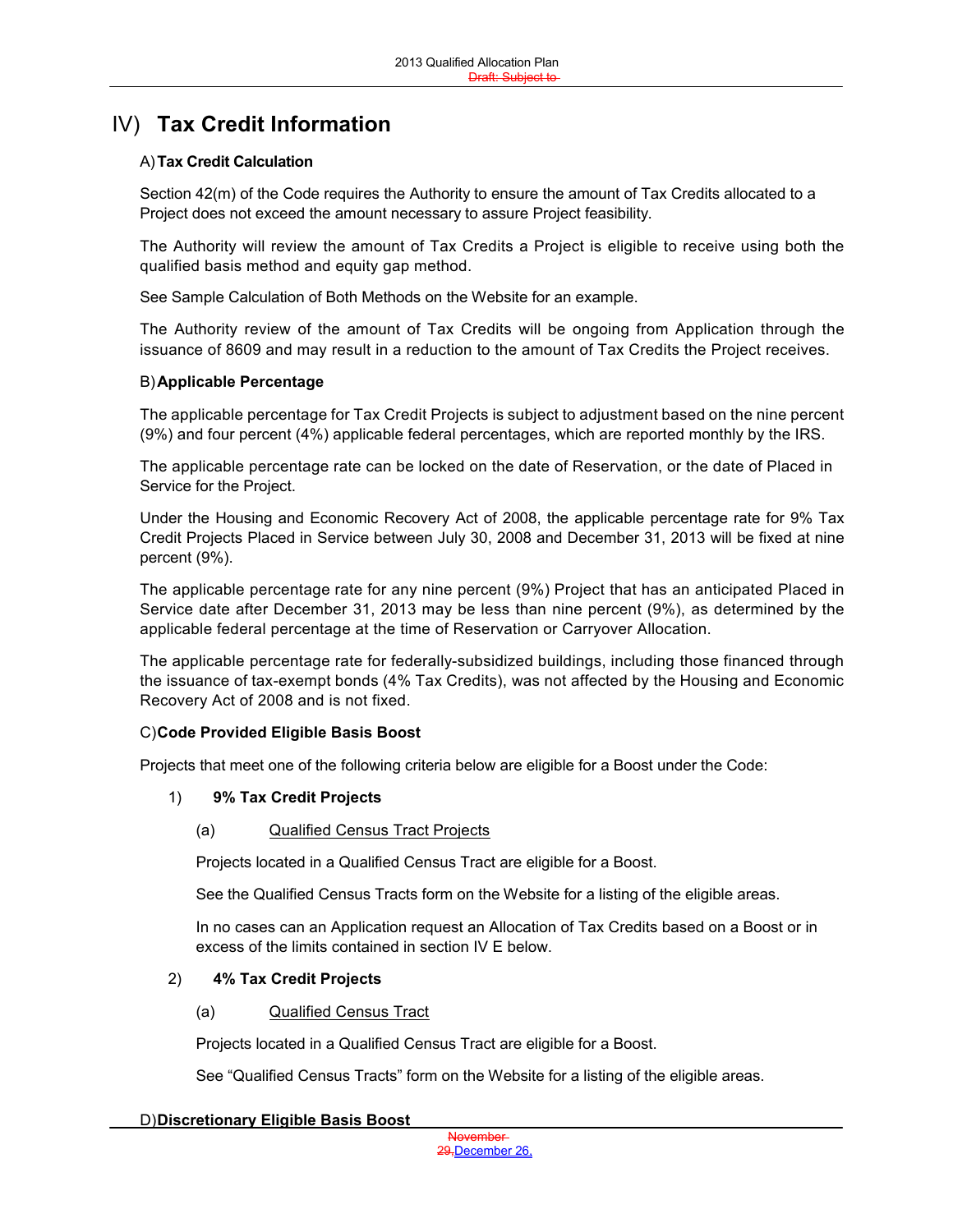The Authority may provide a discretionary Boost as follows:

#### 1) **9% Tax Credit Projects**

#### (a)Financial Feasibility

The Authority may provide a discretionary Boost and Tax Credit Allocation in order to effectively manage its resources or to make a Project financially feasible.

In no cases can an Application request an Allocation of Tax Credits based on a Boost or in excess of the limits contained in section IV E below.

#### 2) **4% Tax Credit Projects**

#### (a) Not Applicable

The Authority cannot provide a discretionary Boost to 4% Tax Credit Projects

#### E) **Maximum Tax Credit Request**

Regardless of a Project's eligible basis and its eligibility for a Boost under the Code, all Projects are limited to the following maximum Tax Credit requests:

#### 1) **9% Tax Credit Projects**

The maximum amount of Tax Credits for which a Project may apply is the lesser of the following:

- a total Allocation of 1,500,000; or
- 28,500 Tax Credits per unit; or
- the Tax Credit amount supported by the Project's eligible basis net of a Boost; or
- the Tax Credit amount supported through the equity gap method

#### 2) **4% Tax Credit Projects**

The maximum amount of Tax Credits for which a Project may apply is the lesser of the following:

- The Tax Credit amount supported by the Project's eligible basis; or
- the Tax Credit amount supported through the equity gap method.

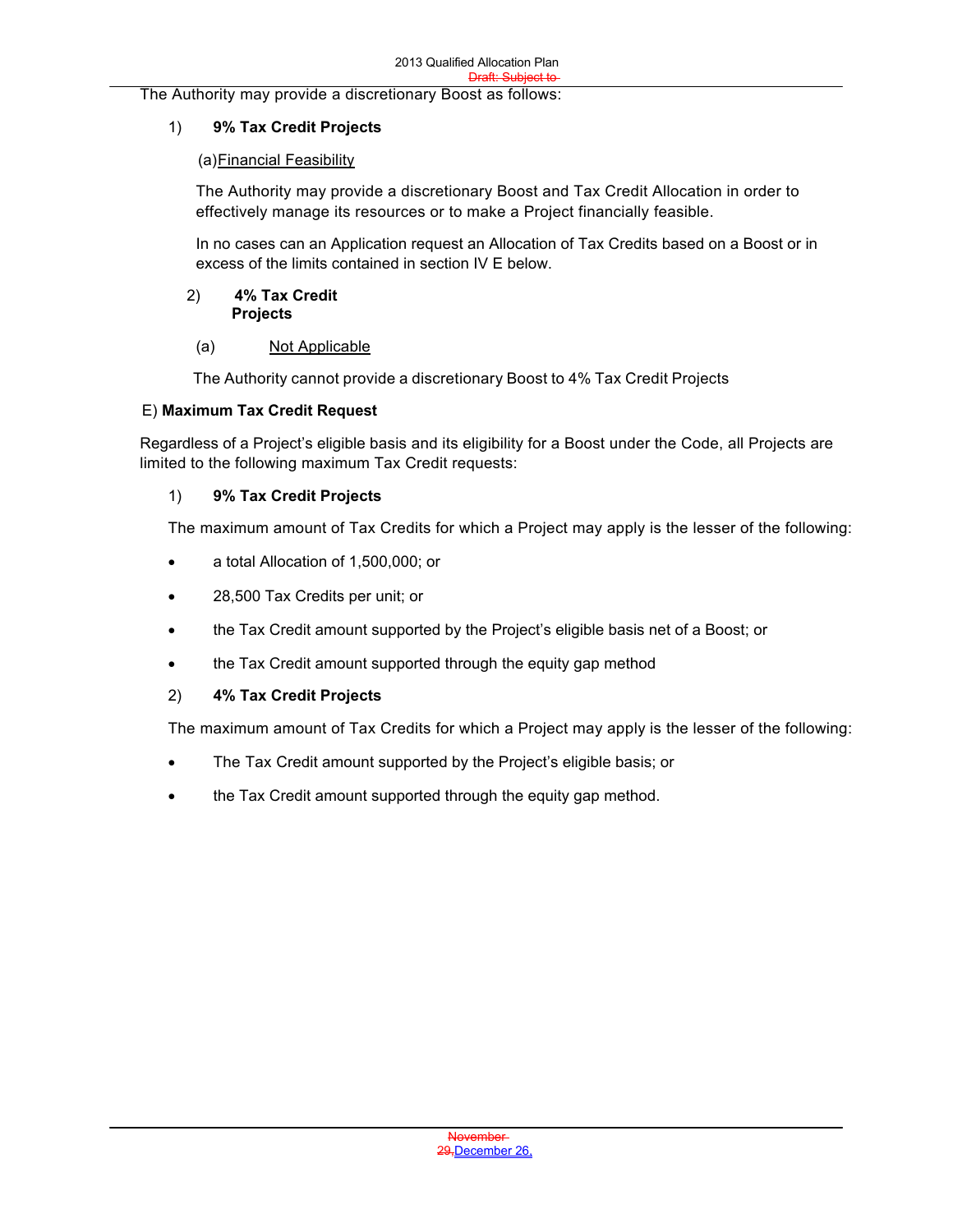## V) **Credit Ceiling and Set-Asides**

#### A)**Credit Ceiling**

#### 1) **9% Tax Credit Projects**

The Authority anticipates approximately 28 million in 9% Tax Credits available for Allocation.

In accordance with Section 42 and Treasury Regulation 1.42 - 14, these Tax Credits consist of:

 Approximately 22 million in per capita Tax Credits allocated to the Authority

Approximately 6 million in per capita Tax Credits allocated directly to the City of Chicago

The total amount of Tax Credits available for Allocation is subject to change as additional Tax Credits may become available if Projects that received Allocations in prior years return Tax Credits to the Authority or if the Authority receives Tax Credits from the national pool.

#### 2) **4% Tax Credit Projects**

The amount of 4% Tax Credits available through the issuance of a 42(m) Letter for Projects financed through the issuance of tax-exempt bonds is determined by a combination of the Project's eligible basis and the amount of tax exempt private activity bonds that are issued for Projects.

#### B)**Set Asides**

Anticipated approximate 9% Tax Credit allocation goals for each set-aside are as follows:

| <b>Set-Aside</b>                              | <b>Allocation Goal</b> |
|-----------------------------------------------|------------------------|
| City of Chicago (IHDA)                        | 14.2%                  |
| Chicago Metro (AHPAA Opportunity Areas)       | 17.1%                  |
| Chicago Metro (non-AHPAA)                     | 14.9%                  |
| <b>Other Metro</b>                            | 17.4%                  |
| Non-Metro                                     | 20.1%                  |
| Statewide                                     | 16.3%                  |
| Authority Allocated Per-Capita 9% Tax Credits | 100%                   |

Upon evaluating all Projects and determining the most effective use of available Tax Credits, the Authority may choose to modify any of these allocation goals including, but not limited to, limiting the number of Projects or amount of Tax Credits allocated in any set-aside, regardless of the Project's score and how its score relates to all other Projects.

#### 1) **Geographic Tax Credit Set-Asides**

The City of Chicago geographic set-aside consists of the City of Chicago.

The Chicago Metro (at risk or subject to AHPAA) set-aside consists of the areas within the counties of Lake, DuPage, Kane, McHenry, Will, and Cook, excluding the City of Chicago Chicago, that are at risk or subject to AHPAA. For a list of areas at risk or subject to AHPAA see

"AHPAA Municipalities" on the Website. November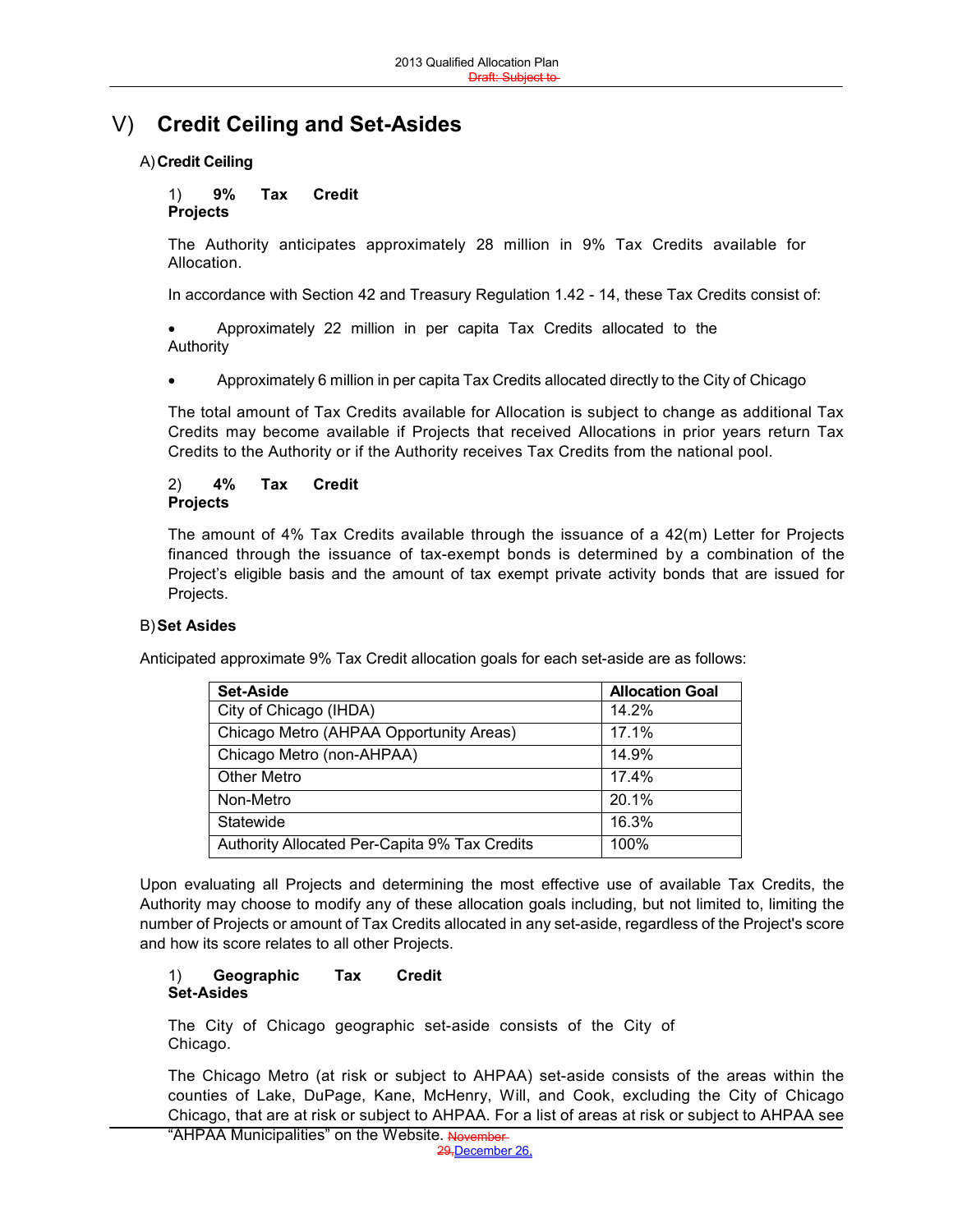Board and The Chicago Metro (not at risk or subject to AHPAA) set-aside consists of the areas within the counties of Lake, DuPage, Kane, McHenry, Will, and Cook, excluding the City of Chicago Chicago, that are not at risk or subject to AHPAA.

The Other Metro set-aside consists of areas identified as Other Metro. For a list of the areas identified as Other Metro, see "Other Metro Municipalities" on the Website.

The Non Metro set-aside consists of all other areas of the state not included in the City of Chicago, Chicago Metro (at risk or subject to AHPAA), Chicago Metro (not at risk or subject to AHPAA), or Other Metro set-asides.

#### 2) **Statewide Tax Credit Set-Aside**

Applications will be competitively evaluated within the applicable geographic set-aside.

Owners cannot apply for or request an award of Tax Credits under the Statewide set-aside.

The Authority may choose to allocate Tax Credits under the Statewide Set-Aside to (1) Projects that fulfill certain housing policy goals, as designated by the Authority, (2) Projects whose competitive score in a geographic set-aside is such that the Project would not otherwise be awarded Tax Credits, or (3) Projects located in a geographic set-aside where the total amount of Tax Credits available is less than the total amount of Tax Credits requested.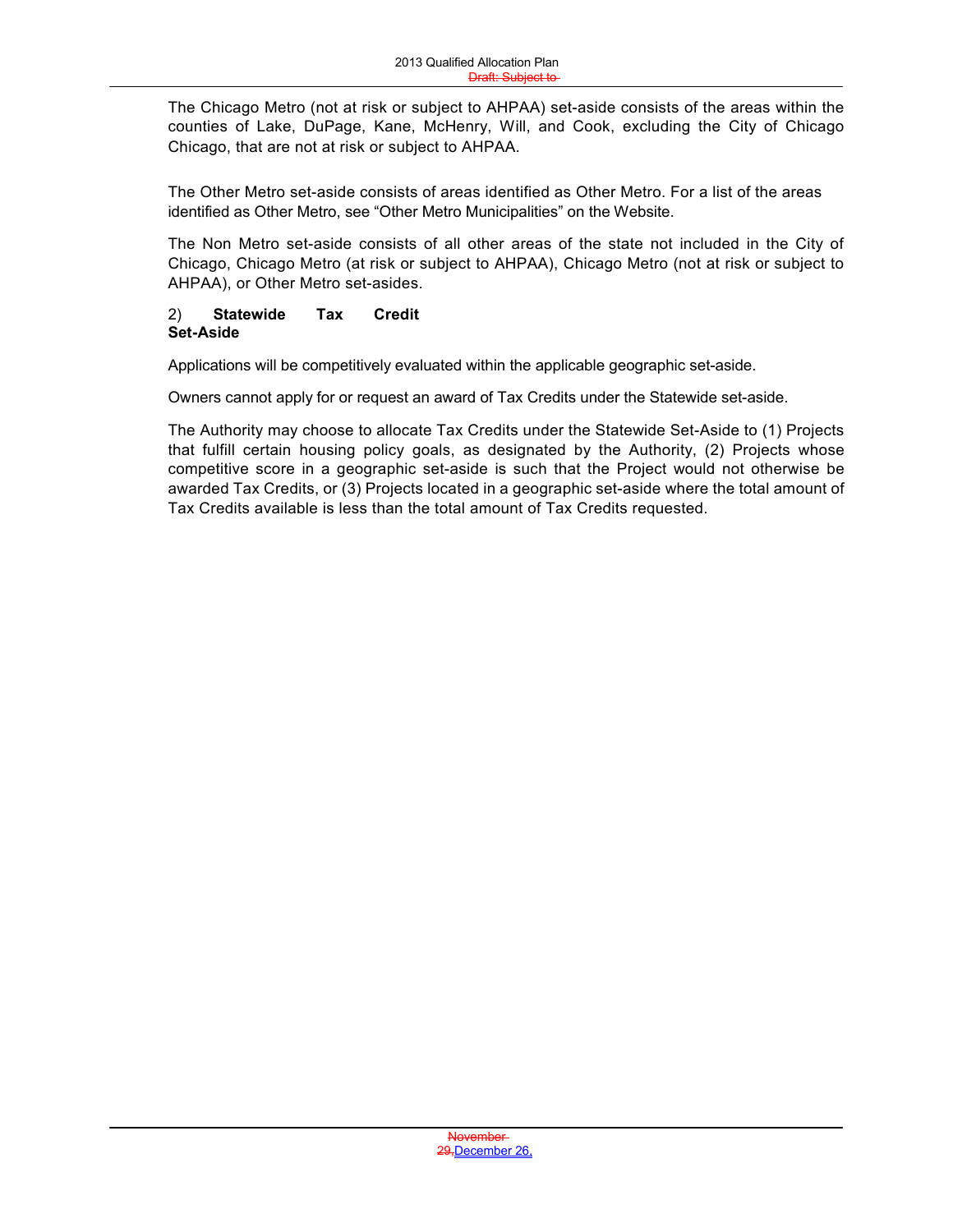## VI) **Preliminary Project Assessment**

All Projects seeking Tax Credits, either through the issuance of a 42(m) Letter for Projects financed through the issuance of tax-exempt bonds (4% Tax Credits) or through the competitive selection process (9% Tax Credits), must complete a Preliminary Project Assessment, prior to the submission of an Application, as follows:

#### A)**Preliminary Project Assessment**

Prior to submission of an Application, all Projects are subject to a Preliminary Project Assessment ("PPA") process.

Information regarding the PPA is available on the Website. PPA's PPAs are due and accepted according to

the schedule posted on the "Program Timelines" page of the Website.

1) **Overv iew**

PPA documentation contains basic information regarding Project concept and design, location, and the proposed tenant population.

If the PPA is not approved by the Authority, a full Application for the Project will not be accepted by the Authority.

The Authority's determination that the current Project, siteSite, and/or market characteristics are not appropriate should not be construed as a finding that the Project is not feasible or the siteSite is not buildable under any circumstances, or that the market will never be appropriate for a proposed Project.

At the same time, a determination that a Project meets the Authority's PPA review standards does not constitute or guarantee an Allocation of Tax Credits or approval of any other Authority resources.

#### 2) **Evaluat ion**

The Authority may take the following into

consideration: Project and Site Characteristics:

Project

scope

 Project design and layout

 Aesthetic compatibility to existing neighborhood

 Availability of and access to appropriate public and community services and amenities

 Potential development concerns located on, adjacent to, or near the Project siteSite

Consistency with Authority initiatives and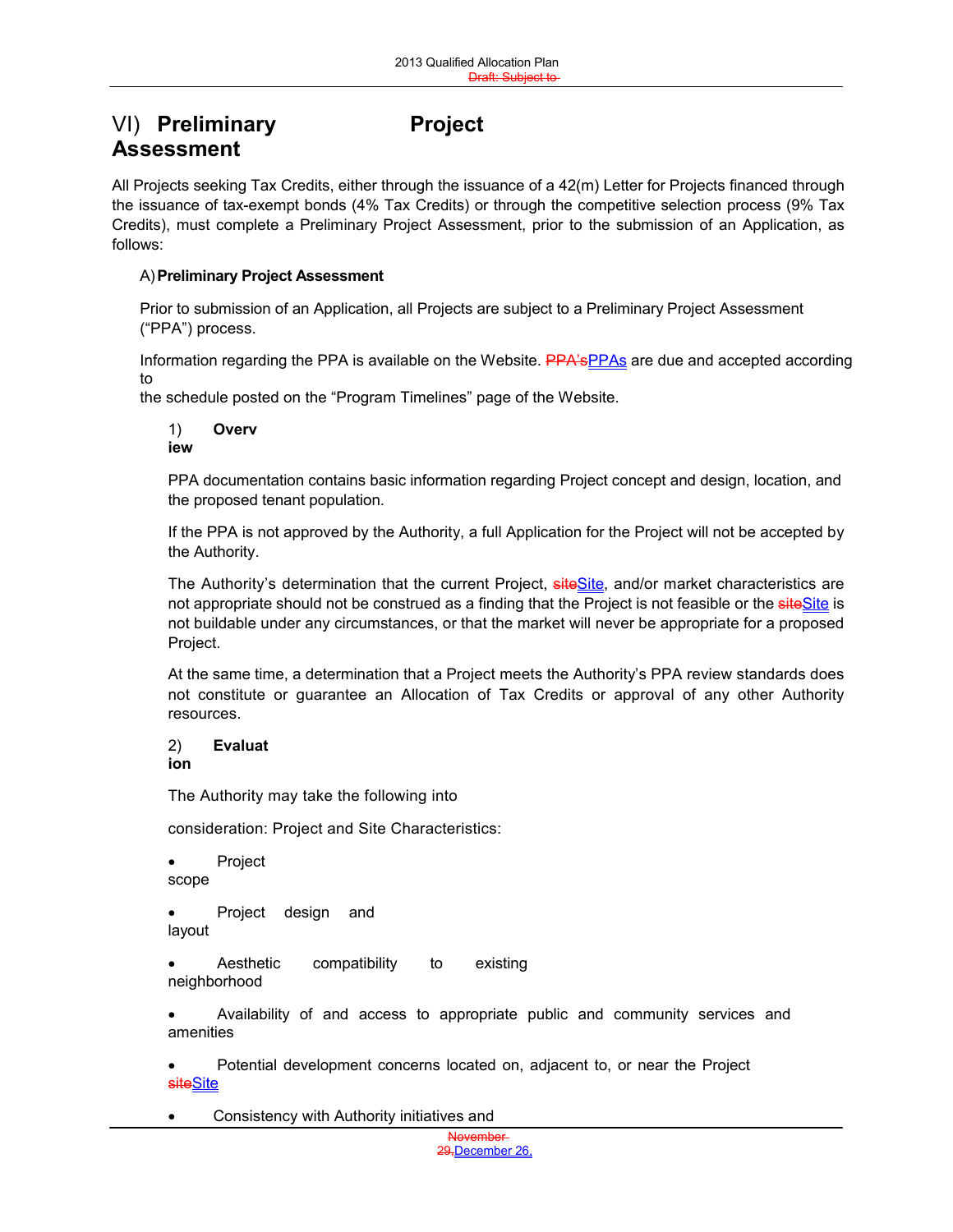objectives. Project Market:

 Market demand for the Project

 Occupancy levels at existing affordable housing projects

 Impact on existing or approved affordable housing projects

 Location in a community / municipality where Authority funding is invested in over ten percent (10%) of the rental stock

#### 3) **Results**

The Authority will issue a PPA approval or denial letter for each Project that submits a PPA.

#### 4) **Changes between PPA and Application**

The Authority expects the Application for a Project with an approved PPA to be substantially similar to the Project as approved under the PPA.

In no case will a Project which has changes to siteSite(s), population served, or construction type be considered as having an approved PPA.

The Authority recognizes some Project changes may occur after PPA approval and prior to Application, and may consider the following changes permissible:

- Decrease to the total number of units;
- 10% or less increase or decrease to the number of affordable units;
- 10% or less increase or decrease to number of units of any bedroom size;
- Modification of income restrictions to increase the number of units for lower income households;
- Site plan modifications due to local requirements and/or further site assessment;
- Changes requested by the Authority.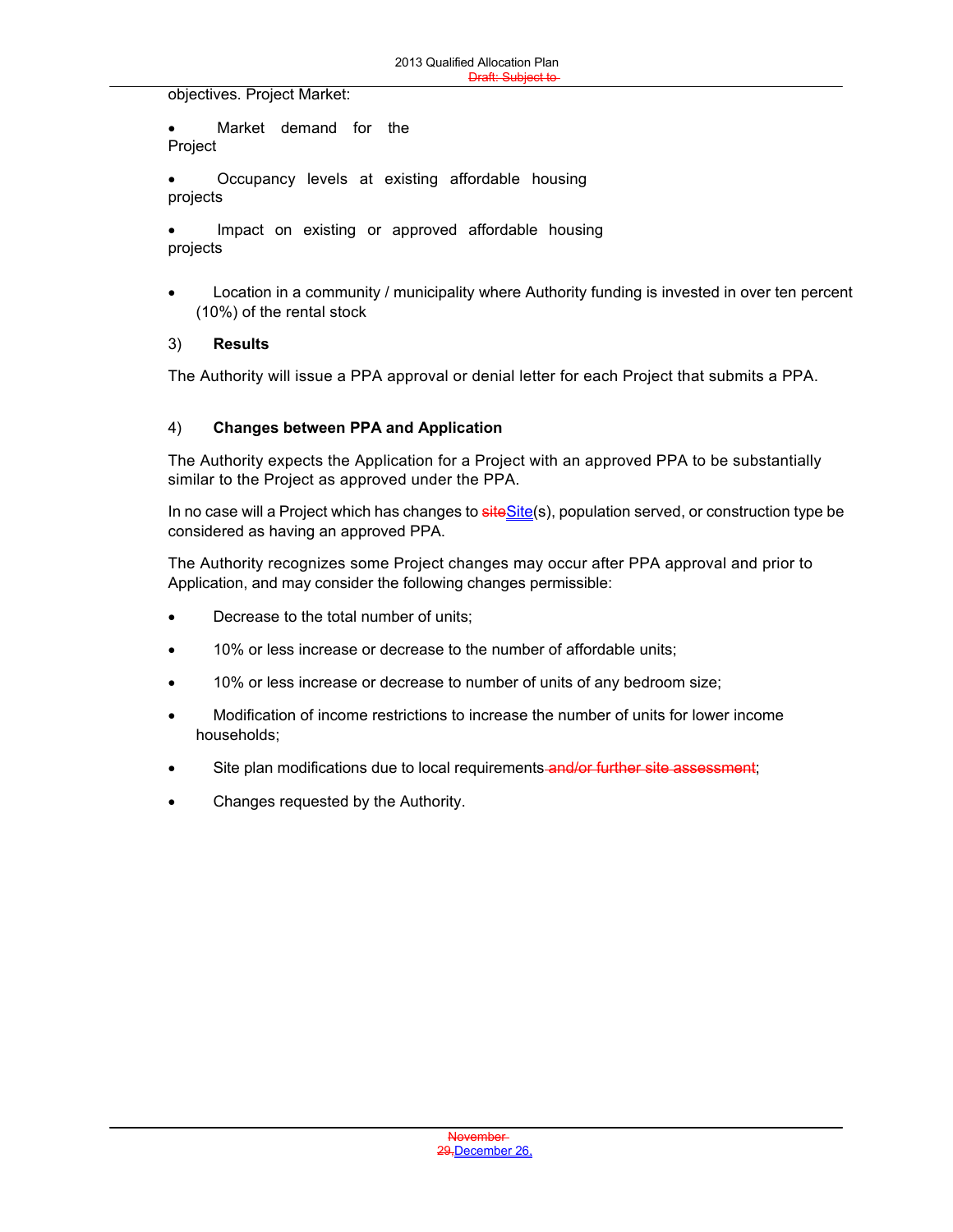## VII) **Application Process**

All Projects with an approved PPA seeking a Tax Credit Allocation, either through the issuance of a 42(m) Letter for Projects financed through the issuance of tax-exempt bonds (4% Tax Credits) or through the competitive selection process (9% Tax Credits), are subject to the following Application process steps:

#### A)**Application Submission**

Applications are due and accepted according to the schedule posted on the "Program Timelines" page of the Website.

Applications are accepted in person or via delivery service at the following address:

Illinois Housing Development Authority Multifamily Financing Department 401 N. Michigan Ave, Suite 700 Chicago, IL 60611

In order to effectively manage the Tax Credit program, the Authority reserves the right to adjust the deadlines and hold additional Application rounds.

#### B)**Application Checklist**

The Application must include all documentation in the Application Checklist form available on the Website based on the type of request as follows:

| <b>LIHTC Type</b> | <b>Project Type</b>                               | <b>Application Checklist</b> |
|-------------------|---------------------------------------------------|------------------------------|
| 9%                | All 9% LIHTC Requests                             | Full                         |
| 4%                | The Authority is the bond issuer and a lender     | Full                         |
| 4%                | The Authority is the bond issuer but not a lender | Conduit                      |
| 4%                | The Authority is not the bond issuer or a lender  | Conduit                      |

#### C)**Application Materials**

Applications must be clear, unambiguous, and complete, and include all attachments and supporting materials.

Applications must be submitted using current Application forms and documents. Current Application forms and documents are available in the "Frequently Used Forms and Documents" section on the Website.

Unless otherwise indicated, all documentation submitted must be signed and dated within six (6) months of the Application deadline.

Applications must be submitted both paper and electronic formats of the Application, as follows:

#### 1) **Paper Application**

The paper Application must include printed copies of all documentation required per the QAP and the Application Checklist, including printed copies of all attachments and supporting materials, placed in an adequately sized accordion file folder tabbed to correspond with the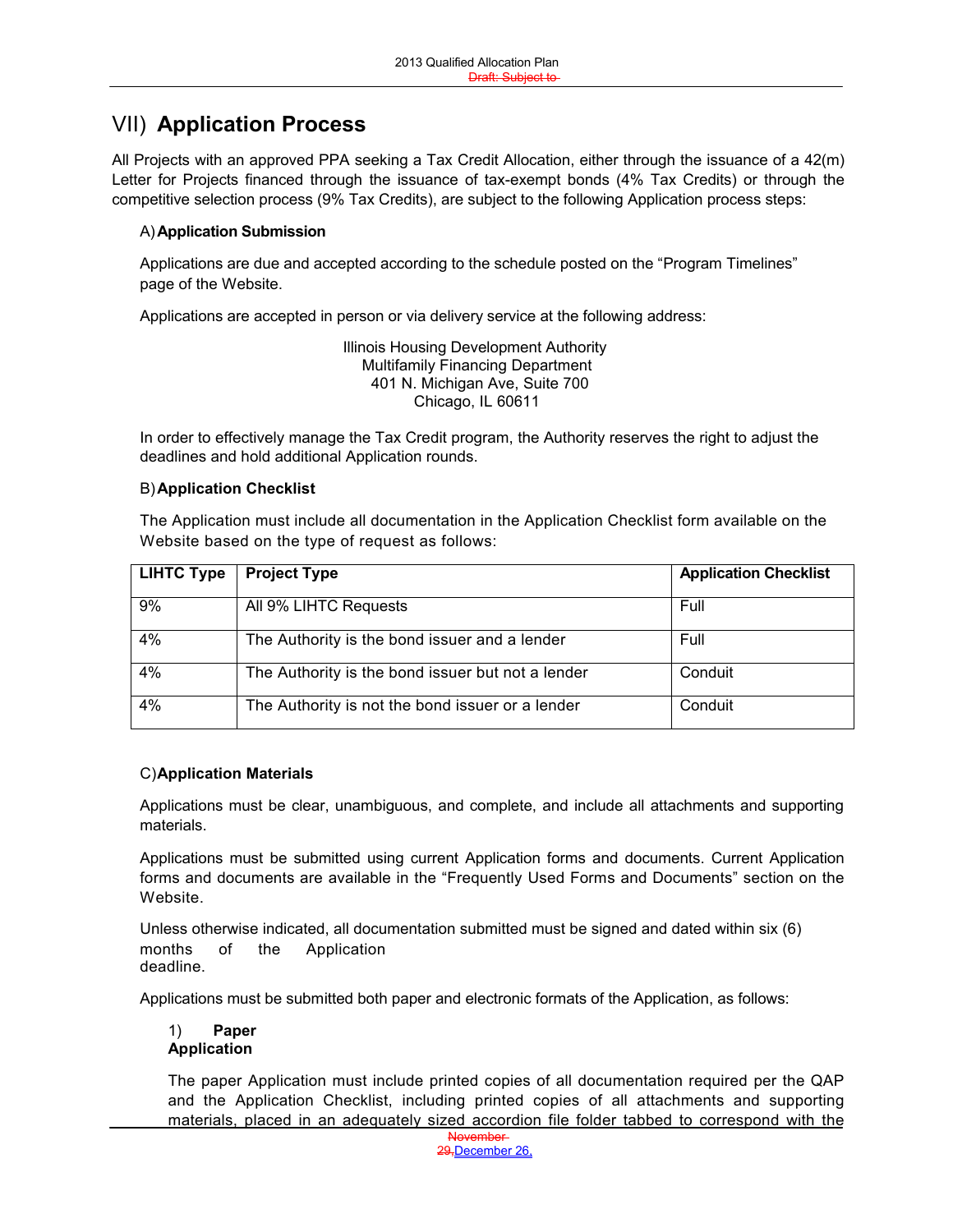enumeration outlined in the Application Checklist.

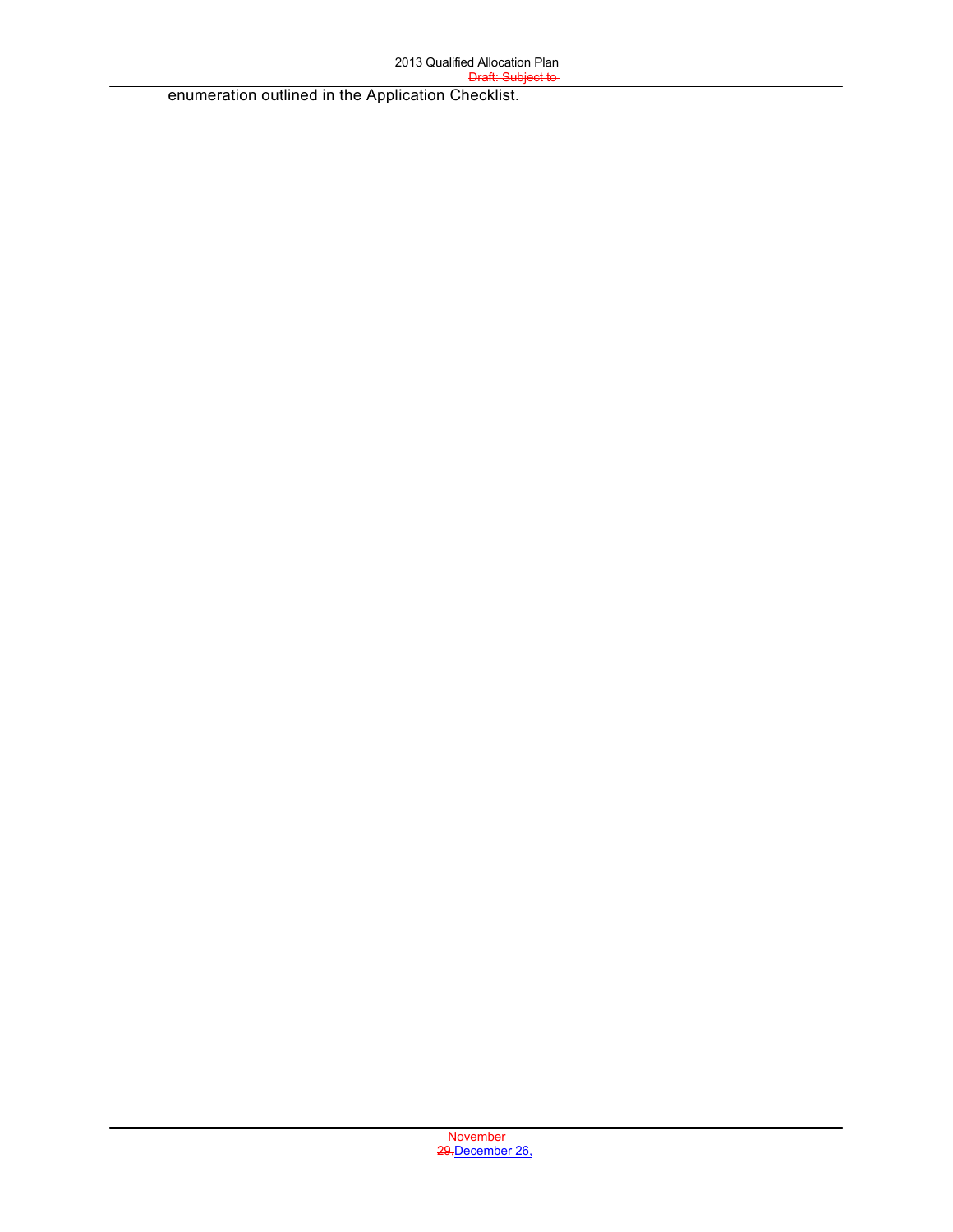#### 2) **Electronic Application**

The electronic Application must be an identical replica of the entire paper Application in PDF format submitted on a disk or flash drive.

Board and

Each tabbed section corresponding with the enumeration outlined in the Application Checklist must be saved as an individual PDF file with a meaningful file name corresponding to the enumeration outlined in the Application Checklist.

In addition, an electronic version of the Common Application in Excel format must also be included on the disk or flash drive

#### D)**Application Evaluation**

Applications will be evaluated as follows:

#### 1) **Completeness Review**

Projects will be reviewed solely on the basis of the materials contained in the Application. Application materials submitted after the Application deadline or apart from a complete Application as described herein will not be accepted.

If the Applications is not clear, unambiguous, and complete, including all documentation required per the "Application Checklist" and QAP, and all attachments and supporting materials, it may be rejected.

If the Application does not include all applicable fees and the required signatures on all documents it may be rejected.

#### 2) **Mandatory Review**

Applications will be reviewed to determine if they meet the mandatory requirements set forth in the XIII Mandatory section of this QAP.

If the Authority determines that an Application fails to meet one or more of the mandatory requirements, the Application will be rejected.

#### 3) **Scoring Review**

Applications for 9% Tax Credits will be ranked and reviewed according to the scoring criteria set forth in the XIV Scoring section of this QAP within each geographic set-aside based on Project location.

#### E)**Conditional Allocation of Tax Credits**

Prior to the issuance of IRS Form 8609, Projects selected for Tax Credits, either through the issuance of a 42(m) Letter for Projects financed through the issuance of tax-exempt bonds (4% Tax Credits), or through the competitive selection process (9% Tax Credits), will be considered to have a Conditional Allocation of Tax Credits.

All Projects receiving a Conditional Allocation of Tax Credits remain subject to the requirements in the QAP, including, "VIII 9% LIHTC Reservations, Carryover, and 10% Test" for 9% Tax Credit Projects, "IX 4% LIHTC Determinations" for 4% Tax Credit Projects, and "X Project Modifications and Revocations", and "XI Extended Use Agreement, Placement in Service, and 8609" for all Projects.

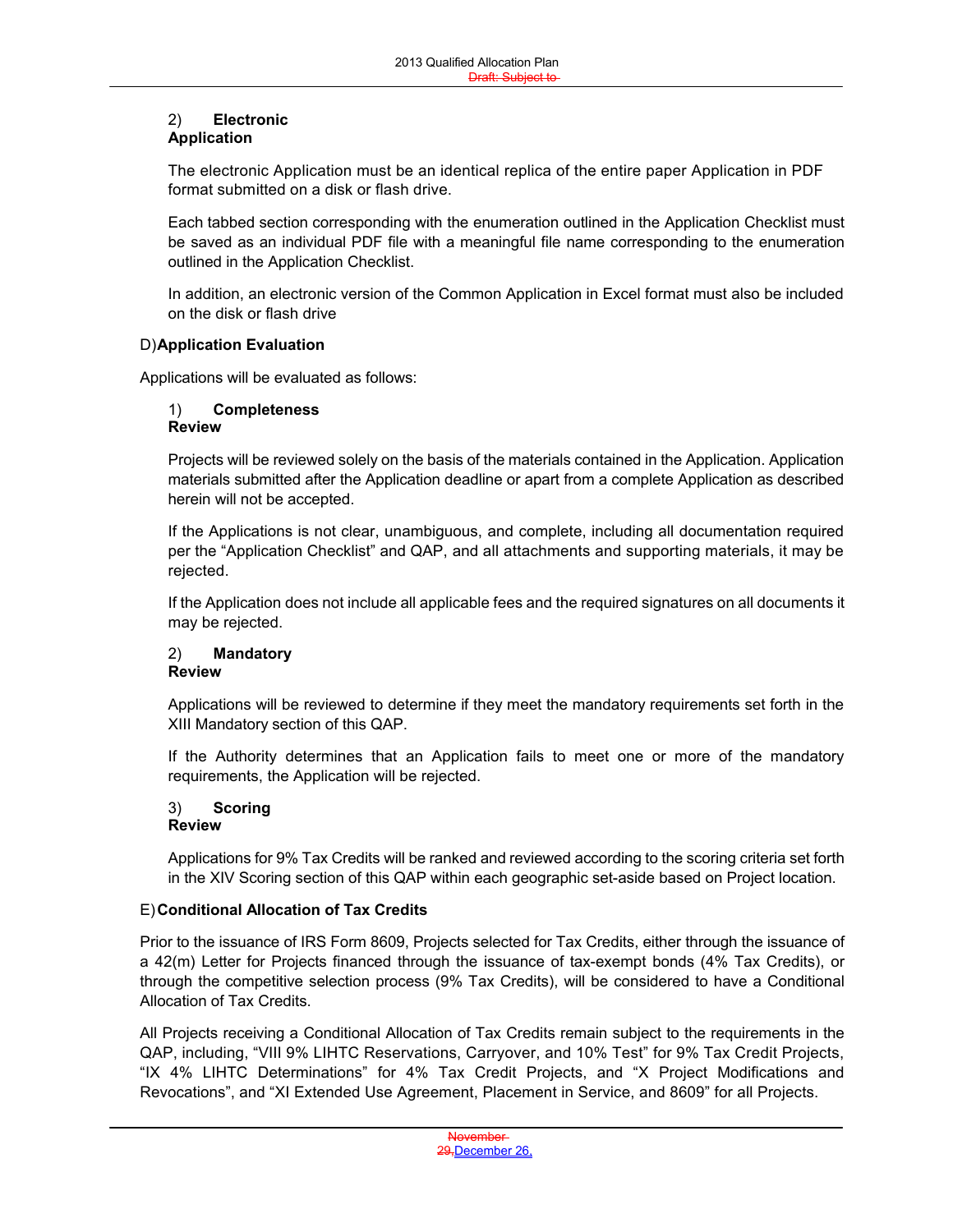## VIII) **9% LIHTC Reservations, Carryover, and 10% Test**

All Projects receiving a Conditional Allocation of Tax Credits through the competitive selection process (9% Tax Credits), are subject to the following:

#### A)**9% LIHTC Reservations**

### 1) **Reservation**

#### **Letter**

An Authority-prepared Reservation Letter will be issued following Board approval stating the amount of the Reservation and specifying the conditions, documentation, and timelines that must be satisfied prior to the issuance of a Carryover Allocation Letter, if applicable, and IRS Form 8609, including payment of a non-refundable Reservation fee. For information regarding the amount of the Reservation fee, see the Multifamily Fee Payment Form.

Required documentation includes, but is not limited to the following from the Website:

- Compliance Monitoring Fee Agreement
- Election of Low Income Housing Tax Credit Rate for LIHTC Projects with Acquisition Rate Credits. (if applicable)

#### 2) **Request for Extension**

The Authority may extend the time for meeting the conditions set forth in the Reservation

Letter. The Owner must submit a written request and explanation for an extension.

Failure to meet the conditions set forth in the Reservation Letter or to obtain Authority approval for an extension to meet the conditions set forth in the Reservation Letter may result in a revocation of the Conditional Allocation.

#### 3) **Reservation Late Fee**

Projects approved for an extension to meet the conditions set forth in the Reservation Letter will be subject to late fees.

For information regarding the amount of the late fees, see the "Multifamily Fee Payment Form", found on the Website.

#### B)**9% LIHTC Carryover Allocations**

A Carryover Allocation is required for all Projects that will not be Placed in Service during the year in which a Reservation Letter is issued.

#### 1) **Carryover Allocation Letter**

The Authority will issue a Carryover Allocation Letter near the end of the year in which the Project received a Reservation that will specify the conditions, documentation, and timeline to make the Carryover Allocation.

Required documentation includes, but is not limited to, current siteSite control for the Project satisfactory to the Authority in its discretion, and the following available on the Website:

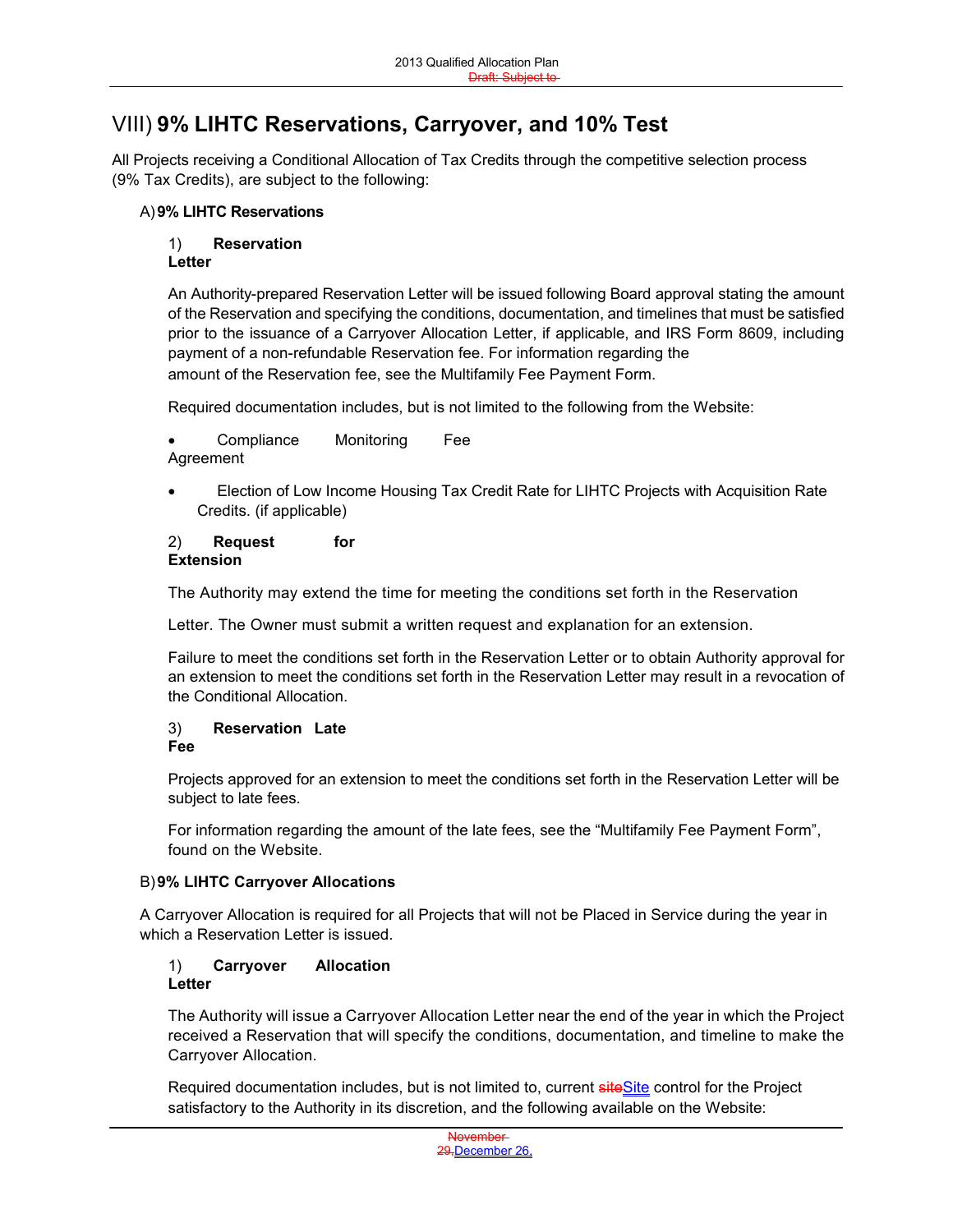Carryover Allocation **Checklist** 

 BIN Assignment Form

 Gross Rent Floor Election Form

• Reasonably Expected Basis Form

2) **Request for Extension**

The Authority may extend the time for meeting the conditions set forth in the Carryover Allocation Letter.

The Owner must submit a written request and explanation for an extension.

Failure to meet the conditions set forth in the Carryover Allocation Letter or to obtain Authority approval for an extension to meet the conditions set forth in the Carryover Allocation Letter may result in a revocation of the Conditional Allocation.

#### 3) **Carryover Allocation Late Fee**

Projects approved for an extension to meet the conditions set forth in the Carryover Allocation Letter will be subject to late fees.

For information regarding the amount of the late fees, see the Multifamily Fee Payment Form, found on the Website.

#### C) **9% LIHTC Ten Percent (10%) Test**

Projects issued a Carryover Allocation must expend more than ten percent (10%) of the Project's reasonably expected basis no later than December 1 of the year following the Carryover Allocation.

#### 1) **Ten Percent Test Documentation**

The Authority will issue a Ten Percent Test letter during the year following the Carryover Allocation that will specify the conditions, documentation, and timeline to meet the Ten Percent Test.

Required documentation includes, but is not limited to, current siteSite control for the Project satisfactory to the Authority in its discretion, and the following available on the Website:

 Submission of a completed Project Status Report Form

 Ten Percent Test Checklist

 Ten Percent Test - BIN Form

• Ten Percent Test Reasonably Expected Basis Form

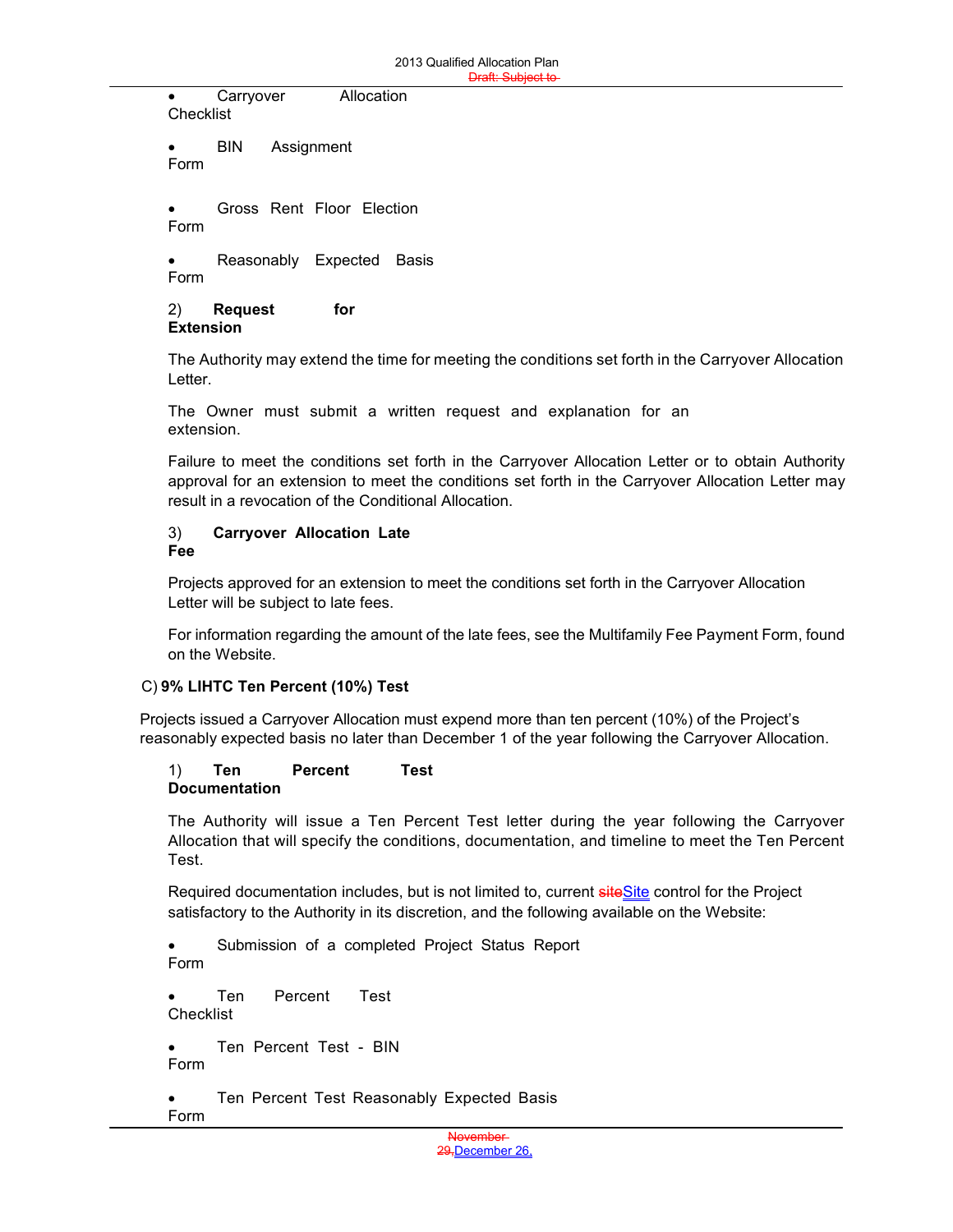**Certification of Costs Incurred for Ten Percent** Test

#### 2) **Request for Extension**

The Authority may extend the time for meeting the conditions set forth in the Ten Percent Test letter.

The Owner must submit a written request and explanation for an extension.

Failure to meet the conditions set forth in the Ten Percent Test Letter or to obtain Authority approval for an extension to meet the conditions set forth in the Ten Percent Test letter may result in a revocation of the Conditional Allocation.

#### 3) **Ten Percent Test Late Fee**

Projects approved for an extension to meet the conditions set forth in the Ten Percent Test letter will be subject to late fees.

For information regarding the amount of the late fees, see the Multifamily Fee Payment Form, found on the Website.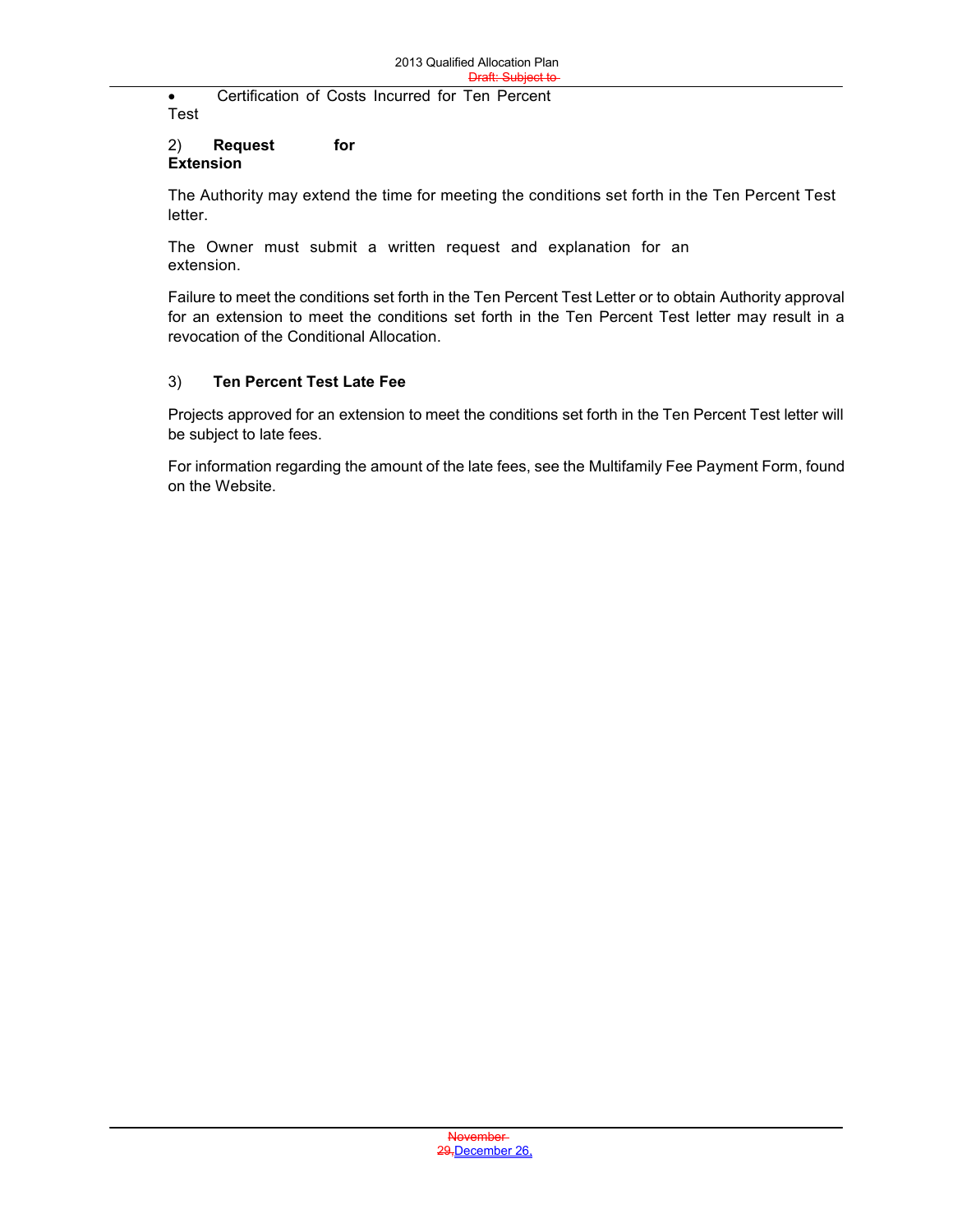## IX) **4% LIHTC Determinations**

All Projects receiving a Conditional Allocation of Tax Credits associated with the issuance of tax-exempt bonds (4% Tax Credits), are subject to the following:

#### A)**4% LIHTC Determinations**

#### 1) **Determination Letter**

Upon Authority approval of a Determination of Tax Credits for a Project, the Authority will issue a Determination Letter to the Owner stating the amount of the Determination and the timeframe for completing any conditions that must be satisfied in connection with the Determination prior to the issuance of a 42(m) Letter and IRS Form 8609.

#### 2) **Request for Extension**

The Authority may extend the time for meeting the conditions set forth in the Determination

Letter. The Owner must submit a written request and explanation for an extension.

Failure to meet the conditions set forth in the Determination Letter or to obtain Authority approval for an extension to meet the conditions set forth in the Determination Letter may result in a revocation of the Conditional Allocation.

#### 3) **Determination Late Fees**

Projects approved for an extension to meet the conditions set forth in the Determination Letter will be subject to late fees.

For information regarding the amount of the late fees, see the Multifamily Fee Payment Form, found on the Website.

#### B)**42(m) Letter**

### 1) **42(m)**

#### **Letter**

Projects that fulfill the requirements of the Determination Letter, including payment of a nonrefundable Determination fee, information about which is contained in the Multifamily Fee Payment Form found on the Website, will be issued a 42(m) Letter.

Required documentation includes, but is not limited to the following available on the Website:

 Submission of a completed Project Status Report Form

 BIN Assignment Form

 Gross Rent Floor Election Form

 Low Income Housing Tax Credit Rate Election Form for Tax Exempt Projects

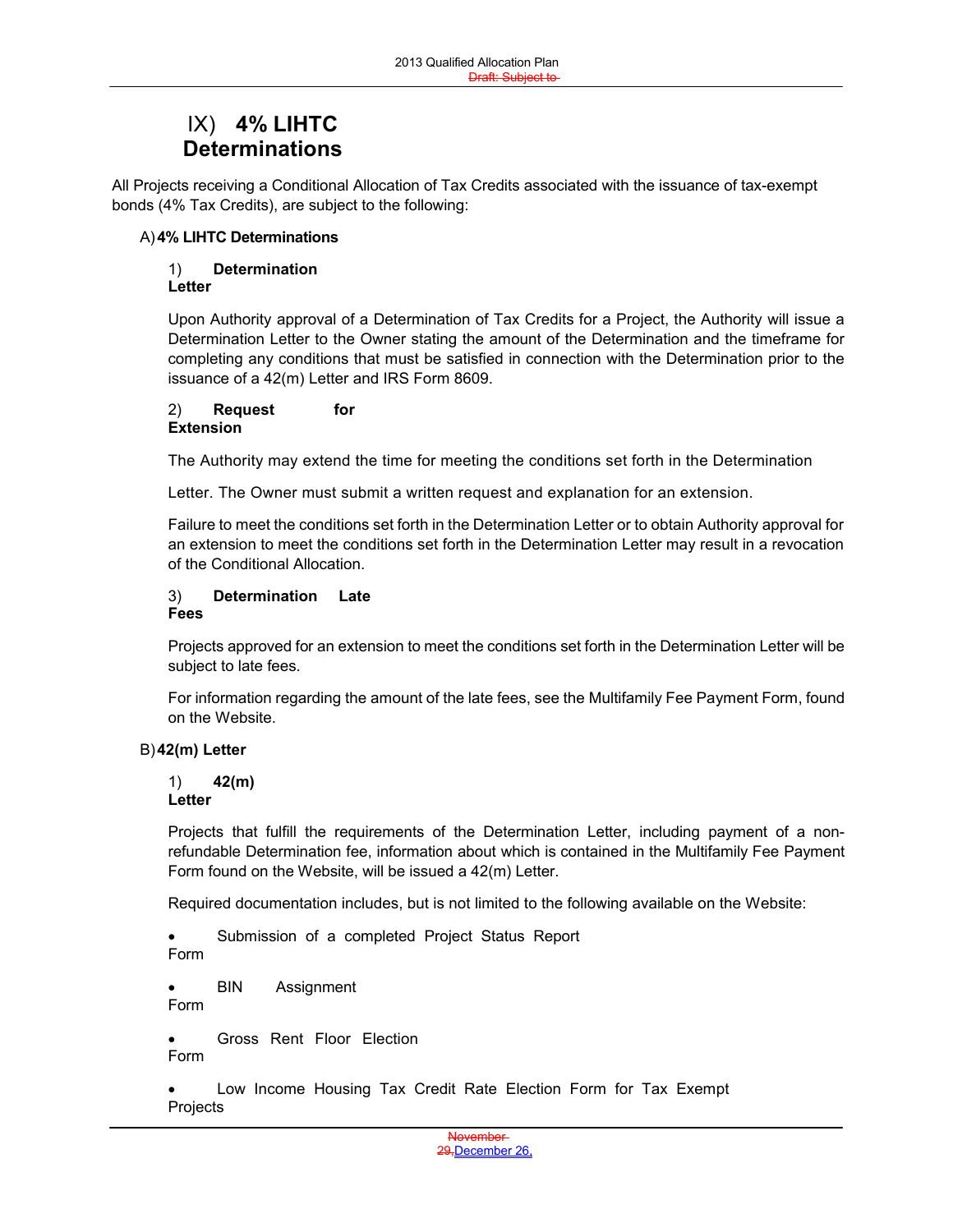Tenant Selection

Plan

 Affirmative Fair Housing Marketing Plan

#### 2) **Request for Extension**

The Authority may extend the time for meeting the conditions set forth in the  $42(m)$ 

Letter. The Owner must submit a written request and explanation for an extension.

Failure to meet the conditions set forth in the 42(m) Letter or to obtain Authority approval for an extension to meet the conditions set forth in the 42(m) Letter may result in a revocation of the Conditional Allocation.

#### 3) **42(m) Late Fees**

Projects approved for an extension to meet the conditions set forth in the 42(m) Letter will be subject to late fees.

For information regarding the amount of the late fees, see the Multifamily Fee Payment Form, found on the Website.

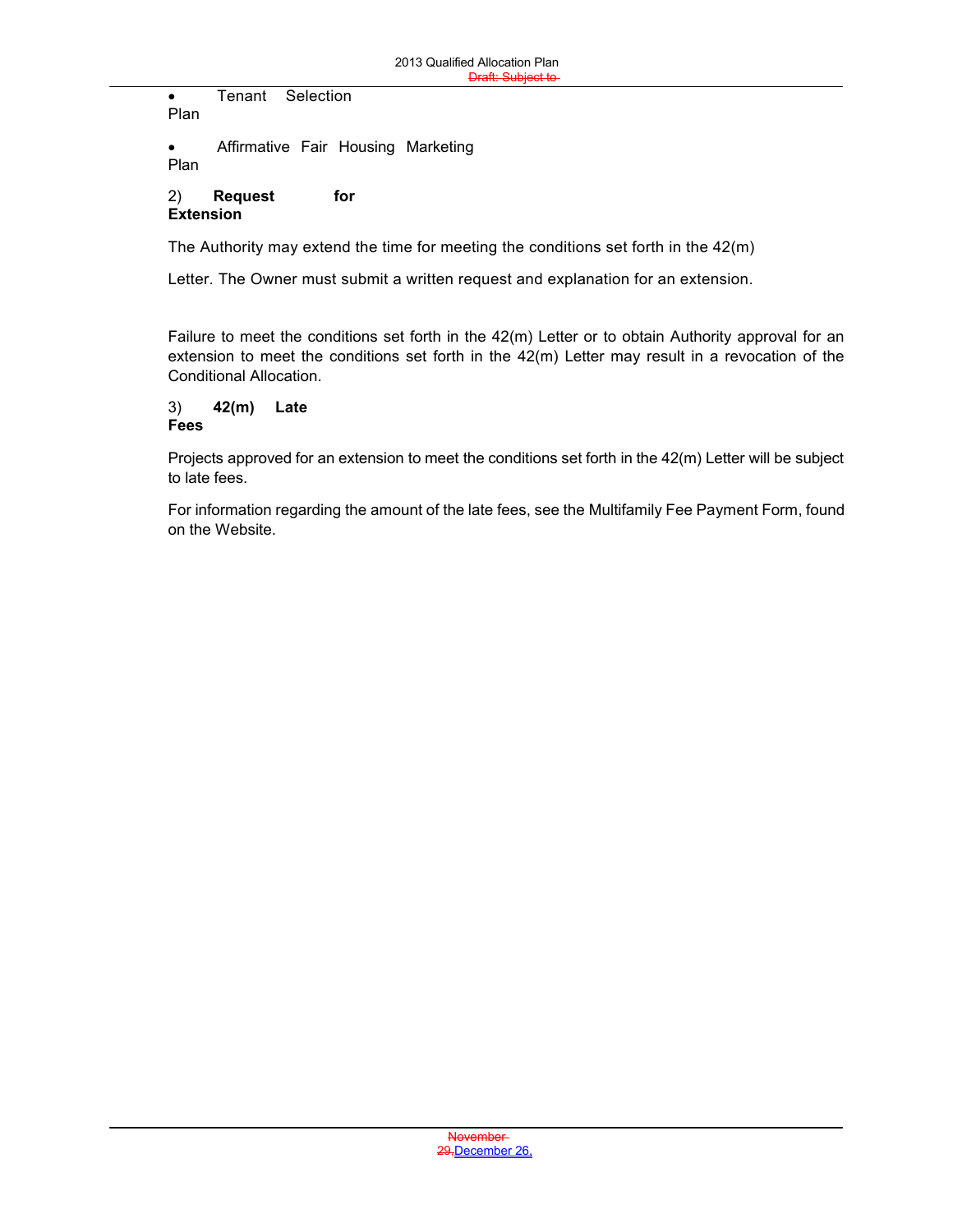## X) **Project Modifications and Revocations**

All Projects receiving a Conditional Allocation are subject to the following:

#### A)**Project Modifications**

A Conditional Allocation is based on the information provided in the Application.

Project modifications require re-evaluation of the Application and may trigger a change in the Project's score or ranking, loan committee and Board approval, or the revocation of the Conditional Allocation.

Project modifications include, but are not limited to:

- A change of 10% or more in the total Project cost
- A change of 10% or more in any budget line item
- Any changes in the Project Owner, Sponsor(s), or Participants
- Any changes in Project characteristics that were considered in order to meet the requirements of the XIII Mandatory or XIV Scoring sections of this QAP including, but not limited to, the following:
- 1) Any change in the Project's unit mix or unit sizes
- 2) Any change in the Project's rent structure

3) Any change to the Project siteSite(s)

- 4) Any change to the Project's construction scope
- Any changes in the Project's financing, including, but not limited to, the following:
- 1) Adding, removing, or substituting sources of Project financing
- 2) A change to the entity providing financing
- 3) A change in financing terms
- 4) A change in Tax-Credit equity pricing

No changes in the Owner and Sponsor(s) in the Project will be permitted between Board approval and the issuance of IRS Form(s) 8609.

#### B)**Request for Modifications**

The Authority will evaluate and may approve Project modifications.

The Owner must submit a written request and explanation for all Project modifications.

The Authority may require a processing fee in connection with Project modifications, as described in the "Multifamily Fee Payment Form" available on the Website.

#### C)**Revocation of a Conditional Allocation**

The Authority may revoke a Conditional Allocation for reasons including, but not limited to the following:

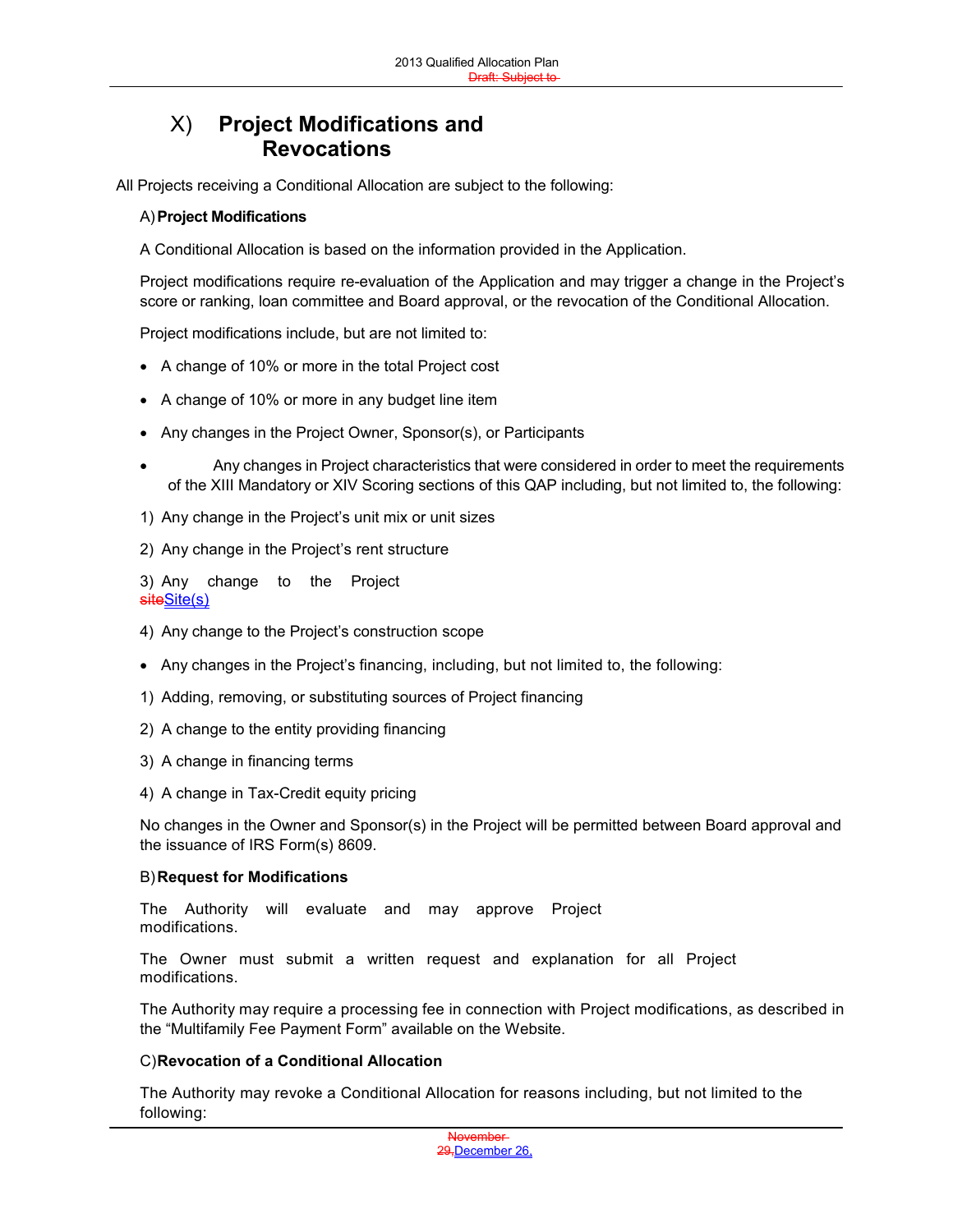- Unapproved Project modifications
- Failure to meet the conditions set forth in the Reservation Letter, Carryover Allocation Letter, Ten

- Percent Test Letter, Determination Letter, or 42(m) Letter
- Failure to meet the conditions set forth in Section XI Extended Use Agreement, Placement in Service, and 8609
- Material misrepresentation or providing false information in connection with any Authority program
- Non-compliance in any Project
- Delinquency under any Authority Program
- Outstanding fees due and owed to the Authority
- Bankruptcy or any other financial situation that jeopardizes a Project's completion or continued operation
- A Project's inability to proceed

If a Conditional Allocation is revoked, the Authority will retain all fees paid to the Authority in conjunction with the Project.

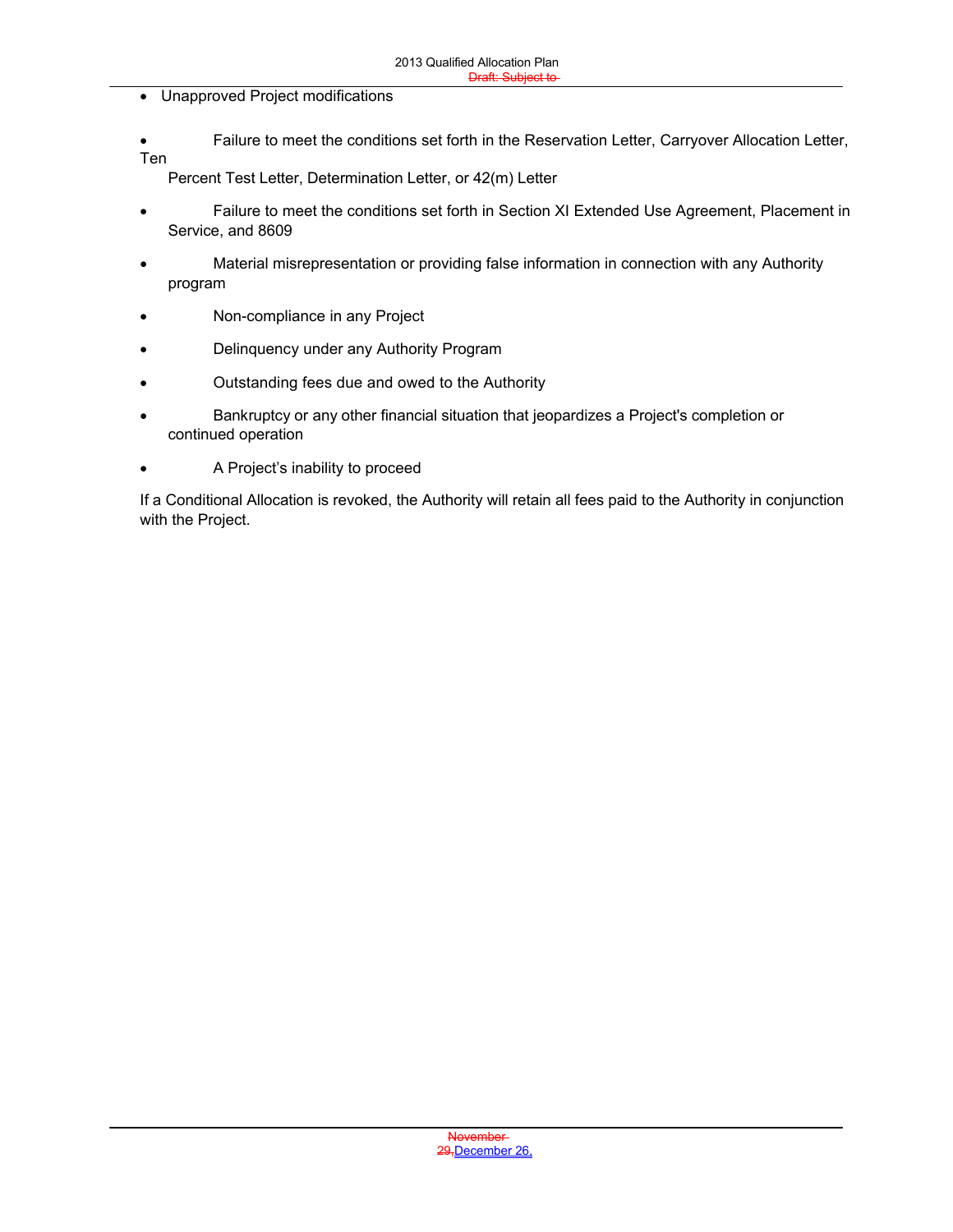## XI) **Extended Use Agreement, Placement in Service, and 8609**

All Projects receiving a Conditional Allocation are subject to the following:

#### A)**Extended Use Agreement**

Projects receiving a Conditional Allocation, either through a Reservation Letter or 42(m) Letter, will be subject to an Extended Use Agreement ("EUA") setting forth income and occupancy restrictions.

The EUA must be recorded at the initial financial closing for the Project in the office of the Recorder of Deeds in the County where the Project is located prior to all other Project documents evidencing or securing Project financing.

#### B)**Placement in Service**

#### 1) **Dead line**

Projects with a Conditional Allocation must be Placed in Service no later than the date indicated in the Carryover Allocation Letter or the 42(m) Letter.

#### 2) **Request for Extension**

The Authority may extend the time for the Project to be Placed in Service by revoking the existing Conditional Allocation and issuing a new Conditional Allocation of Tax Credits.

The Owner must submit a written request and explanation for a revocation of the existing Conditional Allocation and a new Conditional Allocation of Tax Credits.

## 3) **Extension**

**Review**

Projects that continue to be desirable in terms of meetingdetermined to meet the affordable housing needspolicy goals of the State will be considered for a new Conditional Allocation.

#### 4) **New Conditional Allocation Fees**

If the Authority revokes the existing Conditional Allocation and issues a new Conditional Allocation, the Project will be required to pay another non-refundable Reservation or Determination fee.

For information regarding the amount of the Reservation and Determination fees, see the "Multifamily Fee Payment Form", found on the Website.

#### 5) **New Conditional Allocation Requirements**

Projects receiving a new Conditional Allocation are remain subject to the requirements in the QAP, including, "9% LIHTC Reservations, Carryover, and 10% Test" for 9% Tax Credit Projects, "IX 4% LIHTC Determinations" for 4% Tax Credit Projects, and "X Project Modifications and Revocations", and "XI Extended Use Agreement, Placement in Service, and 8609" for all Projects.

#### C)**Issuance of 8609**

The Authority will issue an 8609 to Projects with a Conditional Allocation that fulfill all Authority requirements.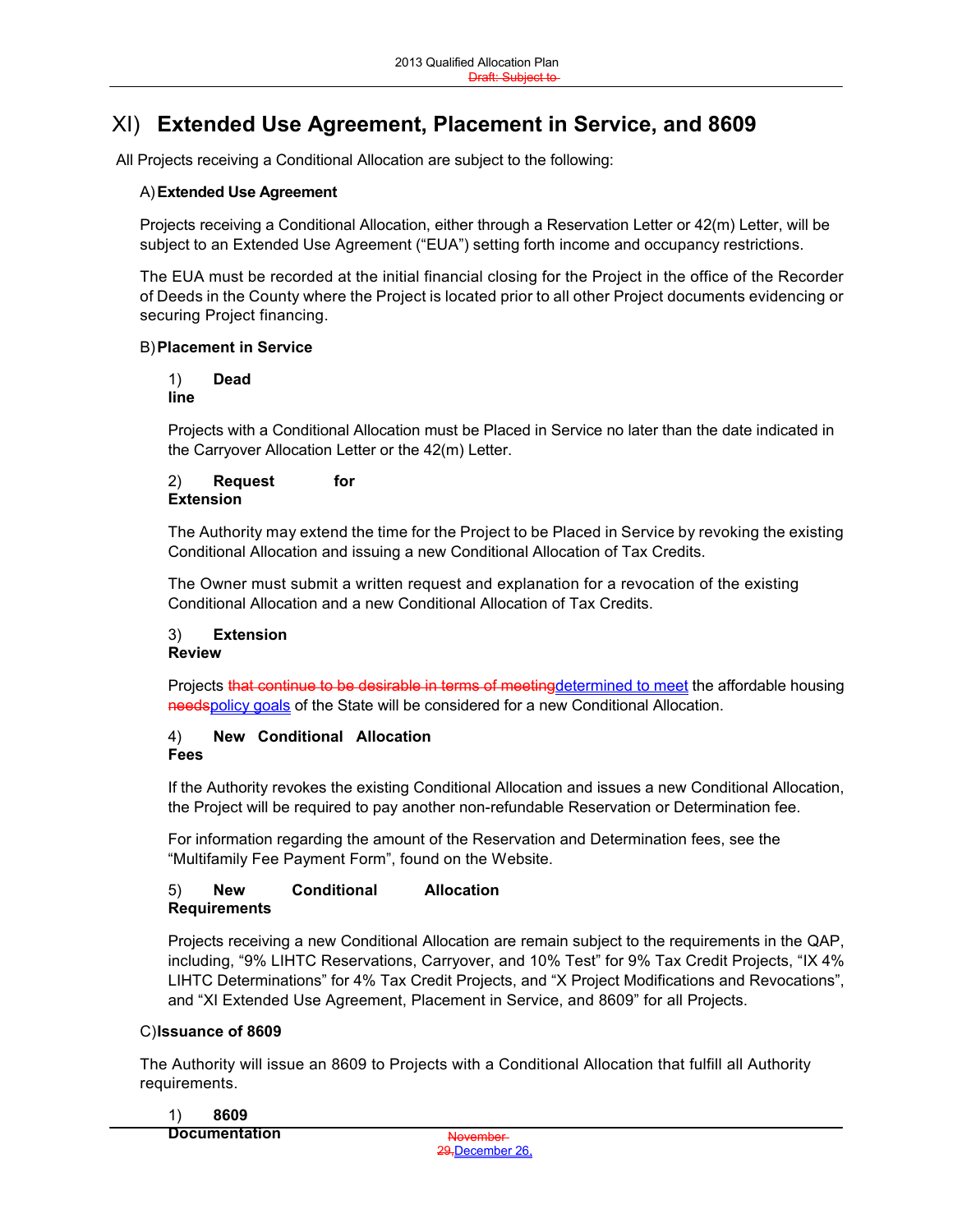See the 8609 Issuance Checklist available on the Website.

#### 2) **8609 Timing**

Projects must submit all 8609 documentation to the Authority no later than six (6) months after the end of the year following the deadline to be Placed in Service.

Board and

#### 3) **8609 Review**

The Authority will review all submitted documentation and conduct a final financial analysis. As required per section 42(m)(2) of the Code, in no cases will the Tax Credit Allocation exceed the amount the Authority determines is necessary for the financial feasibility of the Project and may be less than the Conditional Allocation.

#### 4) **Request for Extension**

The Authority may extend the time for submitting the 8609 documentation.

The Owner must submit a written request and explanation for an

extension.

Failure to submit all 8609 documentation by the due date or to obtain Authority approval for an extension to submit all 8609 documentation may result in a revocation of the Conditional Allocation.

#### 5) **8609 Late Fee**

Projects approved for an extension to submit all 8609 documentation will be subject to late fees. For

information regarding the amount of the late fees, see the Multifamily Fee Payment Form, found on the Website.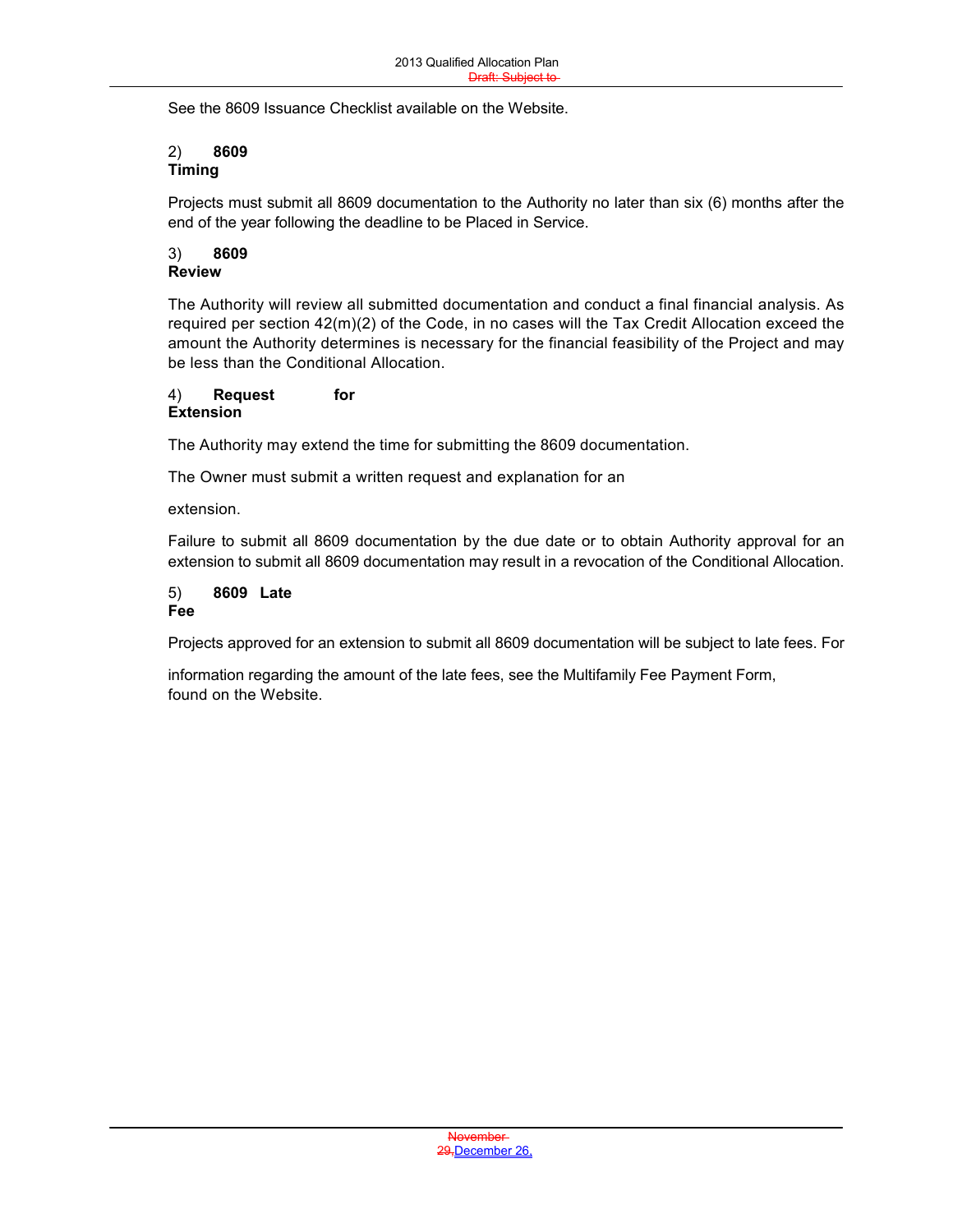## XII) **Project Compliance**

All Projects receiving an Allocation are subject to the following:

#### A)**Compliance Monitoring**

Projects receiving an Allocation will be subject to ongoing compliance monitoring and reporting requirements.

#### B)**Compliance Reference Guide**

Information regarding ongoing compliance monitoring and reporting requirements is available in the Low Income Housing Tax Credit Compliance Reference Guide, available on the Website.

#### C)**Compliance Monitoring Fee**

The Authority charges ongoing compliance monitoring and reporting fees. Information regarding these fees is available from the Authority's Asset Management Services Department.

#### D)**Additional Compliance Monitoring Information**

Additional information regarding ongoing compliance and reporting requirements is available from:

Asset Management Services Department Illinois Housing Development Authority 401 North Michigan Ave., Suite 700 Chicago, Illinois 60611 312.836.5239

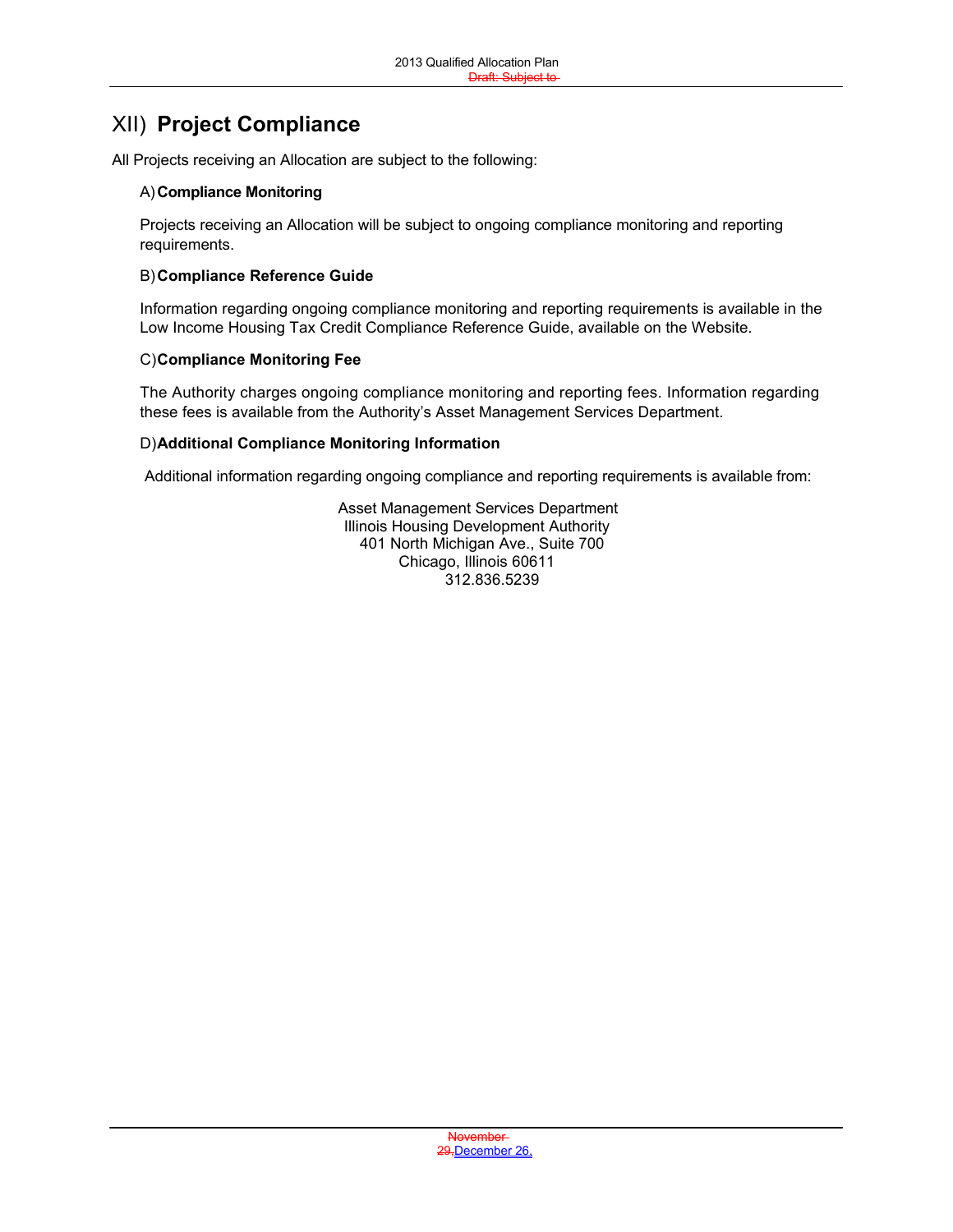## XIII) **Mandatory**

All Applications for Projects seeking Tax Credits, either through the issuance of a 42(m) Letter for projects financed through the issuance of tax-exempt bonds (4% Tax Credits) or through the competitive selection process (9% Tax Credits), must submit the documentation required per the "Application Checklist" found on the Website and detailed below.

Unless otherwise indicated, all documentation submitted must be dated within six (6) months of the Application deadline.

#### A)**Project Narrative**

The Application must include a completed Project Narrative form, found on the Website.

Sponsors are encouraged to provide as much detail and background information about the Project as possible in order to assist the Authority in assessing the Project.

#### B)**Public Housing Authority Waiting List Preference**

The Application must include the PHA Preference Certification, found on the Website which provides a written certification that the Project will:

- Give preferential treatment to persons on the PHA waiting list(s); and
- Make on-going efforts to request that the PHA make referrals to the Project, or request that the PHA include relevant information about the Project on any listing the PHA makes available to persons on its waiting list(s).

#### C)**Certification of Consistency with the Consolidated Plan**

All Projects must evidence consistency with the Consolidated Plan for the jurisdiction in which the Project is located.

#### 1) **Projects located in a county or municipality covered by a Consolidated Plan**

For Projects located in a county or municipality covered by a Consolidated Plan, the Application must include a certification of consistency with the Consolidated Plan. The certification of consistency with the Consolidated Plan must be completed and signed by the jurisdiction covered by the Consolidated Plan.

For a list of counties and municipalities covered by a Consolidated Plan see the Website.

#### 2) **Projects located outside a county or municipality covered by a Consolidated Plan**

For Projects located outside a county or municipality covered by a Consolidated Plan, the Application must include a written request for the Authority to review the Project for consistency with the State Consolidated Plan.

For a list of counties or municipalities covered by a Consolidated Plan see the Website.

#### D)**Local Support**

The Application must include a letter of support for the Project, or in cases when a letter of support is withheld, a description of the efforts to obtain a letter of support.

#### 1) **Letters of**

**Support**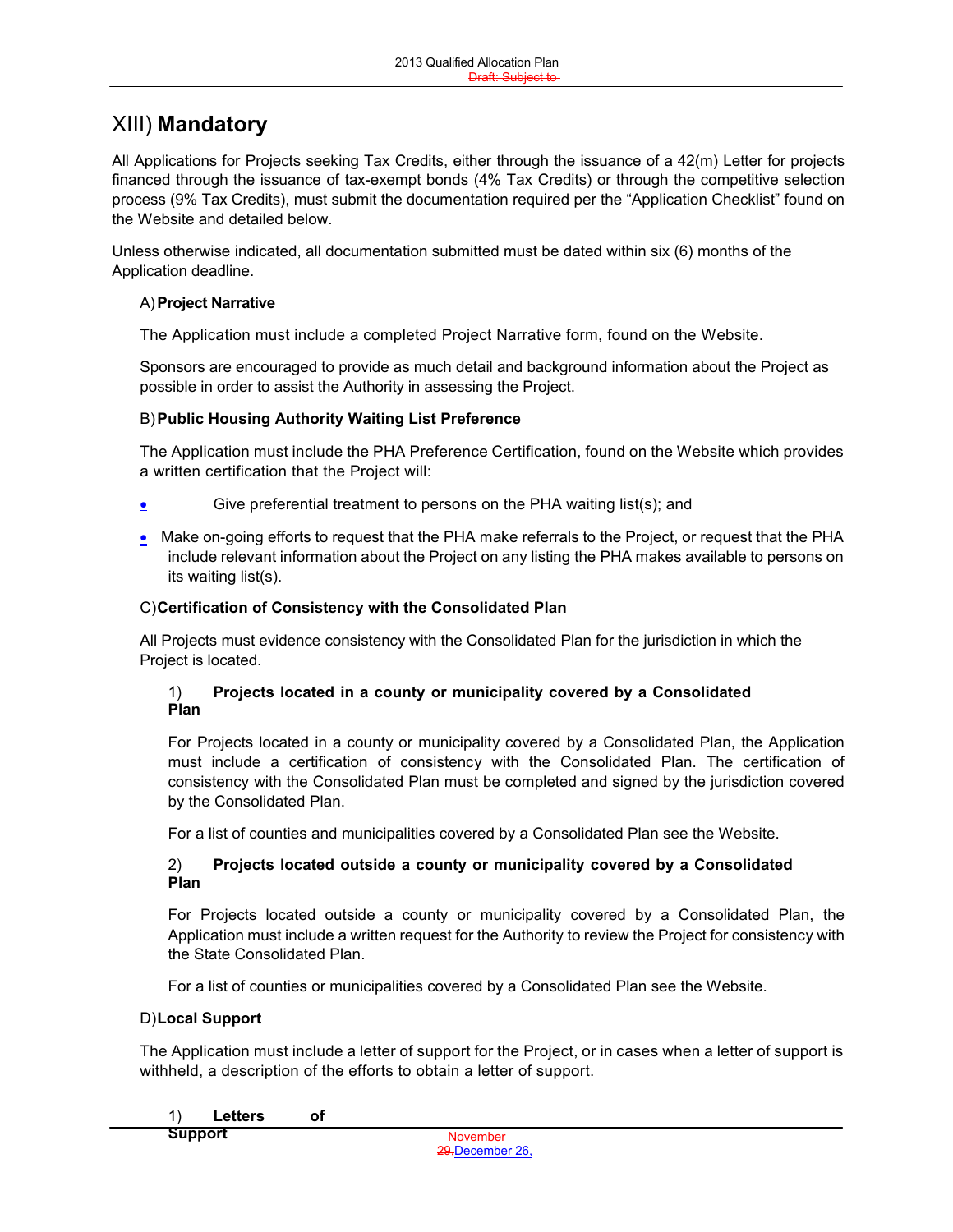The Application must include a letter of support from the chief elected official of all municipalities in which the Project is located. For Projects located in the City of Chicago, a letter of support from the alderman of all wards in which the Project is located is acceptable.

Board and

Letters of support must be addressed to the Authority and specifically endorse the Project.

#### 2) **Letters of Support: Withheld**

Applications for Projects that are unable to obtain a letter of support from the chief elected official or Chicago alderman must include a description of the efforts to obtain the letter of support and if applicable, respond to any concerns regarding the Project.

The Authority will review the documentation, as well as any additional letters of support, and may waive this requirement.

Failure to obtain a letter of support due to timing issuesconstraints will not be an acceptable reason for this documentation to be missing from the Application.

#### E)**Site Control**

All Project Sites must be identified in the Application. Projects consisting of multiple Sites must satisfy site control requirements for all Sites.

The Application must include all of the following:

1) A map showing the location(s) of the Site(s)

2) Aerial photograph(s) of the Site(s) with the location(s) of the Project clearly marked, and surrounding uses clearly visible; and

3) The Application must include evidence Evidence of site control for the Project which can only be demonstrated through one of the followingas follows:

#### 1) **Sites that do not meet the criteria of Abandoned and Foreclosed Single Family Housing**

Site control documentation for each Site consisting of one of the following:

A fee simple interest in the subject property Site in the name of the Sponsor or Owner; or

- A fully executed, binding agreement with a term ending no sooner than six (6) months after the Application deadline, signed by both the Sponsor or Owner and the seller for the purchase of the subject propertySite; or
- A fully executed, binding agreement with a term ending no sooner than six (6) months after the Application deadline, signed by both the Sponsor or Owner and the seller for the long term lease of the subject propertySite with a lease term of at least ninety-nine (99) years; or
- A fully executed, binding agreement with a term ending no sooner than six (6) months after the Application deadline, signed by both the Sponsor or Owner and the seller of the subject propertySite evidencing land and/or building donation; or
- When the subject property Site is owned by a governmental entity, a letter of intent to the Sponsor or Owner from the governmental entity to sell, donate, or enter into a long term lease of the subject propertySite with a term ending no sooner than six (6) months after the Application deadline.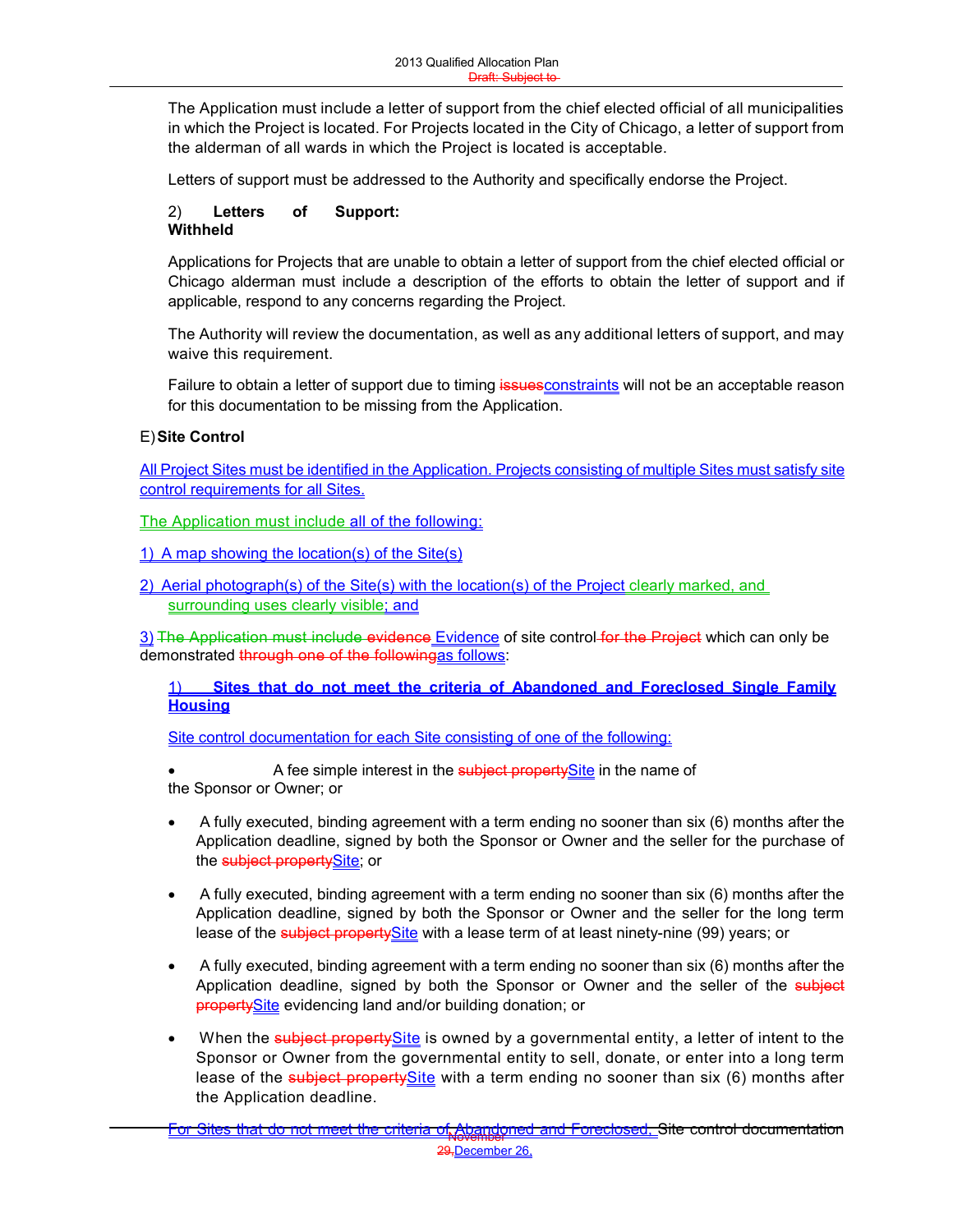must include all of the following:

- 1) The sale or lease price of the  $\text{Site}(s)$ ; and
- 2) Legal description of the **propertySite(s)**; and
- 3) Expiration date for purchase option(s), purchase agreement(s), or letter(s) of intent.

2) **Sites that meet the criteria of Abandoned and Foreclosed Single Family Housing**

In addition, the Application must include all Site control documentation for each Site consisting of one of the following:

Board and

- $\bullet$  4) A legal description of the site(s) in both a printed and plain text electronic format; and Multiple Listing Service (MLS) or Real Estate Owned (REO) listings, dated within thirty (30) days of the Application deadline showing an adequate number of available Sites to complete the Project; or
- Site control documentation meeting the criteria of site control documentation for Sites that do not meet the criteria of Abandoned and Foreclosed Single Family Housing.

For Sites that meet the criteria of Abandoned and Foreclosed Single Family Housing, Site control documentation must include all of the following:

1) The sale price of the Site(s); and

2) Aerial photograph(s) with the location(s) of the Project site(s) clearly marked, and surrounding uses clearly visible.The tax assessors Property Identification Number (PIN) for the Site.

Note: Aerial maps and photographs are obtainable at no cost via the internet from several online mapping services.

#### F) **Zoning**

The Application must include evidence that all Project sites Sites are either currently zoned for the proposed use, or will be addressed through a Planned Development or Planned Unit Development ("PUD") process.

#### 1) **Zoned Project Sites**

Evidence that Project sitesSites are currently zoned for the proposed use can only be demonstrated through:

- A valid building permit; or
- A letter from the local zoning administrator (or chief elected official in localities without a zoning administrator) identifying the Project and containing all of the following:
- 1) The location of the Project  $siteSite$  (e.g. address or street crossings); and
- 2) The current zoning and any special use designations; and
- 3) A description of the Project (including number of units, proposed use, and whether it is new construction, rehabilitation, or both); and
- 4) A statement that the current zoning, including any required special use designations, will permit the proposed Project; and
- 5) If there are any pending zoning or special use designation changes, a statement that the pending changes will permit the proposed Project.

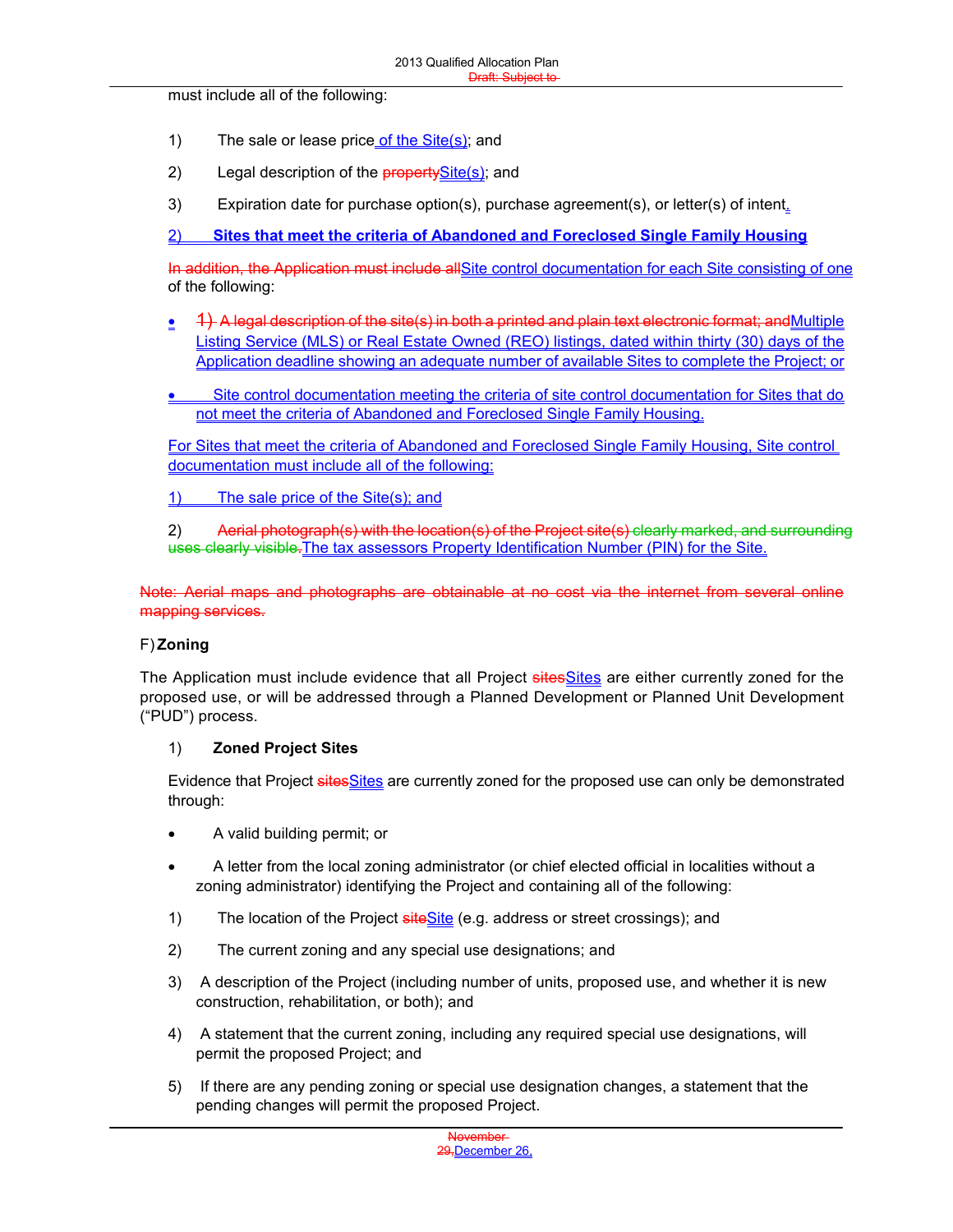#### 2) **PUD Project Sites**

Evidence that Project sitesSites will be addressed through the PUD process can only be demonstrated through-a:

- **A** letter from the local zoning administrator (or chief elected official in localities without a zoning administrator) identifying the Project and containing all of the following:
- 1) The location of the Project  $siteSize$  (e.g. address or street crossings); and
- 2) A description of the Project (including number of units, proposed use, and whether it is new construction, rehabilitation, or both); and
- 3) A written explanation of the PUD approval process; and
- 4) Evidence the PUD process has been initiated; and
- 5) Evidence of which stage in the PUD approval process the Project has reached; and
- 6) Evidence that the PUD will be reviewed in a timely manner.

#### G) **Site Physical Information**

#### 1) **100 Year Floodplain or Floodway**

The Application must include a Federal Emergency Management Agency ("FEMA") floodplain map forcovering the Project area with the boundaries of the Project siteboundary of all Sites clearly delineated.

FEMA floodplain maps can be obtained from the FEMA website.

If any portion of the Project sitea Site is located within the 100 year floodplain or floodway, the Application must include one or both of the following as applicable:

#### (a) Rehabilitation

Projects proposing the rehabilitation of existing buildings on Sites within the 100 year floodplain or floodway must submit a site plan that clearly indicates all of the following:

- 1) The FEMA determined elevation of the floodplain or floodway; and
- 2) The elevation of the lowest floor level in the existing buildings; and
- 3) The location of the existing buildings.

Note: Projects involving the rehabilitation of existing buildings on sites Sites located in the 100year floodplain or floodway will ONLY be permitted if the lowest existing floor elevation of each building in the floodplain is at least six (6) inches above the FEMA designated floodplain elevation.

#### (b) New **Construction**

Projects proposing new construction on Sites within the 100 year floodplain or floodway must submit a site plan that clearly indicates all of the following:

- 1) The FEMA determined elevation of the floodplain or floodway; and
- 2) The elevation of the lowest floor level in the proposed buildings; and
- 3) The location of the proposed buildings.<br>November

29,December 26,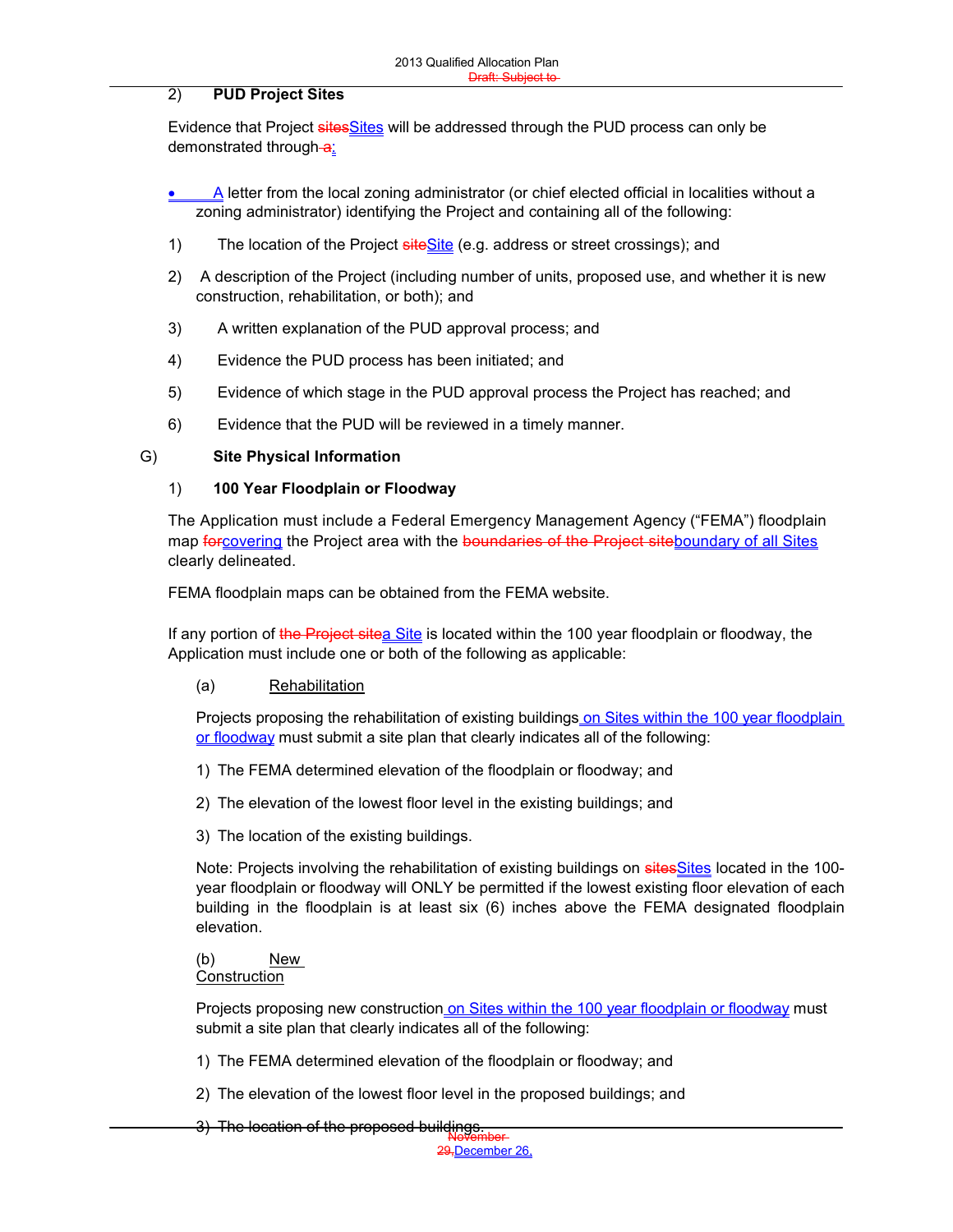In addition, the Application must include:

1) A FEMA Conditional Letter of Map Amendment ("CLOMA") or FEMA Conditional Letter of Map Revision ("CLOMR") for the **Project siteSite** that shows the siteSite is eligible for reclassification out of the floodplain; and

Board and

2) Evidence that the **Project Site** is eligible for flood insurance and that such insurance will be in place if awarded funding from the Authority until FEMA amends the flood plain map and the Authority determines the Project Site is no longer in the floodplain.

#### 2) **Wetla**

**nds**

The Application must include a U.S. Fish and Wildlife Service ("USFWS") National Wetlands Inventory map for the Project area with the boundaries boundary of the Project siteall

Sites clearly delineated. USFWS wetland inventory maps can be obtained from the

USFWS website.

If any portion of the Project sitea Site contains wetlands, or if the Project may impact wetlands, the Application must include one of the following:

 A Letter of No Objection from the U.S. Army Corps of Engineers, or

A wetlands permit from the U.S. Army Corps of

Engineers

3) **Min ing**

The Application must include an Illinois State Geological Survey ("ISGS") mining map for the Project area with the boundaries of the Project siteall Sites

clearly delineated. ISGS mining maps can be obtained from the

ISGS website.

If the Projectany Site is in or near an area the ISGS identifies as affected by mining, the Application must include the following:

- The quadrangle study (if available) or the county mine map completed by the ISGS for the area in which the ProjectSite is located with the boundariesboundary of the Project siteSite clearly delineated; and
- Information indicating the depth of the mine, the type of mining that was performed, and the year that mining ceased; and
- An opinion from a qualified geotechnical engineer as to whether or not the **ProjectSite** will be impacted by the mining; and
- If the Project Site will be impacted by mining, evidence of the Project's ability to obtain mine subsidence insurance.

#### H)**Historic Preservation**

The Application must include all documentation listed in the Historic Preservation Checklist found on the Website for all Project Sites.

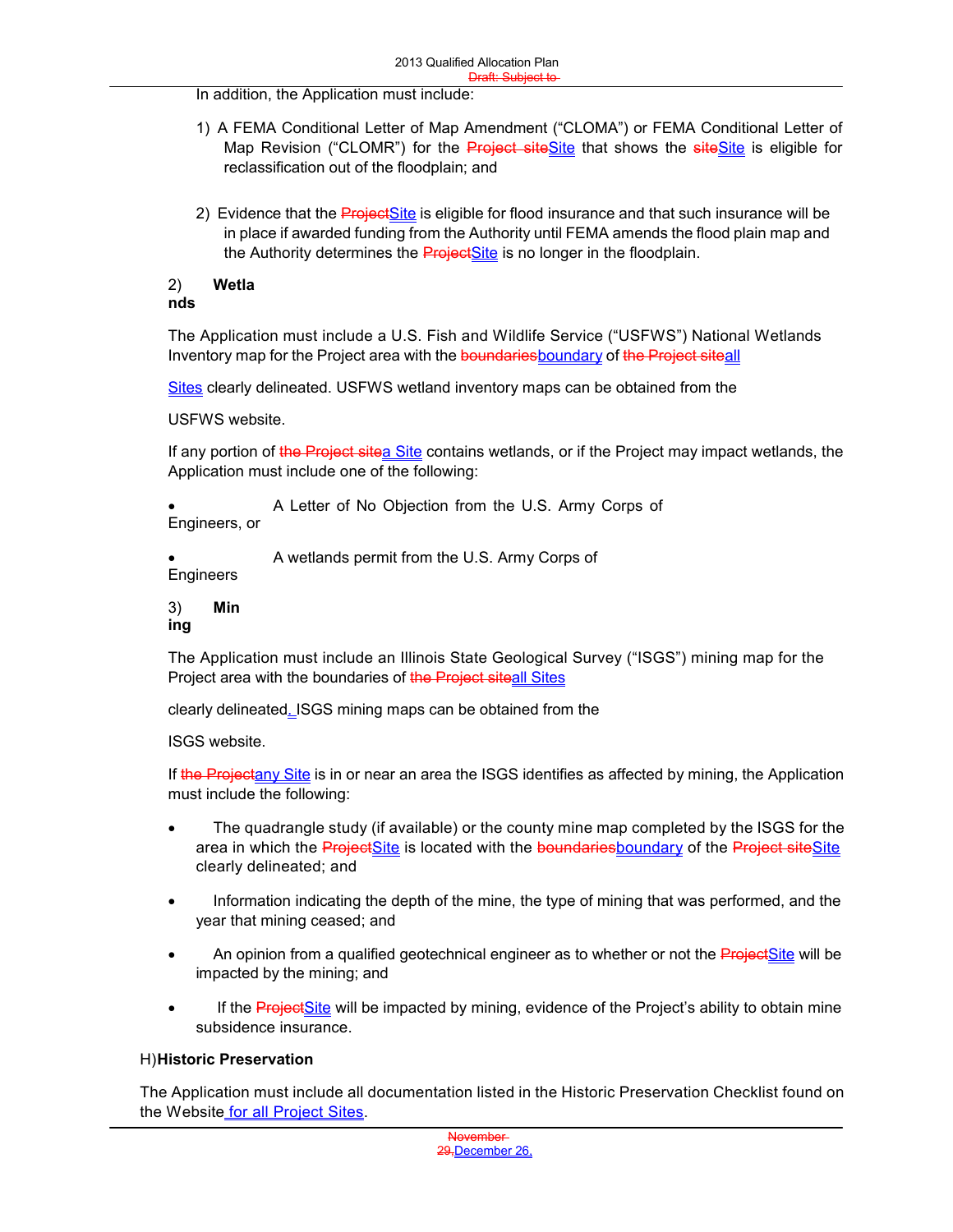Projects must meet the requirements of the National Historic Preservation Act and the Illinois State Historic Resources Protection Act as determined by the Illinois Historic Preservation Agency ("IHPA"), regardless of the Project type, location or its historic nature.

Information about these requirements is available on the IHPA website.

#### I) **Phase I Environmental**

The Application must include two (2) copies of a phase I environmental site assessment covering all Project Sites completed within one (1) year prior to the Application deadline according to the Authority's Standards for Environmental Reviews and Professionals available on the Website.

#### J) **Architectural Requirements**

All Projects must meet the requirements contained in the Authority's Standards for Architectural Planning and Construction.

The Standards for Architectural Planning and Construction can be foundare available on the Website.

#### 1) **Architectural Standards Certification**

The Application must include the Standards for Architectural Planning and Construction Certification signed by a licensed architect which provides a written certification that the Project will comply with the Authority's Standards for Architectural Planning and Construction including:

- All minimum green design requirements as specified in the Standards for Architectural Planning and Construction Section 14.00 – Green Criteria; and
- All applicable Federal and State accessibility laws and / or as specified in the Standards for Architectural Planning and Construction Section 8.00 – Accessibility Standards; and
- All Project amenities as specified in the Standards for Architectural Planning and Construction Section 7.00 – Design and Planning.

The Standards for Architectural Planning and Construction Certification can be foundare available on the Website.

#### 2) **Preliminary Architectural Plans and Specifications**

The Application must include preliminary architectural plans and specifications that include all of the following:

 Dimensioned floor and unit plans, including square footage, for all unit and building types, indicating adaptable and accessible units; and

 Front elevations for all building types (photographs are acceptable for rehabilitation Projects); and

 A site plan showing the placement and orientation of buildings, parking areas, sidewalks, landscaping, easements, trash dumpsters, buffers, required site amenities, and significant natural features.

#### K)**Construction Cost Breakdown**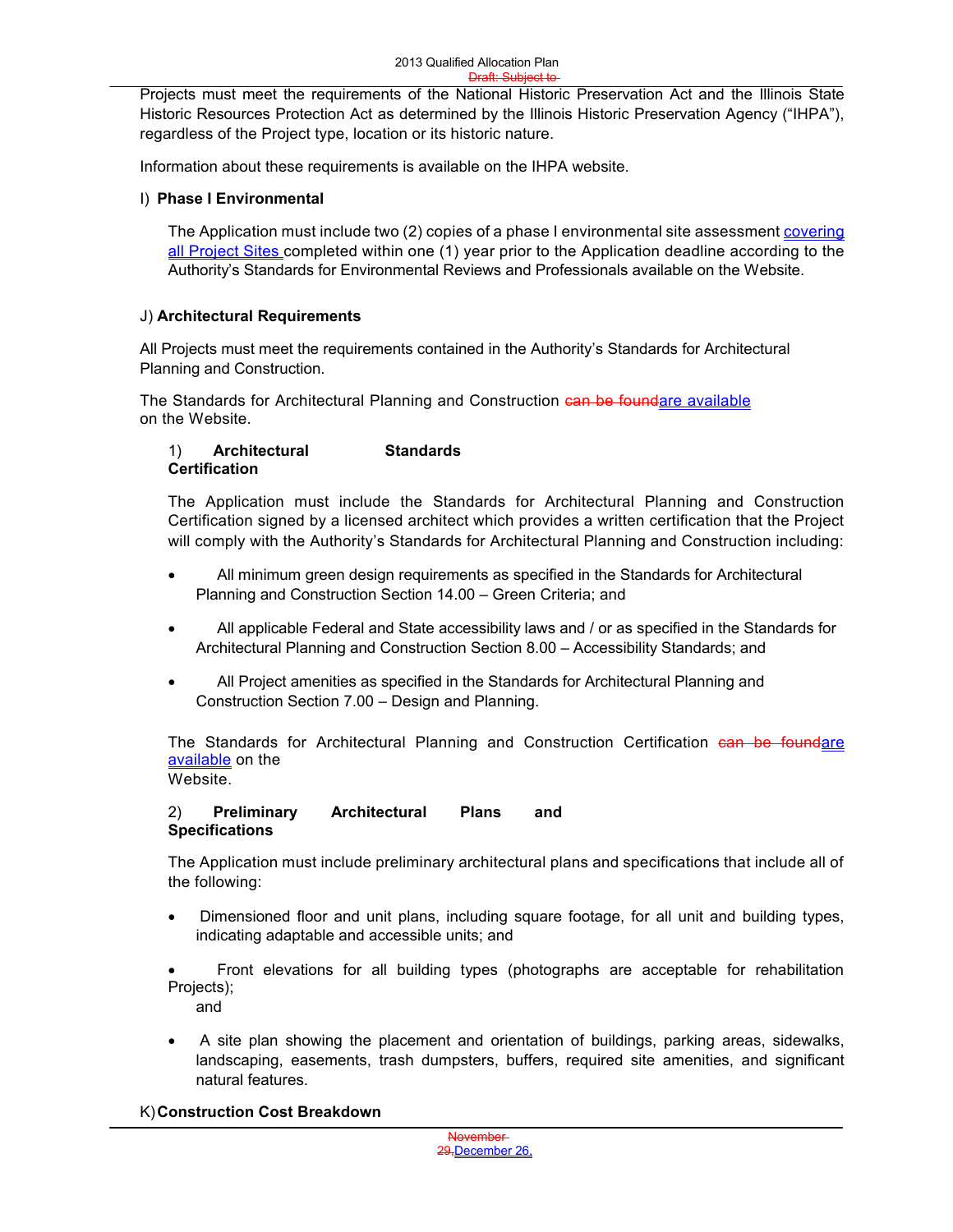The Application must include the Construction Cost Breakdown form completed by a qualified contractor, architect, or construction cost consultant.

The Construction Cost Breakdown form can be found on the Website.

The Application must include a detailed explanation of all construction cost variances existing between the development budget, Construction Cost Breakdown and/or physical needs assessment.

In cases where there is an Identity of Interest between a Sponsor and Project general contractor; between a Sponsor and the Project architect; or between the Project architect and Project general contractor; the Construction Cost Breakdown must be completed by an independent third-party construction cost estimation firm according to the Authority's Standards for Construction Cost Estimating available on the Website.

For rehabilitation Projects, Construction Cost Breakdown will be evaluated along with the physical needs assessment to ensure that all necessary items are being addressed. If the scope of work is insufficient, the Application will fail the mandatory review.

#### L) **Projects Involving Rehabilitation**

All Projects involving any rehabilitation of existing structures must comply with the following requirements.

#### 1) **Physical Needs Assessment**

The Application must include two (2) copies of a physical needs assessment ("PNA") completed according to the Authority's Standards for PNA Reviews and Professionals available on the Website

#### 2) **Minimum Rehabilitation Standards**

At a minimum, the proposed rehabilitation work must address all items identified as "Critical" or "Immediate" in the PNA.

Items identified in the PNA as five (5) to seven (7) year needs in current rehabilitation work may be completed as part of the current construction scope of work, or adequate reserves may be budgeted to ensure these items will be completed within timeframes identified in the PNA.

The Application must include a detailed explanation of all construction cost variances existing between the development budget<del>, Construction Cost Breakdown</del> and/or physical needs assessment.

#### M) **Rel ocation**

If the Project involves the acquisition or rehabilitation of a building that is occupied by residential tenants as of Application date, the Application must include all of the following:

- A current tenant profile including household size and income; and
- A current rent and unit schedule; and
- In any cases where the Project's proposed rents exceed the current rents, a detailed explanation of how existing tenants will be able to afford the proposed higher rents; and
- A detailed description of the relocation process through documentation of the following:

November 1) Where tenants will be temporarily or permanently relocated; and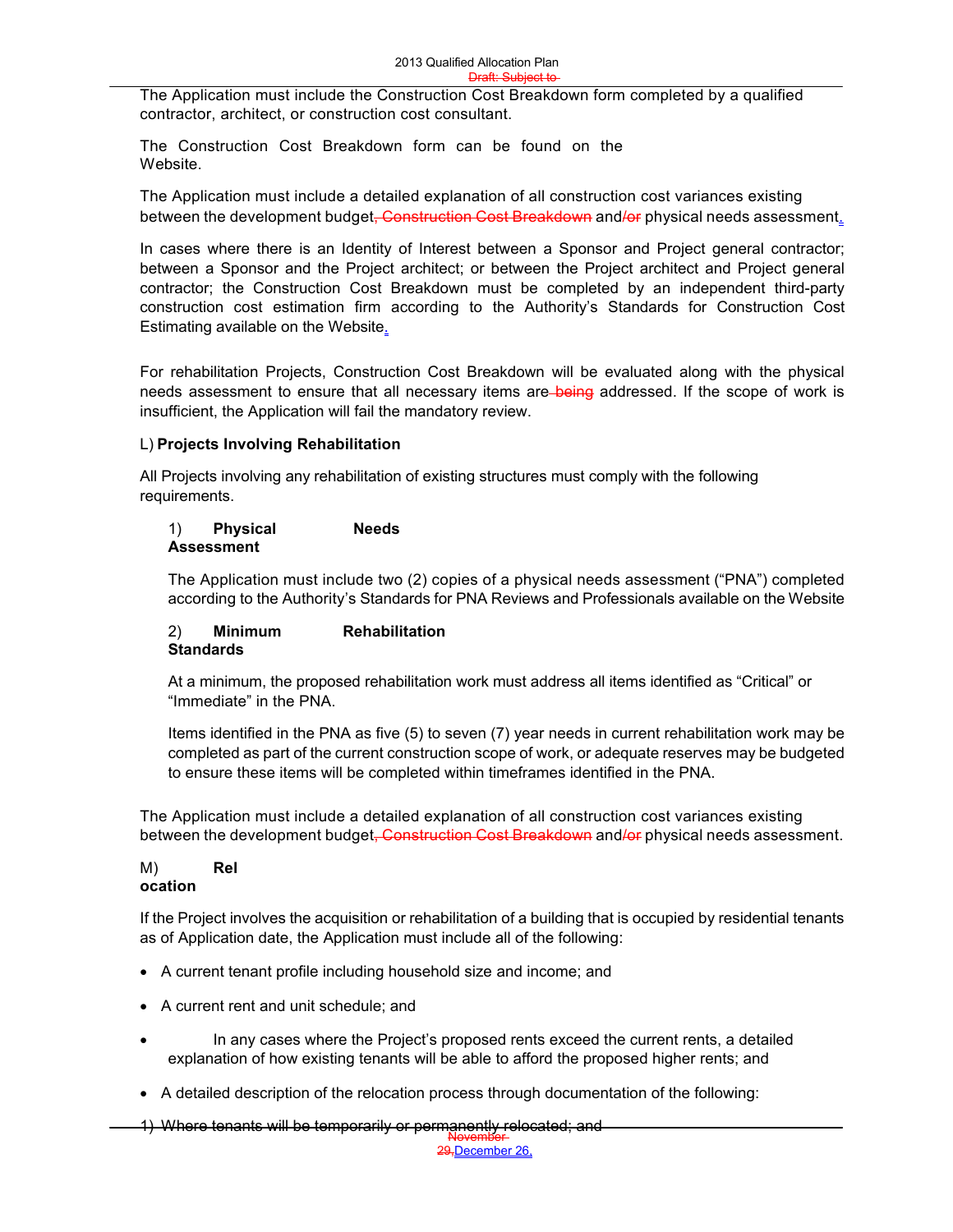- 2) How long tenants will be relocated; and
- 3) How relocated tenants will be returned to the Project; and
- 4) What benefits and services will be available to relocated tenants; and
- 5) In cases where any tenants will be permanently displaced, an explanation of why tenants are being permanently displaced, as well as any relocation benefits entitled to the tenants must be provided, and
- 6) A relocation budget detailing all expected relocation costs, with this amount also being incorporated in the Common Application.

#### N)**Market Study**

The Application must include two (2) copies of a market study completed according to the Authority's Standards for Market Study Reviews and Professionals available on the Website

The Authority will review the market for the proposed Project. Projects located in areas of inferior market characteristics may fail the mandatory review. Inferior market characteristics may include, but are not limited to, changing or declining occupancy levels at existing affordable properties that indicate the market is unable to support additional units at this time.

#### O) **Appropriate Development Team**

The Authority will evaluate the Participants in the development team and their capacity to successfully complete the Project.

#### 1) **Required Documentation**

The Application must include the following forms which can be foundare available on the Website:

- A completed Organizational Chart reflecting the ownership structure of the Project; and
- A completed Development Experience Certification for each Project Sponsor, the general contractor, property manager, architect, and consultant; and
- The Identity of Interest Certification.

#### 2) **Required Experience**

The following are the Authority's minimum mandatory development team experience standards:

#### (a) Ownership Experience

A Project Sponsor must have at least two (2) years of experience including the development and operation of a project meeting one of the following:

- A Tax Credit Project that contains at least seventy five percent (75.0%) of the number of housing units in the proposed Project; or
- A subsidized, low-income multifamily rental development that contains at least at least seventy five percent (75.0%) of the number of housing units in the proposed Project; or
- A comparable housing development as determined by the

Authority. (b) <u>Management Experience</u><br>Hovember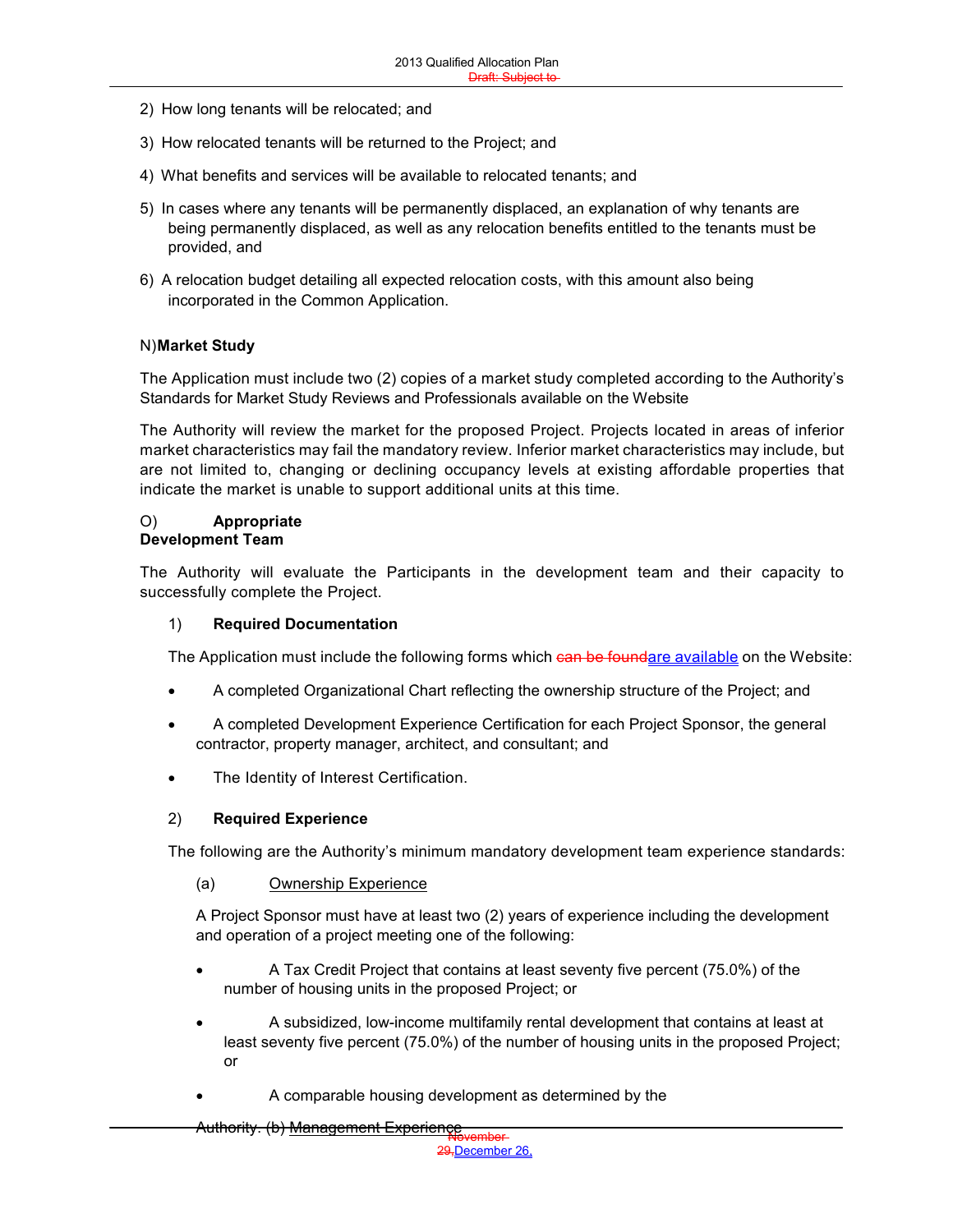Board and The Participant identified as the Property Manager must be an organization whose principal business purpose is to provide residential property management services, including at a minimum the following:

- Preparation of annual operating and capital budgets
- Employment and supervision of all site staff
- Maintenance of financial and accounting records
- Ensuring compliance with all federal, state and governmental agencies
- Supervise and perform maintenance and building services, including securing bids and contracting for vendor services
- Market and lease apartments and commercial space
- Collect rent

Property managers must employ staff who, at a minimum, possesses the following certifications, licenses and training.

For all Projects:

- Licensed Real Estate Broker or Leasing Agent
- Low Income Housing Tax Credit Compliance Specialist
- Fair Housing and Affirmative Marketing certifications

For projects contemplating federal funds:

• Certified Occupancy Specialist

For projects contemplating rental subsidy:

• Blended Occupancy Specialist

A property manager must have at least two (2) years of experience including the lease up and stabilization (ninety percent (90%) occupancy within one (1) year of Placed in Service date) of a project with tenant income certifications and ongoing reporting requirements meeting one of the following:

- A Tax Credit Project that contains at least at least seventy five percent (75.0%) of the number of housing units in the proposed Project; or
- A subsidized, low-income multifamily rental development that contains at least at least seventy five percent (75.0%) of the number of housing units in the proposed Project; or

 A comparable housing development as determined by the Authority.

#### 3) **Unacceptable Practices**

A Participant may not be an appropriate development team member if any of the following unacceptable practices apply to the Participant:

A Participant is affiliated with existing developments which have been cited for material and/or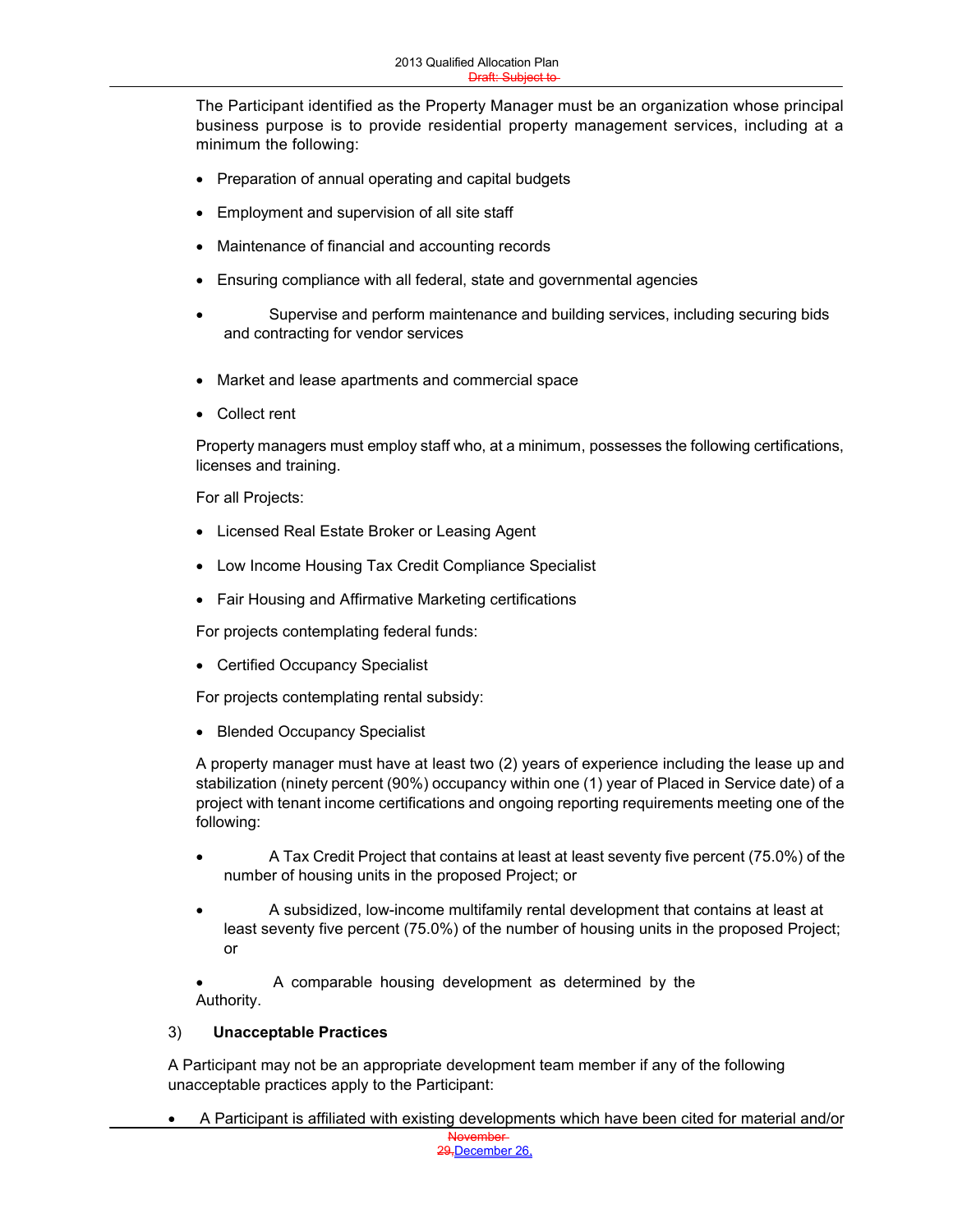continuing, but curable, noncompliance. Material noncompliance exists when a party exhibits a continual pattern of noncompliance, or when a party demonstrates an inability or an unwillingness to resolve noncompliance in a timely manner.

- A Participant has experienced any events of foreclosure or failed to perform under the terms of a workout agreement over the past three (3) years.
- A Participant has declared bankruptcy over the past three (3) years.
- Any A Participant has a mortgage default or arrearage of three (3) months or more within the last three (3) years.
- A Participant has been involved in any development awarded Tax Credits where there has been a change in general partners or managing members during the last three (3) years that was not approved by the Authority.
- A Participant that has been involved in a development determined to have uncorrected noncompliance more than three (3) months from the date of notification in the past three (3) years.
- A Participant that has failed to pay any fee or expense due to the Authority or any other state allocating agency, including outstanding compliance monitoring fees in the past three (3) years.
- A Participant has been involved in any development awarded Tax Credits or other resources by the Authority or any other state allocating agency for which either the permanent financing or equity investment has not closed.
- A Participant has been involved in any development awarded Tax Credits by the Authority or any other state allocating agency for which all requirements for the issuance of 8609s have not been met.
- Any liens or other claims exist against property owned by a Participant for which the Participant has failed to resolve a public filing such as a lien or a judgment.
- A Participant has been debarred or received a limited denial of participation in the past three (3)years by any federal or state agency from participating in any development program.
- A Participant that has materially misrepresented facts on any request for Authority resources

**A Participant that has materially misrepresented facts on any request for Authority resources.** 

In the event any unacceptable practices apply to any Participant, the Application must include an explanation of the circumstances surrounding the unacceptable practice.

#### P)**Financial Feasibility**

The Authority will evaluate the Project's financial feasibility and underwriting assumptions.

In order to demonstrate financial feasibility, Projects must be consistent with the following:

1) **Sources**

All Applications must reflect adequate sources of construction and permanent financing to complete the Project and are subject to the following:

(a) Maximum Tax Credit Request

Projects are subject to the maximum Tax Credit request contained in the IV Tax Credit Information section of the QAP.

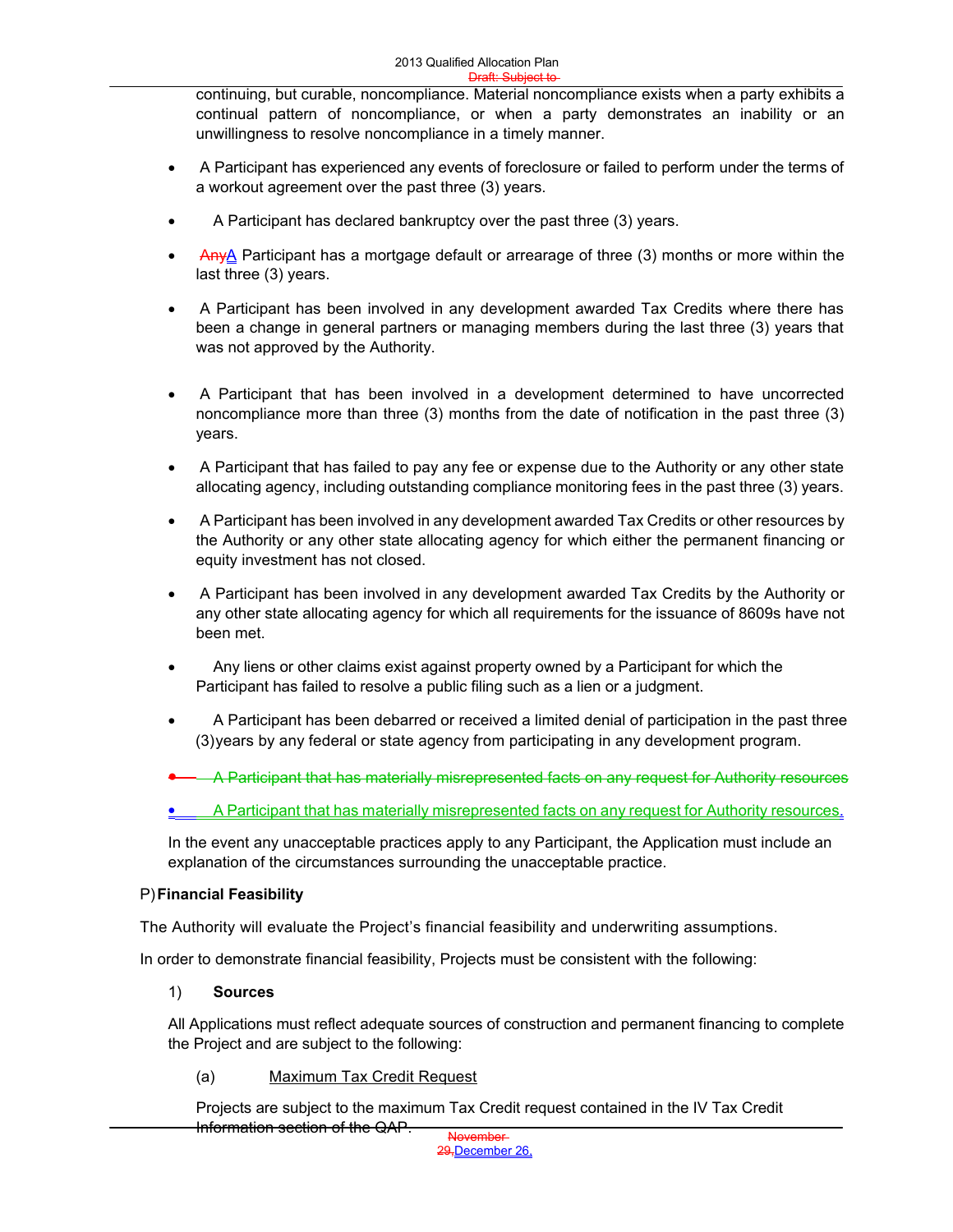#### (b) Authority Loan Limits

Projects are subject to the maximum Authority loan limits contained in the Authority Loan Parameters found on the Website.

Board and

#### (c) Deferred Developer Fee

All Applications must reflect a deferred developer fee as a financing source.

At a minimum, the deferred fee must be the lesser of twenty-five percent (25%) of the developer fee or seventy-five percent (75%) of cash flow after debt service in years one (1) through twelve (12).

#### (d) Evidence of Project Financing

The Application must include financing acknowledgment letters for all Project financing sources<del>, including debt, grants, and equity,</del> from all lenders, grantors, and equity providers stating. Letters must state that as of the Application deadline date, the financing source is either under consideration or has been approved as follows:

(i) *Authority Debt Sources with Market Interest Rates*

Financing acknowledgement letters for Authority debt sources with market rates of interest must be obtained from the Authority and included in the Application.

For information regarding obtaining a financing acknowledgement letter for Authority debt sources with market rates of interest see "Authority Loan Parameters" found on the Website.

(ii) *Authority Debt Sources with below Market Interest Rates*

Financing acknowledgement letters for Authority debt sources with below market rates of interest can be evidenced in the Application through a written request to the Authority for debt financing that includes all of the following:

 The loan source requested; and

• The amount of the loan(s); and

 The length of the loan term(s), which must be at least fifteen (15) years (if there is more than one component to the loan, and these components have different terms, the terms of the longest component must be at least fifteen (15) years); and

 The amortization period of the loan(s); and

 The interest rate(s), and any terms and conditions regarding adjustments; and

 The expected monthly or annual debt service payment for each loan

and standards, and income and **occupan**cy restrictions. Note that Authority debt sources may require additional information, documentation and restrictions including but not limited to further environmental review, contractor wage rates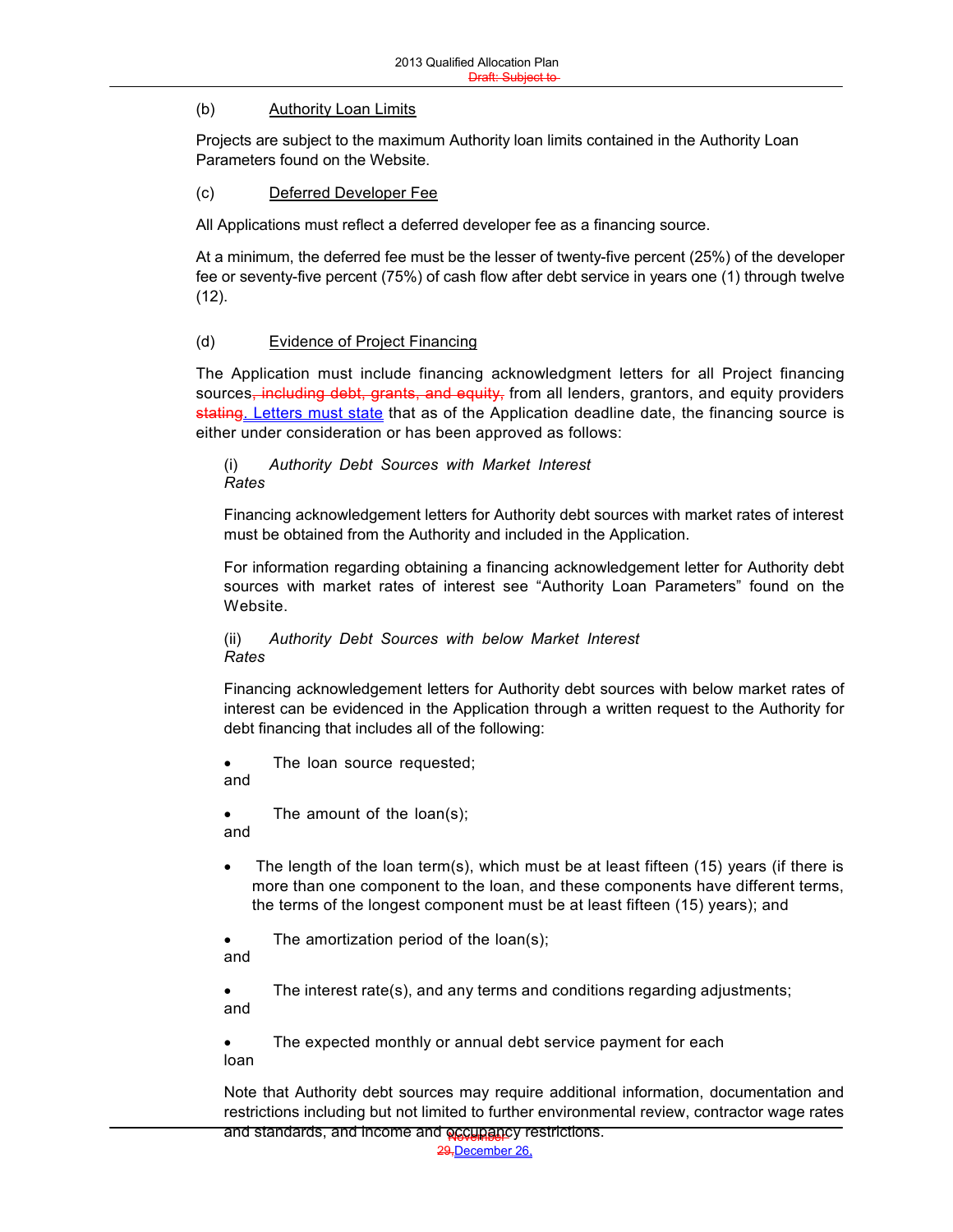(iii) *Non-Authority Debt Sources*

Financing acknowledgement letters from each lender of all non-Authority debt sources, including but not limited to, construction loans, permanent loans, equity bridge loans, and the assumption of existing debt, must include all of the following:

Board and

• The name of the loan source: and

 The amount of the loan, and

 The length of the permanent loan term, which must be at least fifteen (15) years (if there is more than one component to the loan, and these components have different terms, the terms of the longest component must be at least fifteen (15) years); and

• The amortization period of the loan;

and

 The interest rate (and any terms and conditions regarding adjustments); and

- The expected monthly or annual debt service payment; and
- Any financing fees associated with the debt source
- (iv) *Tax Credit Equity Sources*

Financing acknowledgement letters from each Tax Credit equity source, including state donation tax credits and historic tax credits, must include all of the following:

- The anticipated Tax Credit Allocation; and
- The per credit net cent raise rate; and
- The amount of Tax Credit equity available to the Project; and
- The proposed equity pay-in schedule
- (v) *Non-Authority Grant Sources*

Financing acknowledgement letters from each grantor of all non-Authority grant sources must include all of the following:

- The name of the grant source; and
- The amount of the grant; and
- When the grant will be available to the Project; and
- Any outstanding requirements to be met prior to grant availability
- 2) **Uses**
	- (a) Grand Total Hard Cost Limits

A Project's grand total hard costs, as calculated in the Common Application, are limited to the lesser of the following:

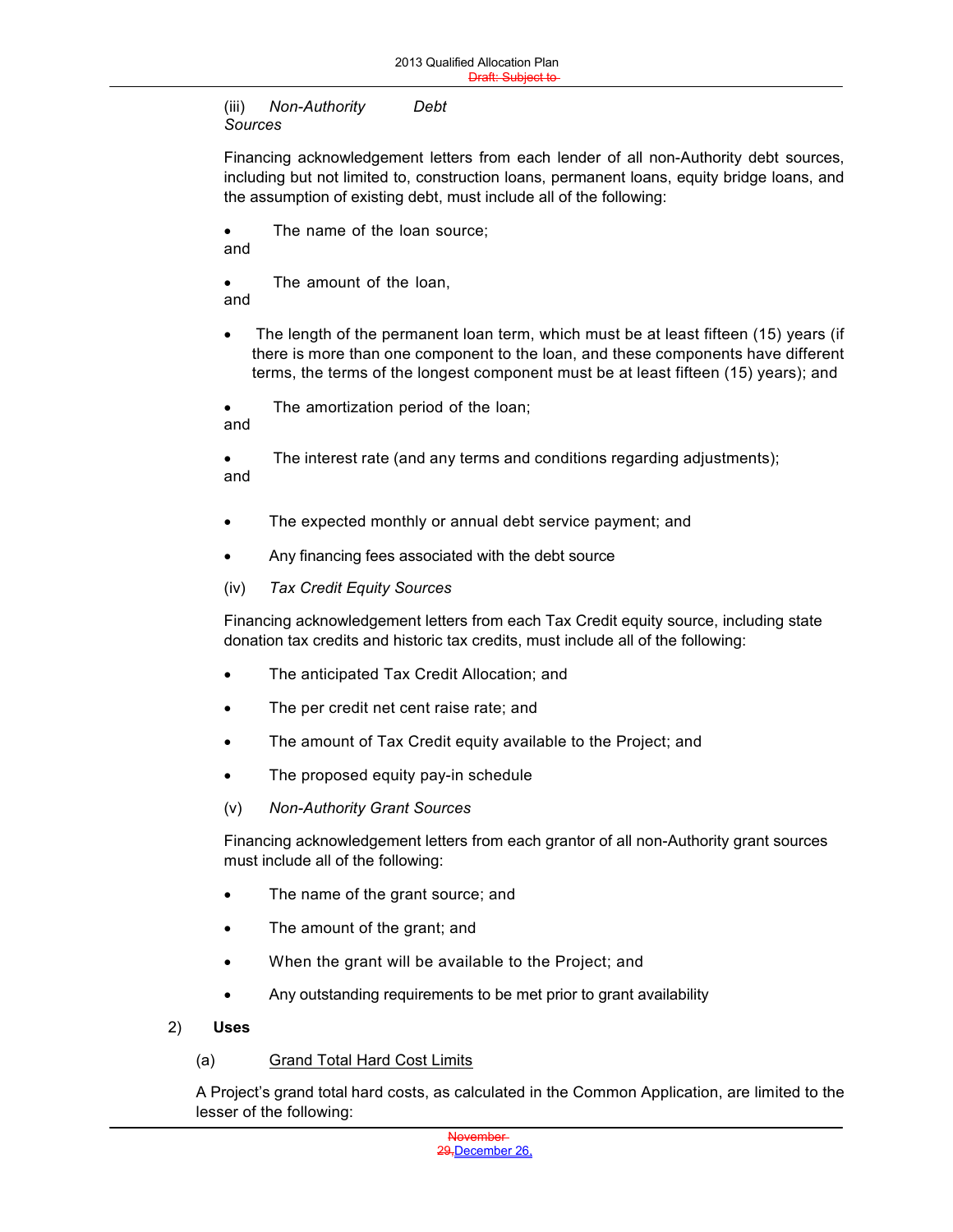- An average per square foot cost of \$200, or
- The sum of the products of the hard cost limit by bedroom type and the number of units, by bedroom type, in the Project.

| Bedrooms | <b>Hard Cost Limit</b> |
|----------|------------------------|
|          | \$144,785              |
|          | \$165,972              |
|          | \$201,822              |
| ◠        | \$261,090              |
|          | \$286,597              |

Projects that exceed the grand total hard cost limit must provide a detailed explanation of the specific expenses that result in costs in excess of the limits.

The Authority will review and determine the suitability of grand total hard costs in excess of the limits on a case by case basis.

#### (b) General Contractor Fees

The general conditions, overhead, and profit in a general contractor's budget are limited to fourteen percent (14%) of trade payments & site work as calculated in the Common Application.

#### (c) Architect and Civil Engineering Fees

Fees for architectural services and civil engineering are subject to the limits contained in the Authority's "Standards for Architectural Planning and Construction", as amended and found on the Website.

#### (d) Develop er Fee:

A Project's developer fee may not exceed the lesser of two-million (\$2,000,000) or the product of 12% and the Project's grand total development cost net of the following: total developer fee, reserves, syndication costs, and interim costs as calculated in the Common Application except when there is an Identity of Interest as follows:

(i) *Identity of Interest between the buyer and the seller*

A Project's developer fee may not exceed the lesser of two-million (\$2,000,000) or the product of twelve percent (12%) and the Project's grand total development cost net of: total developer fee, reserves, syndication costs, interim costs, and acquisition costs plus the product of 5% and the Project's acquisition costs for which there is an Identity of Interest as calculated in the Common Application.

(ii) *Identity of Interest between the general contractor and the Owner*

A Project's developer fee may not exceed the lesser of two-million (\$2,000,000) or the product of twelve percent (12%) and the Project's grand total development cost net of the following: total developer fee, reserves, syndication costs, and interim costs, less the greater of two percent (2%) of trade payments & site work or the amount of the general contractor's overhead as calculated in the Common Application.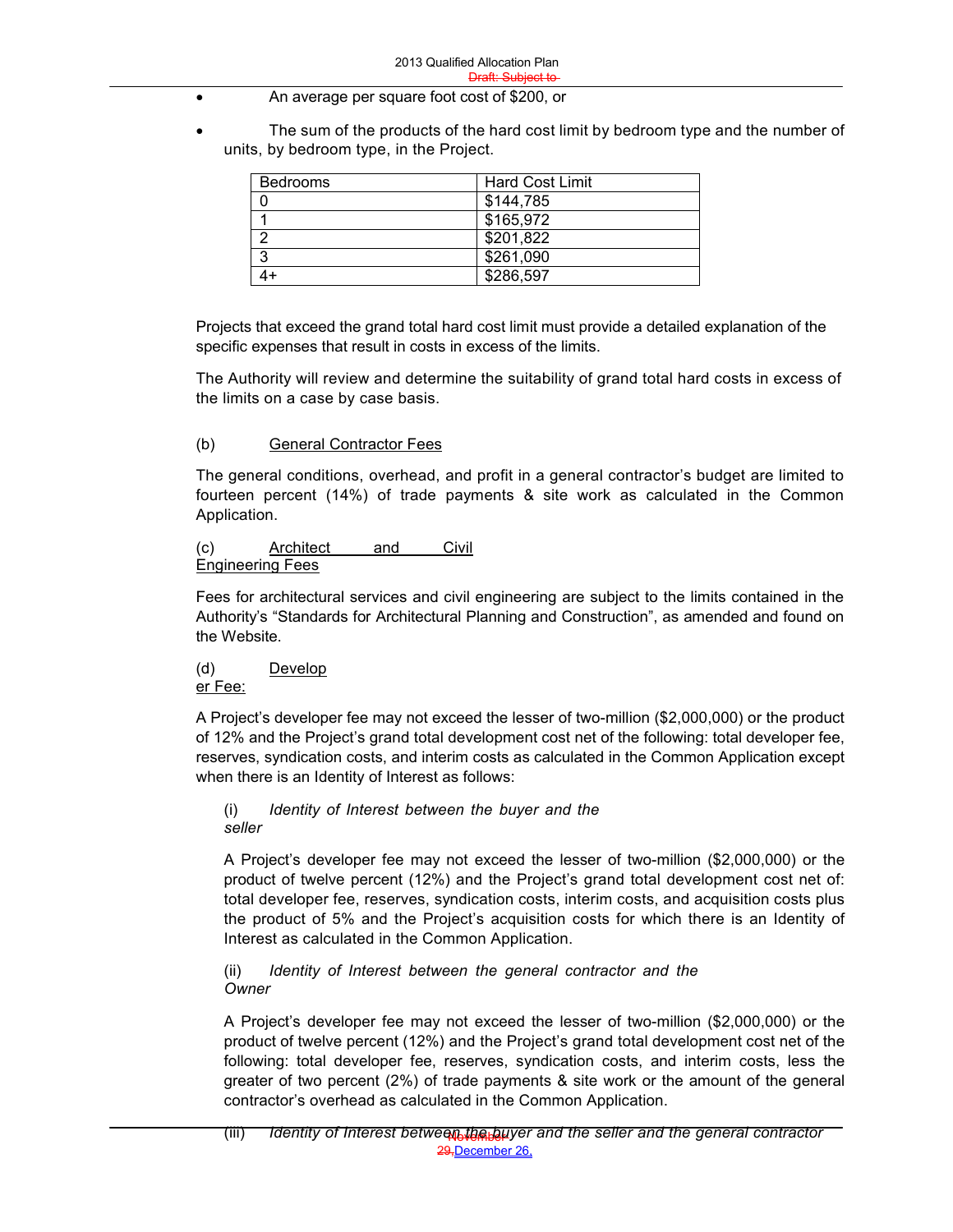#### *and Owner*

A Project's developer fee may not exceed the lesser of two-million (\$2,000,000) or the product of twelve percent (12%) and the Project's grand total development cost net of the following: total developer fee, reserves, syndication costs, interim costs, and acquisition costs plus the product of five percent (5%) and the Project's acquisition costs for which there is an Identity of Interest, less the greater of two percent (2%) of trade payments & site work or the amount of the general contractor's overhead as calculated in the Common Application.

Developer fee includes all of the following which shall not appear elsewhere in the Project budget:

 $\bullet$ Consultant fees

**Construction** management fees

 Architectural and civil engineering fees in excess of the Authority's fee limits

 Developer overhead fees

 Any additional fees related to direct assistance provided to the Sponsor or Owner in conjunction with the completion of the Application or construction of the development.

Developer fees are limited to the amount contemplated at the time of a Conditional Allocation.

(e) Construction Contingency

The Application must include a construction contingency as follows:

(i) *New-Construction:*

Five percent (5%) of trade payments and site work as calculated in the Common Application

(ii) *Rehabilitation:*

Ten percent (10%) of trade payments and site work as calculated in the Common Application

No more than fifty percent (50%) of construction contingency may be included in a Project's calculation of Tax Credit eligible basis.

#### 3) **Income**

(a) Residential Income

Gross residential unit rents (inclusive of utility allowances), as calculated in the Common Application, may not exceed ninety-five percent (95%) of the rent limit imposed by any financing source, program, or other requirement unless the unit is assisted through project based rental assistance.

Rent and income limits can be foundare available on

the Website. (b) Project Based Rental Assistance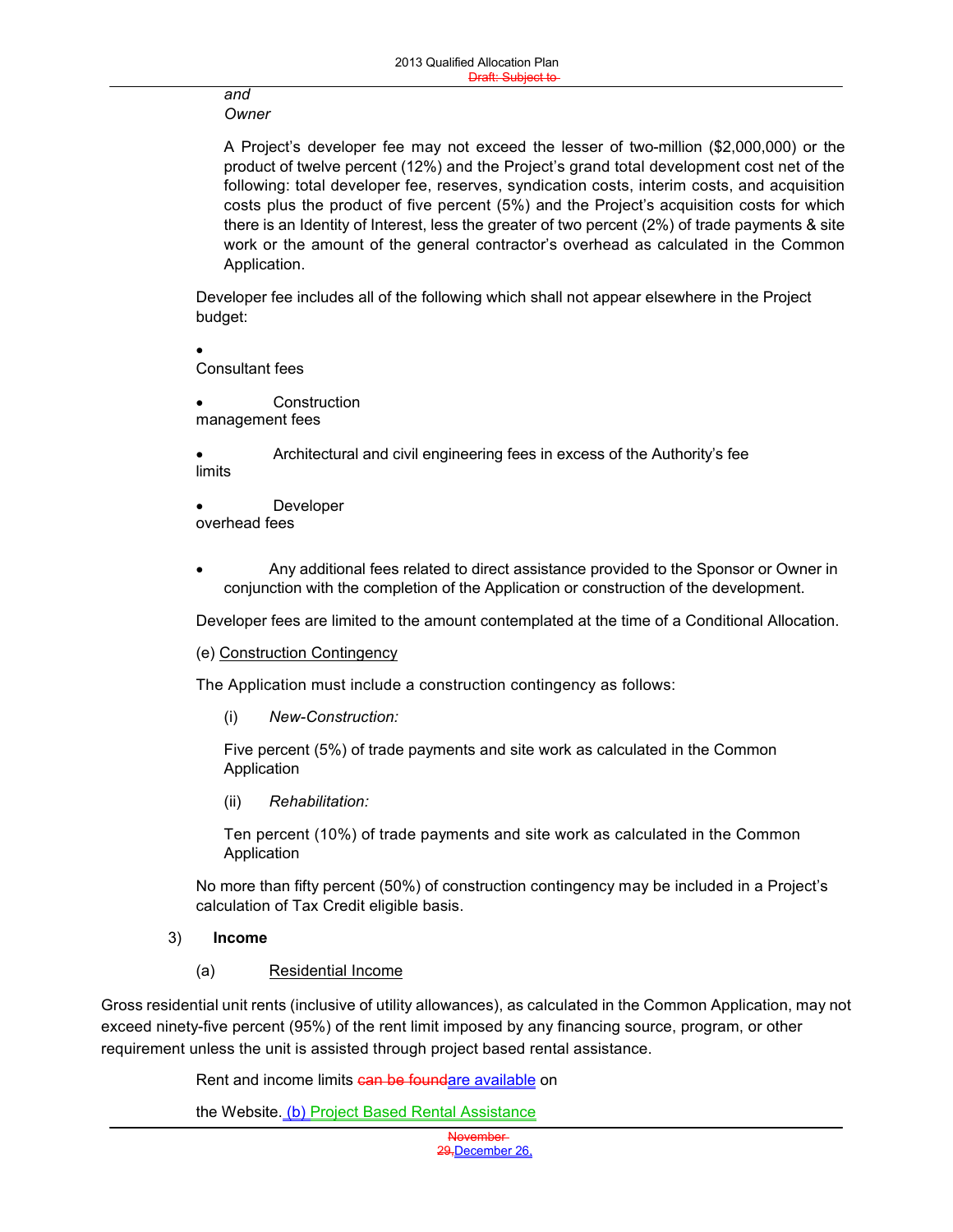#### (b) Project Based Rental Assistance

Projects with unit based (rather than tenant based) rental assistance must submit a copy of the fully executed rental assistance contract or a rental assistance commitment letter from the entity providing the rental assistance that includes all of the following:

- 1) The maximum percent of Area Median Income; and
- 3) The total number of units assisted; and
- 4) The contract rent paid through the rental assistance; and
- 5) The length of the rental assistance contract

All underwriting assumptions regarding the funding and renewal of rental assistance contracts must be clearly identified.

In the event a Project is assisted by a rental assistance contract, the Application must demonstrate how the Project will remain financially feasible throughout the Compliance Period in the event the rental assistance contract is not funded or renewed.

#### (c) Other Residential

#### Income

Other residential income is limited to income from laundry, vending, and income associated with the provision of resident services.

Applications reflecting other residential income must describe all assumptions regarding the calculation of this income.

#### (d) Commercial Income

Applications reflecting commercial income must describe all assumptions regarding the calculation of this income and must include all existing leases or letters of intent to occupy commercial space.

#### 4) **Expenses**

(a) Per Unit Operating Expenses

Annual per unit operating expenses must be adequate and reasonable for the Project type, location, and population served.

Per unit annual operating expenses, excluding taxes, reserves, resident services, and debt service, as calculated by the Common Application, are expected to fall within the following ranges by Project type and set-aside:

| Project Type | City of Chicago   | Chicago Metro     | <b>Other Metro</b> | Non-Metro         |
|--------------|-------------------|-------------------|--------------------|-------------------|
| Elderly:     | $$3.600 - $6.000$ | \$2.600 - \$4.400 | \$2.300 - \$4.100  | \$2,000 - \$3,500 |
| Non-Elderly: | $$3,800 - $6,500$ | \$3,300 - \$5,500 | \$2.600 - \$4.500  | \$2,200 - \$3,800 |

In order to substantiate a deviation from the expected ranges, the Application must include supplemental documentation such as historic operating expenses and any additional details about specific expenses.

The Authority will review and determine the suitability of operating expenses outside of the expected ranges on a case-by-case basis.

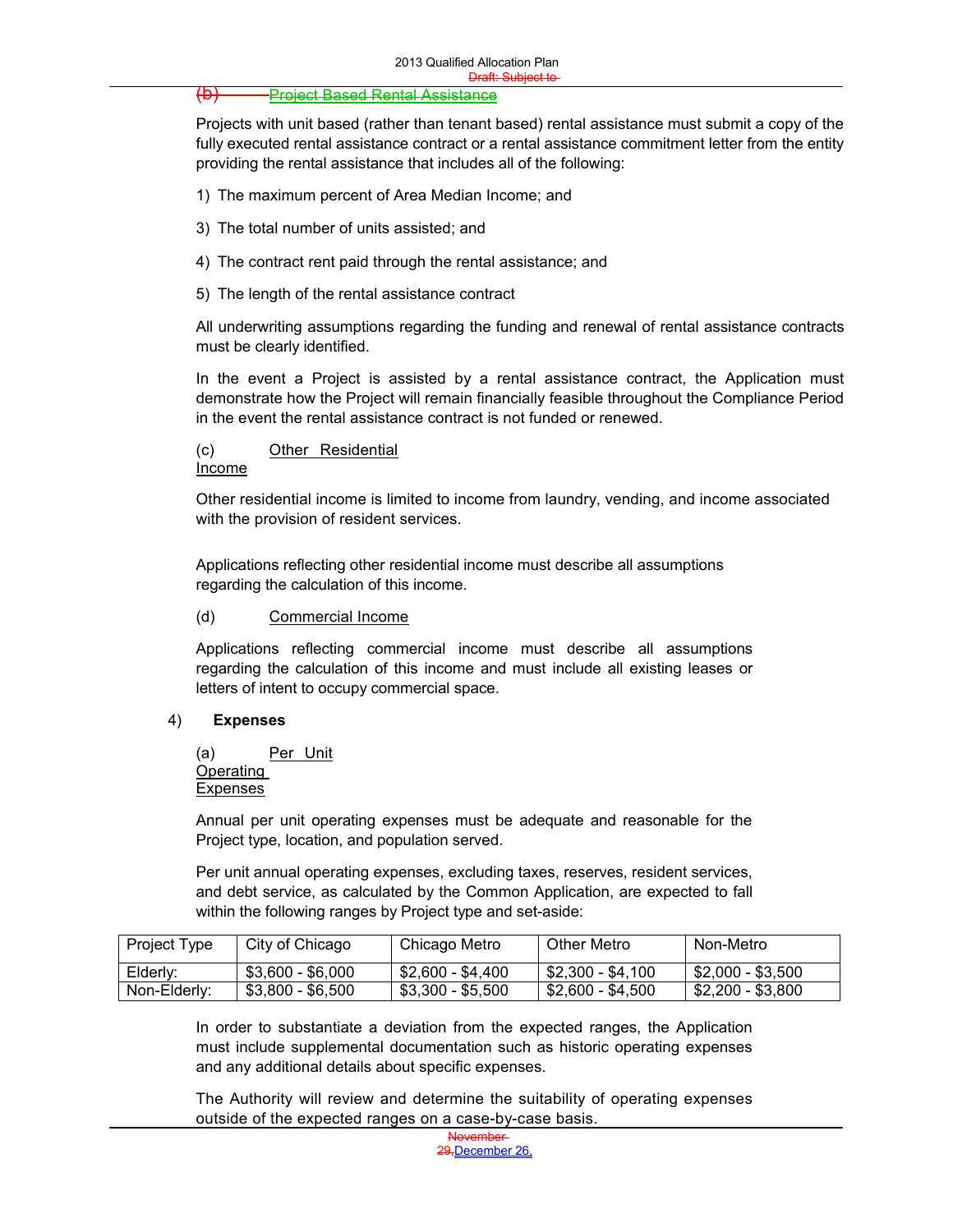#### (b) R esident Services

All resident services expenses must be funded from a third-party income stream such as Medicaid, McKinney Vento, or the Veteran's Administration rather than Project income.

Board and

#### 5) **Reserves**

All Projects must meet the following minimum reserve

requirements: (a) Replacement Reserve

All Projects must capitalize a per unit replacement reserve in the development budget and fund ongoing per unit annual replacement reserves from operations as follows:

|                                                                 |            |                         | <u>Total</u><br><b>Droignt</b> |            |                    |
|-----------------------------------------------------------------|------------|-------------------------|--------------------------------|------------|--------------------|
|                                                                 | $20 - x$   | Projects with 31 to 49  |                                | 50 or more | All Projects-with- |
| Project Type                                                    |            | Capitalized Capitalized | <b>OngoingCa</b><br>nitalizad  | Capitalize | Ongoing            |
| New Construction Elderly (including SLF's)                      | \$3001,500 | \$500                   | \$300                          | \$1,500    | \$300              |
| New Construction non-Elderly (all units $\leq$ 2 BR) \$3501,500 |            | \$500                   | \$350                          | \$1,500    | \$350              |
| New Construction non-Elderly (any units $\geq 3$                | \$4001,500 | \$500                   | \$400                          | \$1,500    | \$400              |
| All rehabilitation and other Project types                      | \$4001,500 | \$500                   | \$400                          | \$1,500    | \$400              |

#### (b) Real Estate Tax Reserves

All Projects must capitalize real estate tax reserves in the development budget and fund ongoing annual real estate tax reserves from operations.

The development budget must include fifty-five percent (55%) of the estimated annual real estate taxes in the first year of Project operations.

The operating budget must have adequate annual cash flow to capitalize an annual real estate tax reserve sufficient to pay the Project's real estate taxes in the following year.

The Application must include evidence of how construction period and operational period real estate taxes were estimated.

Applications for Projects assuming real estate tax abatements or exemptions for any period of time must include all of the following:

 The calculation of real estate taxes before, during, and after the abatement or exemption;

and

- The anticipated date the abatement or exemption becomes effective; and
- The length of the abatement or exemption; and

 A real estate tax attorney's opinion the Project is eligible for the abatement or exemption.

(c) Insurance Reserves

All Projects must capitalize insurance reserves in the development budget and fund ongoing

**November** 29,December 26,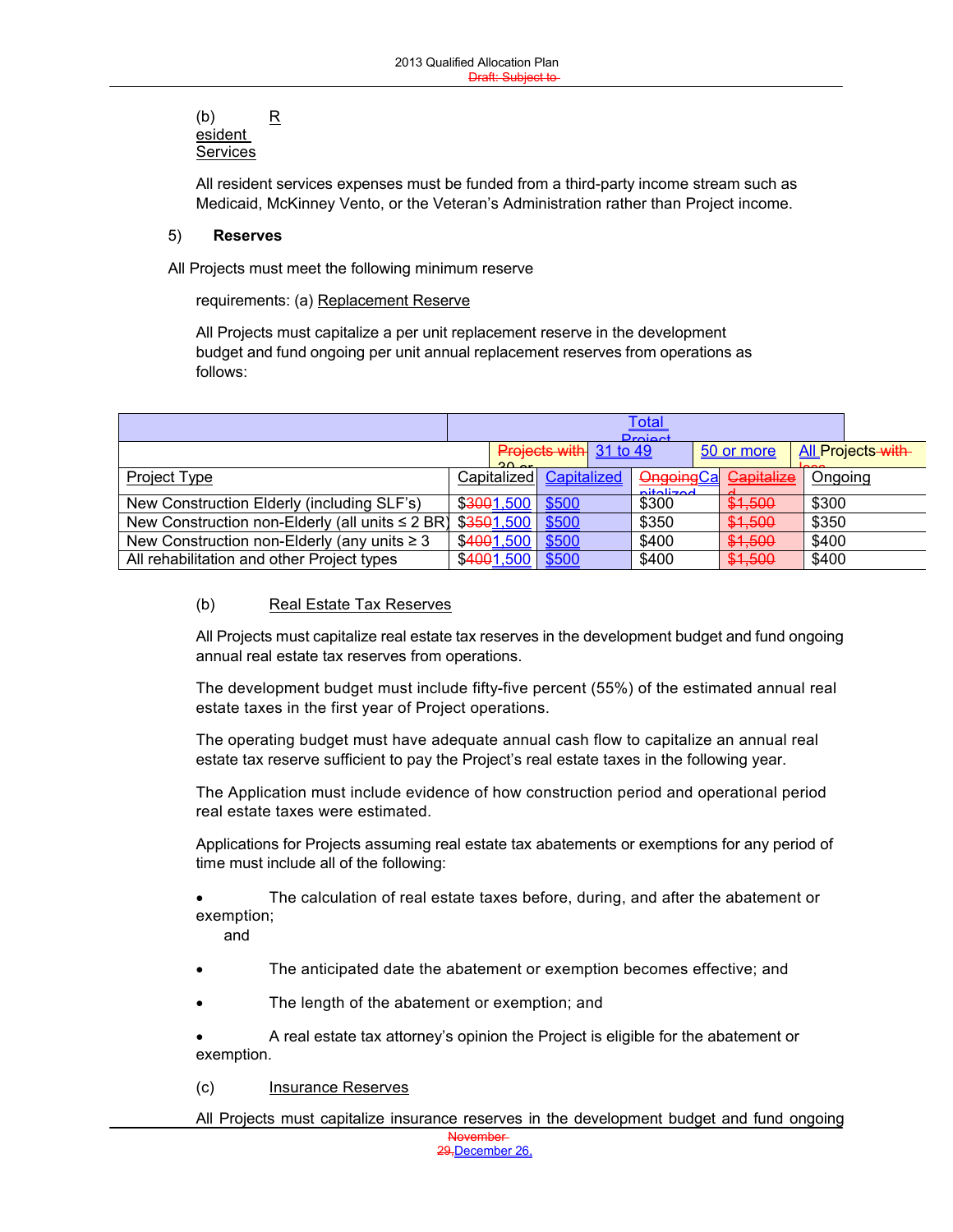annual insurance reserves from operations.

The development budget must include a reserve in the amount of one-hundred and five percent (105%) of the estimated annual insurance expense in the first year of Project operations.

The operating budget must have adequate annual cash flow to capitalize an annual insurance reserve sufficient to pay the Project's insurance expense in the following year.

#### (d) Initial Rent-Up Reserves

The Application must estimate Project income generated between the initial certificate of occupancy and stabilized occupancy based on the absorption information contained in the market study and Project operating expenses including administrative, management, payroll, maintenance, utilities, and debt service payments for the same period and size an initial rentup reserve sufficient to offset any shortfall of income to cover expenses.

#### (e) Other

Reserves

The Authority will review all other Project reserves to evaluate their sufficiency and reasonableness.

Projects reflecting additional reserve must describe all of the following for each reserve:

- How the reserve will be used; and
- Who is requiring the reserve; and
- How the reserve will be replenished (if required)

#### 6) **Underwriting Standards**

Projects must demonstrate compliance with the most restrictive underwriting standards and requirements for all Project financing sources for a minimum of the initial fifteen (15) year operating period.

Minimum Authority Tax Credit underwriting standards and requirements are as follows:

#### (a) Debt Service Coverage Ratio

Projects must maintain a Debt Service Coverage Ratio, as calculated by the Common Application, of 1.15.

Project reserves cannot be used to maintain minimum debt service coverage ratios during the initial fifteen (15) year operating period.

#### (b) Cash Flow after Debt Service

Projects must maintain Cash Flow after Debt Service, as calculated by the Common Application, of \$100 per unit per year.

Project reserves cannot be used to maintain minimum Cash Flow after Debt Service requirements during the initial fifteen (15) year operating period.

#### (c) Trending Factors

November Authority cash flow trending factors are as follows: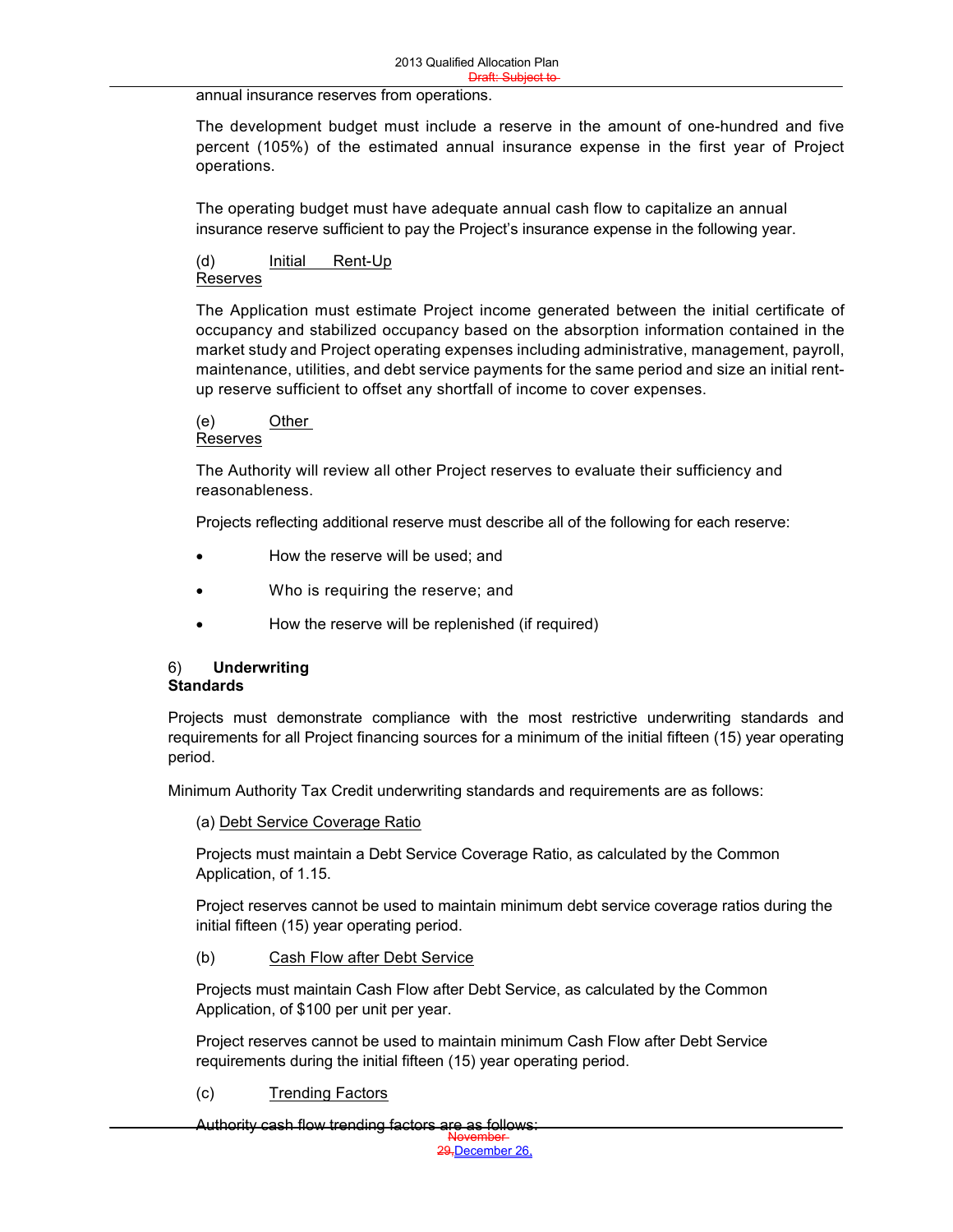- Annual Increase in real estate taxes: four percent (4%)
- Annual Increase in operating expenses: three percent (3%)
- Annual Increase in income: two percent (2%)

In order to substantiate a deviation from Authority cash flow trending factors, the Application must include documentation such as historic Project operating income and expense audits.

Board and

The Authority will review and consider documentation substantiating a deviation from Authority cash flow trending factors on a case-by-case basis.

#### (d) Vacancy Rates

Authority cash flow vacancy rates are as follows:

- Elderly Projects residential income: six percent (6%)
- Non-Elderly Projects residential income: eight percent (8%)
- SLF residential and service income: ten percent (10%)
- Projects with a preference for Supportive Housing Populations for fifty percent (50%) or more of the total units: ten percent (10%)
- Commercial income: fifty percent (50%)

In order to substantiate a deviation from Authority cash flow vacancy rates, the Application must include documentation such as historic Project operating income and expense audits.

The Authority will review and consider documentation substantiating a deviation from Authority cash vacancy rates on a case-by-case basis.

#### (e) Utility Allowances

Projects with any tenant paid utilities must include current documentation detailing the expected monthly per unit tenant utility expenses (the "Utility Allowance") incurred by utility and appliance type.

Tenant paid utility expenses must be appropriate for the unit size, utilities and appliances covered, and Project location.

In the event a single utility covers multiple appliances, such as gas heat and cooking gas, or electric heat and electric lighting, the utility allowance must differentiate utility expenses by appliance.

Utility Allowance documentation can only be demonstrated through one of the following:

- A current Utility Allowance schedule, provided by the governing public housing authority where the Project is located, or
- A utility survey covering one (1) full year that is representative of each unit type within the Project.

In any case where the Project's expected Utility Allowances are less than reflected in the Utility Allowance documentation, the Application must include a detailed description of all differences that will be evaluated on a case by case basis.

November 29,December 26, Non-essential utilities including telephone, cable television, internet access, etc., are excluded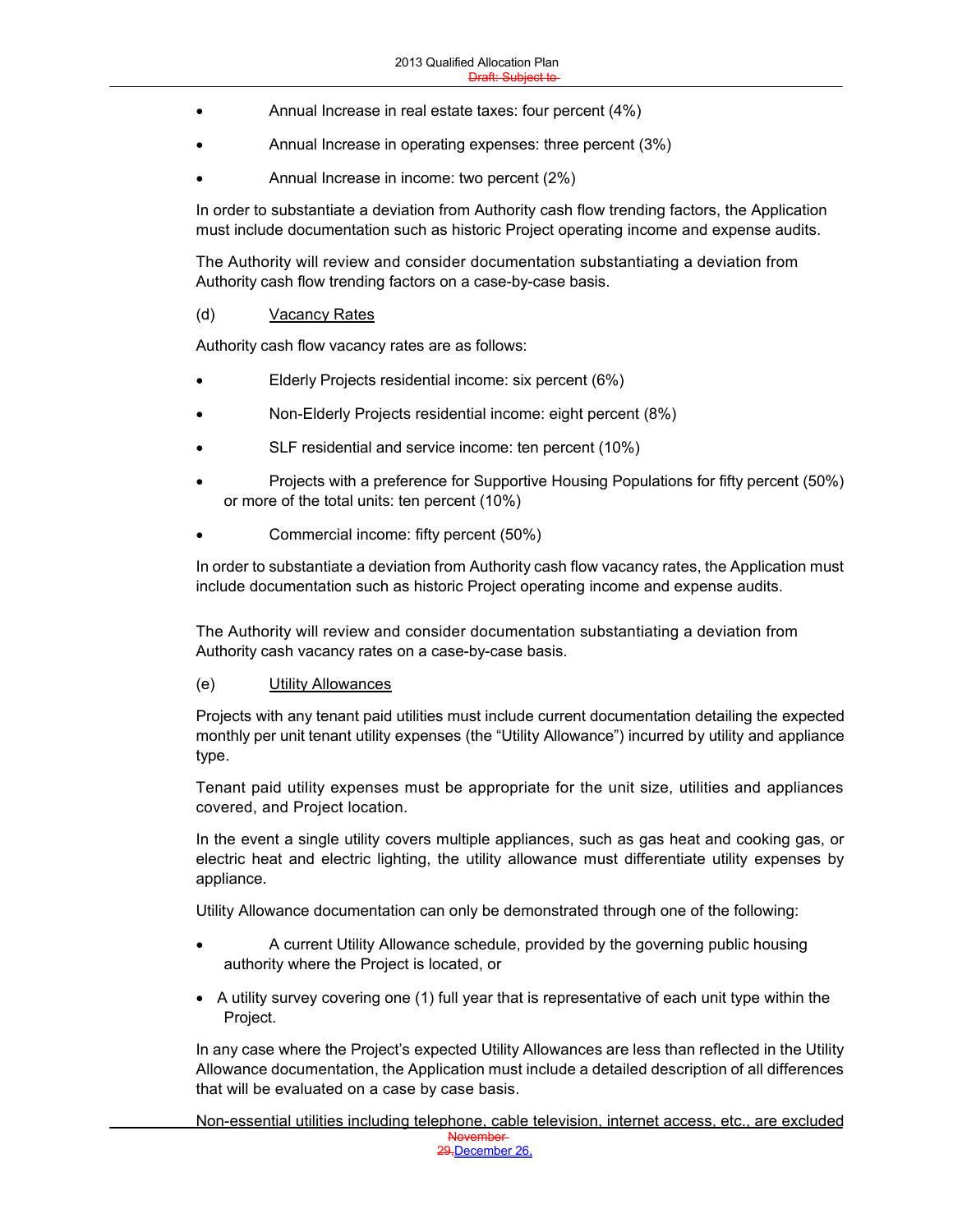from the Utility Allowance.

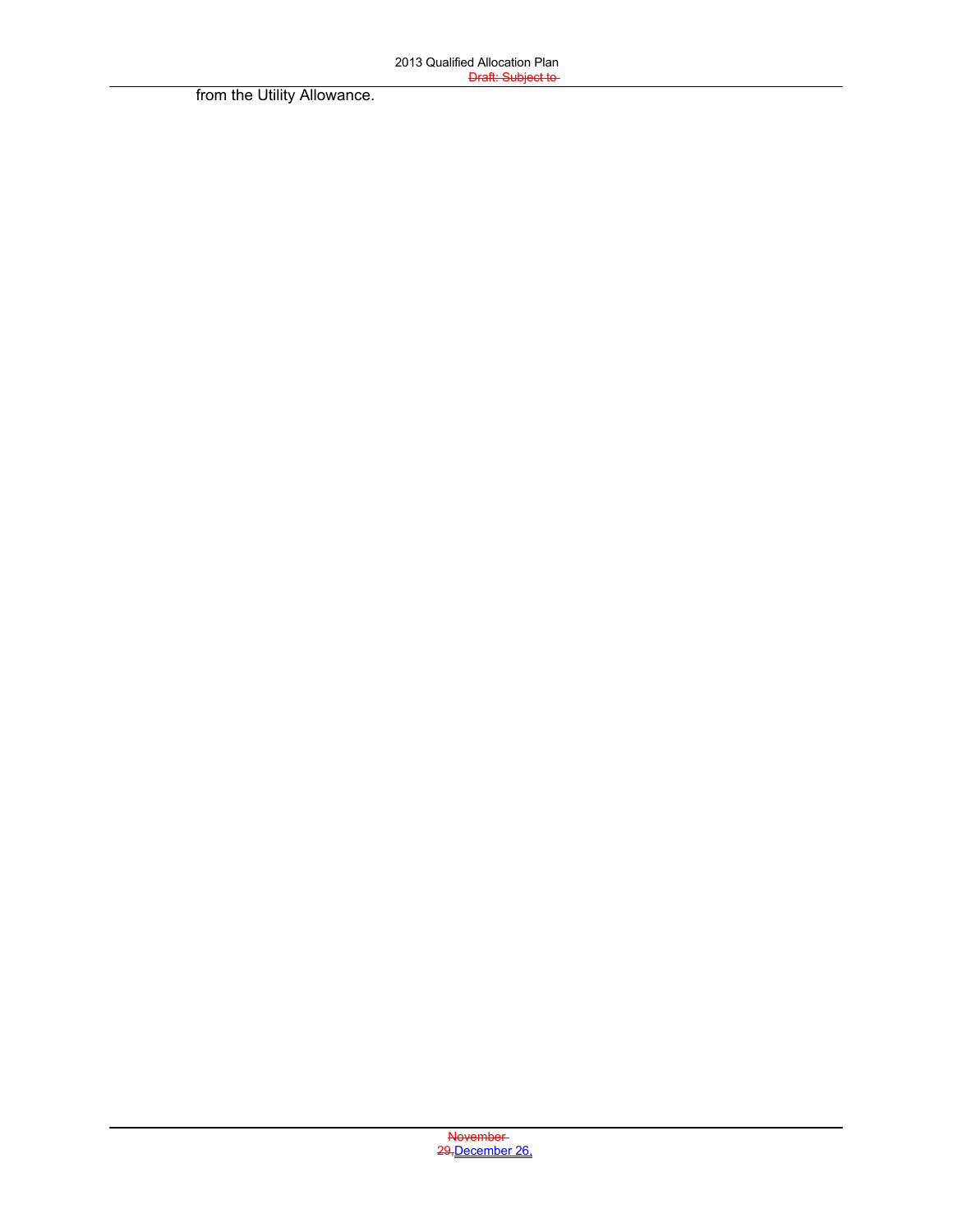## XIV)**Scoring**

All Applications for Projects seeking Tax Credits through the competitive selection process (9% Tax Credits), must submit the documentation required per the Scoring Checklist found on the Website and detailed below.

Unless otherwise indicated in this QAP, all documentation submitted must be dated within six (6) months of the Application deadline.

Projects receiving an Allocation of 9% Tax Credits will be subject to selected scoring criteria for the duration of the Extended Use Period through incorporation within the Extended Use Agreement.

#### A)**Project Design, Construction, and Amenities**

#### 1) **Development Amenities**

Projects whose architectural design and construction incorporate a variety of amenities, as evidenced through submission of the Scoring - Development Amenities Certification available on the Website, can earn up to three (3) points as follows:

| <u>Exter</u><br>- - | Inte | <b>Exter</b> | <b>Total</b> |
|---------------------|------|--------------|--------------|
|                     | rior | ier          | Project      |
|                     |      |              |              |
|                     |      |              |              |
|                     |      |              |              |

| <b>Exterior Amenities</b>                                                                                                                                 | <b>Interior Amenities</b>                                                                     |
|-----------------------------------------------------------------------------------------------------------------------------------------------------------|-----------------------------------------------------------------------------------------------|
| Secured bicycle parking (minimum of eight (8)<br>slots per twenty five (25) units)                                                                        | Exercise / Fitness Center with at least three (3)<br>pieces of equipment per fifty (50) units |
| Full size brick, masonry, pre-cast insulated<br>decorative wall panels, cement board, or a<br>combination thereof, on a minimum of 50% of<br>the exterior | Energy Star-rated ceiling fan with switched light<br>fixture in every living room and bedroom |
| Upgraded, architectural style roof shingles with<br>a minimum warranty of 30 years                                                                        | Microwave oven in every unit                                                                  |
| Full perimeter fencing for multifamily<br>developments or backyard fencing for single<br>family homes                                                     | Computer room equipped with one (1)<br>computer for every ten (10) units                      |
| Screen doors for every unit                                                                                                                               | Day care center                                                                               |
| Two (2) picnic tables and one (1) grill for every<br>twenty-five (25) units                                                                               | Hair salon                                                                                    |
| Covered pavilion / gazebo                                                                                                                                 | Health and wellness center                                                                    |
| Covered driveway at main building entrance                                                                                                                | Library / Reading room                                                                        |

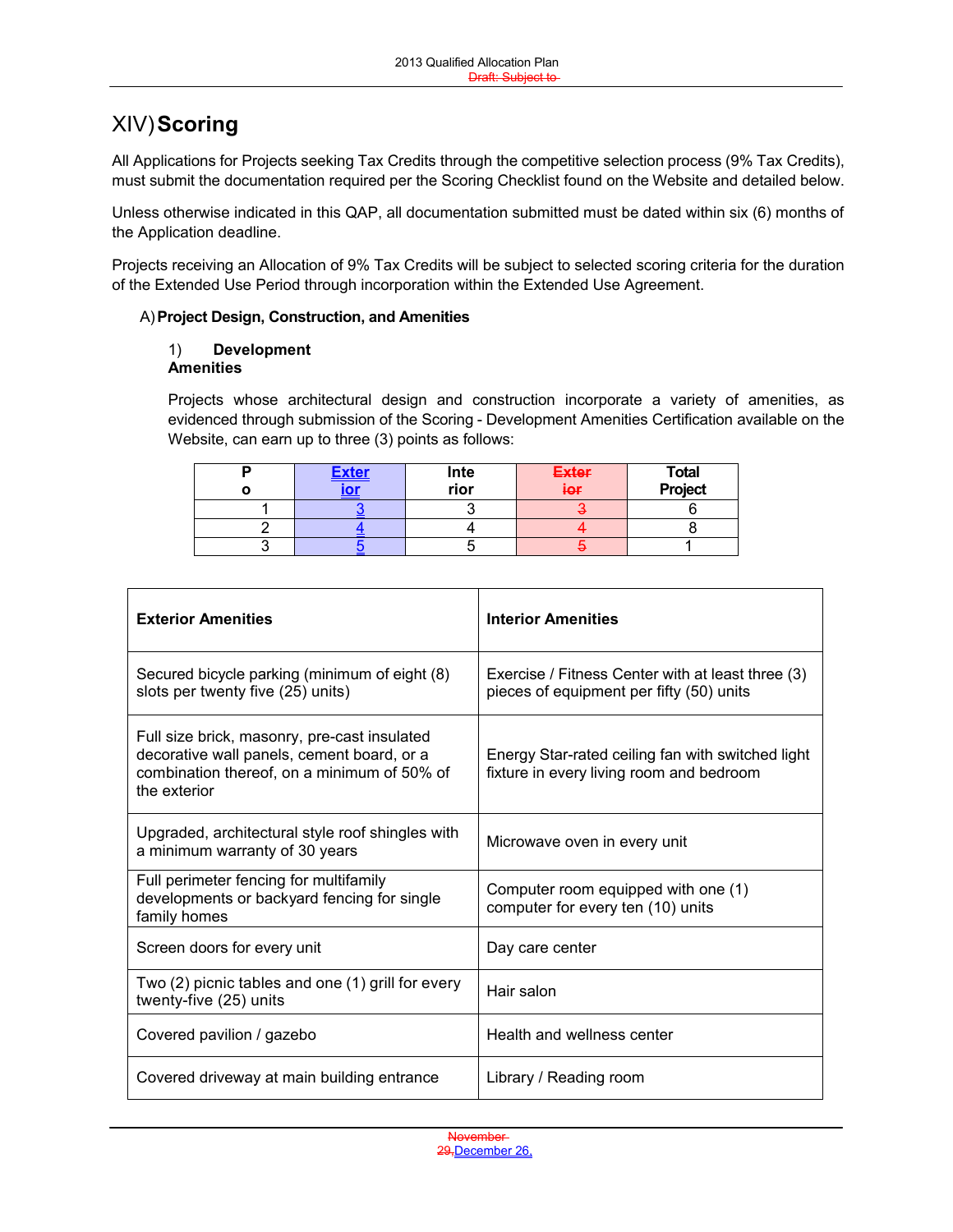| Walking trails with sitting areas                                                            | On-site management office                                        |
|----------------------------------------------------------------------------------------------|------------------------------------------------------------------|
| An equipped sports court (volleyball, tennis,<br>basketball, etc.) for every 100 units       | Trash disposal chutes                                            |
| Garden plots / designated community garden<br>area with a minimum of 15 square feet per unit | Residential units are 15% larger than the<br>minimum requirement |
| Upgraded landscaping, including one tree<br>planted on -site for every ten units             | Porch / patio / balcony for each unit                            |
| 100% native or adaptive landscaping                                                          | Storage space is 25% greater than the<br>minimum requirement     |
| On-site car sharing                                                                          | Energy Star-rated dishwasher in every unit                       |
|                                                                                              | On-site convenience store                                        |

#### 2) **Green Initiatives**

Projects whose architectural design and construction meet or exceed green initiative standards, Evidencedevidenced</u> through submission of the Scoring - Green Initiatives Certification, available on the Website, can earn up to four (4) points as follows:

| <b>Points</b>  | <b>Green Threshold</b>                                                                                                                                                                                                                                                                                                                                                                                                                                                                 |
|----------------|----------------------------------------------------------------------------------------------------------------------------------------------------------------------------------------------------------------------------------------------------------------------------------------------------------------------------------------------------------------------------------------------------------------------------------------------------------------------------------------|
| 1              | Comply with Section 8.4 Project Data Collection and Monitoring System of the Enterprise<br>Green Communities Criteria 2011;                                                                                                                                                                                                                                                                                                                                                            |
| $\overline{2}$ | Comply with Section 8.4 Project Data Collection and Monitoring System of the Enterprise<br>Green Communities Criteria 2011;<br>-and-<br>Commit to obtaining EPA Energy Star certification                                                                                                                                                                                                                                                                                              |
| 3              | Comply with Section 8.4 Project Data Collection and Monitoring System of the Enterprise<br>Green Communities Criteria 2011;<br>-and-<br>Commit to obtaining EPA Energy Star certification;<br>-and-<br>Commit to obtaining EPA Indoor airPLUS certification                                                                                                                                                                                                                            |
| $\overline{4}$ | Comply with Section 8.4 Project Data Collection and Monitoring System of the Enterprise<br>Green Communities Criteria 2011;<br>-and-<br>Commit to obtaining a sustainable building certification from one of the following:<br>U.S. Green Building Council LEED certification,<br>-or-<br><b>Enterprise Green Communities certification</b><br>-or-<br>ICC 700 National Green Building Standard (NGBS) certification including compliance with<br>Section 704.6.2, third part testing. |

#### 3) **Enhanced Accessibility**

standards, evidenced through submission of the Scoring – Enhanced Accessibility Certification,<br>November Projects whose architectural design and construction meet or exceed enhanced accessibility

29,December 26, 2012 Page 52 of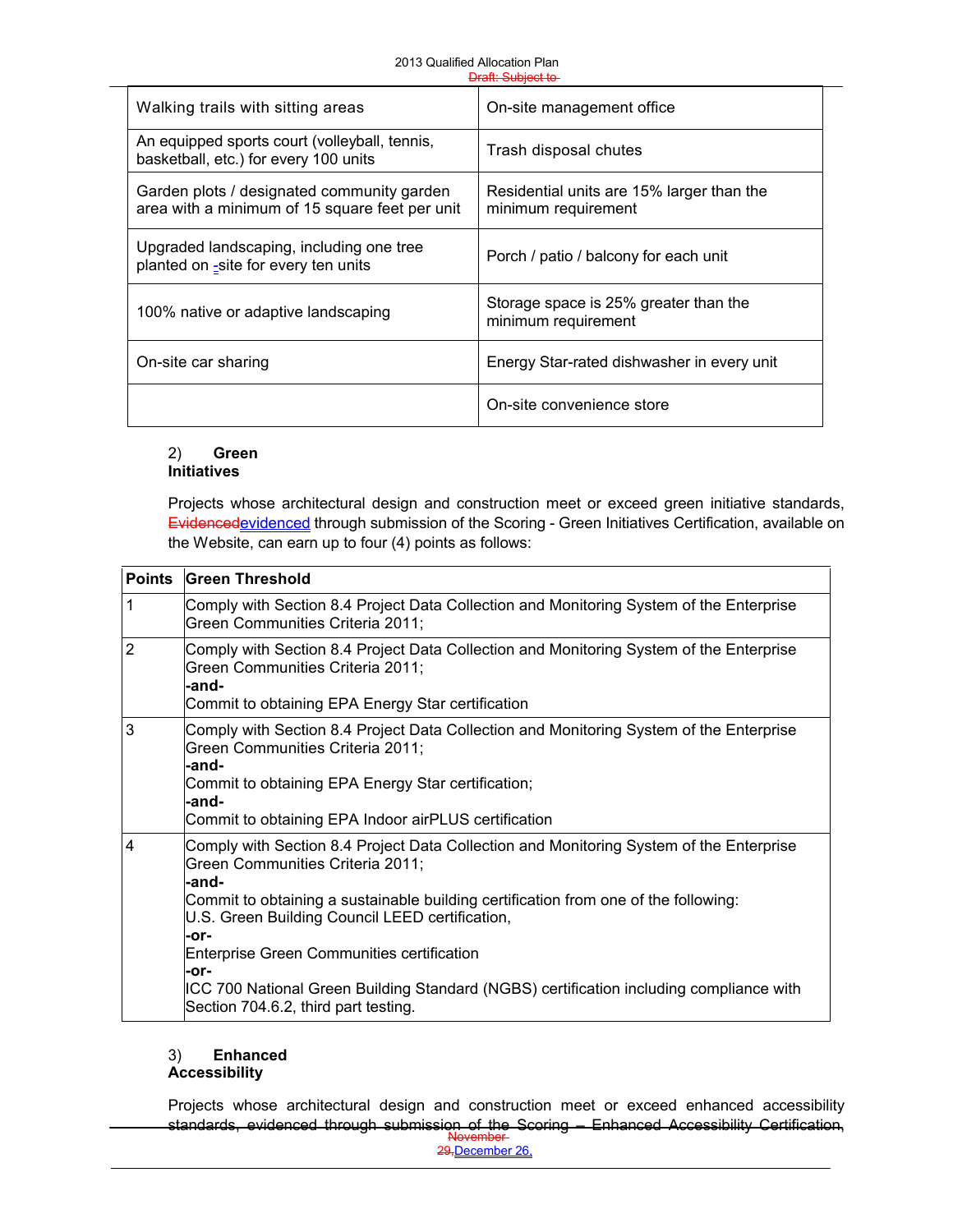available on the Website, can earn up to three (3) points as follows:

| <b>Points</b>  | <b>Accessibility Threshold</b>                                                                                                                                                                                                                                                                                                                                                                                                                                  |
|----------------|-----------------------------------------------------------------------------------------------------------------------------------------------------------------------------------------------------------------------------------------------------------------------------------------------------------------------------------------------------------------------------------------------------------------------------------------------------------------|
|                | At least ten percent (10.0%) of the total units in the Project are designed for persons with<br>mobility impairments, as defined in ICC/ANSI 117.1-2003 Section 1002 Accessible Units<br>-and-<br>At least two percent (2.0%) of the total units in the Project are designed for persons with<br>sensory impairments (not less than one unit), as defined in ICC/ANSI 117.1-2003                                                                                |
| $\overline{2}$ | At least ten percent (10.0%) of the total units in the Project are designed for persons with<br>mobility impairments, as defined in ICC/ANSI 117.1-2003 Section 1002 Accessible Units<br>-and-<br>At least two percent (2.0%) of the total units in the Project are designed for persons with<br>sensory impairments (not less than one unit), as defined in ICC/ANSI 117.1-2003<br>-and-<br>Projects whose universal design score for all units is at least 50 |
| 3              | At least ten percent (10.0%) of the total units in the Project are designed for persons with<br>mobility impairments, as defined in ICC/ANSI 117.1-2003 Section 1002 Accessible Units<br>-and-<br>At least two percent (2.0%) of the total units in the Project are designed for persons with<br>sensory impairments (not less than one unit), as defined in ICC/ANSI 117.1-2003<br>-and-<br>Projects whose universal design score for all units is at least 75 |

#### 4) **Unit Mix**

Projects whose architectural design and construction include multiple bedroom types, evidenced through submission of the Scoring – Unit Mix Certification, available on the Website, can earn up to two (2) points as follows:

| <b>Points</b>  | <b>Elderly Restricted Units</b>                                                                                                                                             |  |  |
|----------------|-----------------------------------------------------------------------------------------------------------------------------------------------------------------------------|--|--|
|                | The Project's Elderly restricted units consist of two bedroom types, with two bedroom types<br>each making up at least ten percent (10.0%) of the Elderly restricted units; |  |  |
| $\overline{2}$ | The Project's Elderly restricted units consist of two bedroom types, with two bedroom types<br>each making up at least twenty (20.0%) of the Elderly restricted units;      |  |  |
|                |                                                                                                                                                                             |  |  |
| <b>Points</b>  | Non-Elderly Units                                                                                                                                                           |  |  |
|                | The Project's Non-Elderly units consist of at least two bedroom types, with two<br>bedroom types each making up at least twenty percent (20.0%) of the Non-Elderly          |  |  |
| 2              | The Project's Non-Elderly units consist of at least three bedroom types, with three<br>bedroom types each making up at least ten percent (10.0%) of the Non-Elderly units   |  |  |

Units of a different design or layout containing the same number of bedrooms will not be considered different bedroom types.

For Projects serving both Elderly and Non-Elderly populations, points are not cumulative and are limited to the lowest score by population.

#### 5) **Larger Units**

**November** Projects whose architectural design and construction includes larger units, Evidencedevidenced through submission of the Scoring – Larger Units Certification, available on the Website, can earn

29,December 26,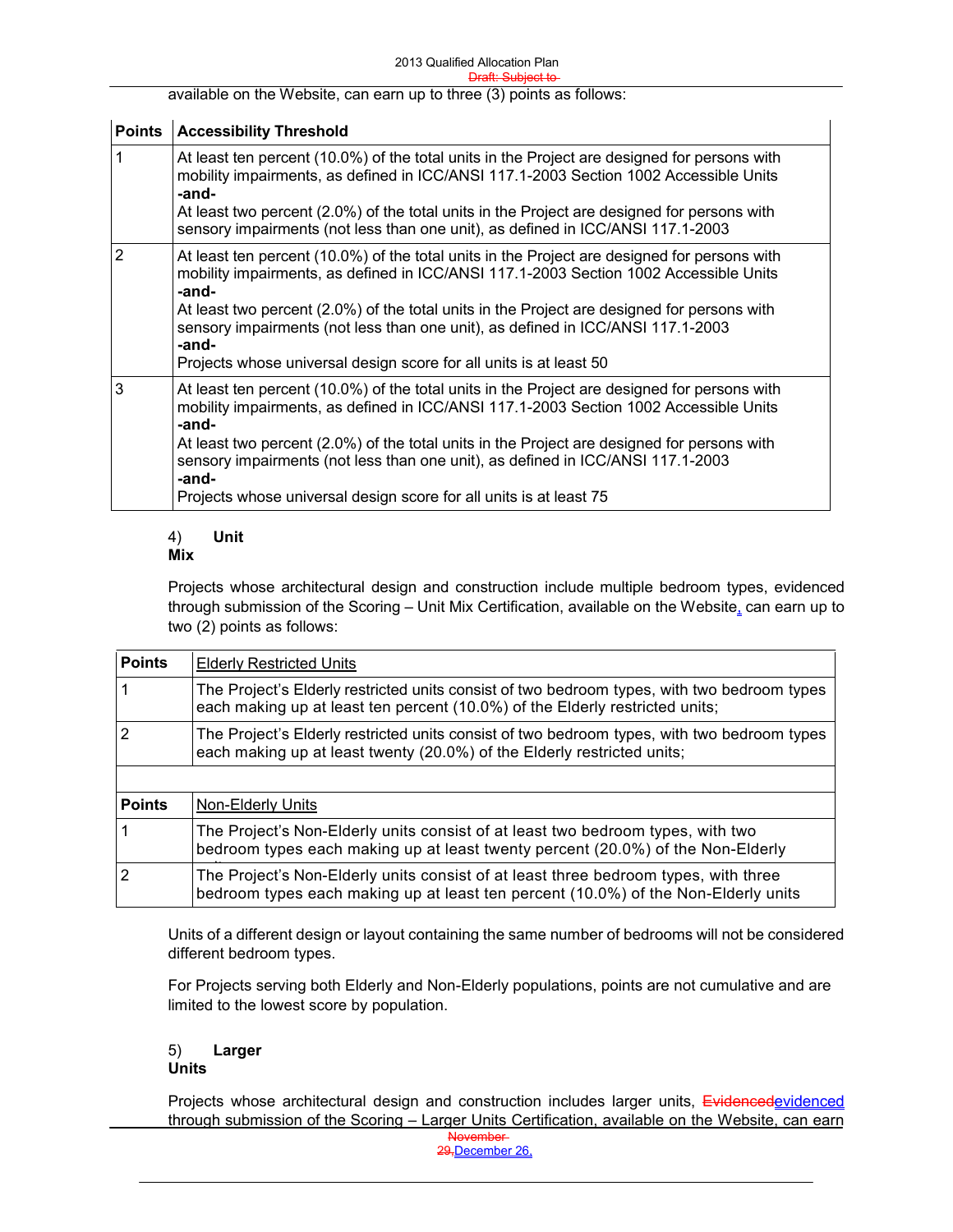up to three (3) points as follows:

|   | <b>Elderly Restricted Units</b>                                       | Non-Elderly Units                                             |
|---|-----------------------------------------------------------------------|---------------------------------------------------------------|
|   | Points Two-bedroom units as a % of Elderly<br><b>Restricted Units</b> | Three-bedroom and larger units as a %<br>of Non-Elderly Units |
|   | $15.0\% - 9.99\%$                                                     | l10.0% - 24.9%                                                |
| 2 | $10.0\% - 14.99\%$                                                    | $25.0\% - 49.9\%$                                             |
| 3 | $15.0\% - 25.0\%$                                                     | 50.0% or more                                                 |

For Projects serving both Elderly and Non-Elderly populations, points are not cumulative and are limited to the lowest score by population.

#### 6) **Rehabilita tion**

Projects that involve the rehabilitation of existing buildings, as evidenced through the Scoring -Rehabilitation Certification available on the Website, can cumulatively earn up to thirteen (13) points as follows:

| <b>Points</b>  |                         | <b>Rehabilitation Threshold</b>                                                                        |  |  |
|----------------|-------------------------|--------------------------------------------------------------------------------------------------------|--|--|
| 25.0%          |                         | 49.99% of Hard Residential Construction Costs attributable to:                                         |  |  |
| $\overline{1}$ |                         | The rehabilitation and conversion of existing non-residential buildings into-<br>residential buildings |  |  |
| $\overline{2}$ |                         | The rehabilitation of existing housing                                                                 |  |  |
| 44             |                         | The rehabilitation of Abandoned and Foreclosed Single-Family Housing                                   |  |  |
| 50.0%          |                         | Percentage of Hard Residential Construction Costs Attributable to:                                     |  |  |
| $\overline{2}$ |                         | The rehabilitation and conversion of existing non-residential buildings into residential               |  |  |
|                | <u>1</u>                | 25.0% - 49.99%                                                                                         |  |  |
|                | $\overline{2}$          | 50.0% - 74.99%                                                                                         |  |  |
|                | $\overline{3}$          | 75.0% or more                                                                                          |  |  |
| $\overline{3}$ |                         | The rehabilitation of existing housing                                                                 |  |  |
| 42             | The-                    | $25.0\% - 49.99\%$                                                                                     |  |  |
|                | 75.0% or 50.0% - 74.99% |                                                                                                        |  |  |
| $\overline{3}$ | <del>The </del>         | 75.0% or more                                                                                          |  |  |
| $\overline{4}$ |                         | The rehabilitation of existing housing                                                                 |  |  |
| 43             |                         | The rehabilitation of Abandoned and Foreclosed Single-Family Housing                                   |  |  |
|                | 11                      | <u>25.0% - 49.99%</u>                                                                                  |  |  |
|                | 12                      | <u>50.0% - 74.99%</u>                                                                                  |  |  |
|                | <u> 13</u>              | 75.0% or more                                                                                          |  |  |

#### 7) **Historic Significance**

Historically significant Projects can earn one (1) points as follows:

| <b>Points</b> | <b>Historic Significance</b> |  |
|---------------|------------------------------|--|
|               | <b>November</b>              |  |
|               | 29 December 26               |  |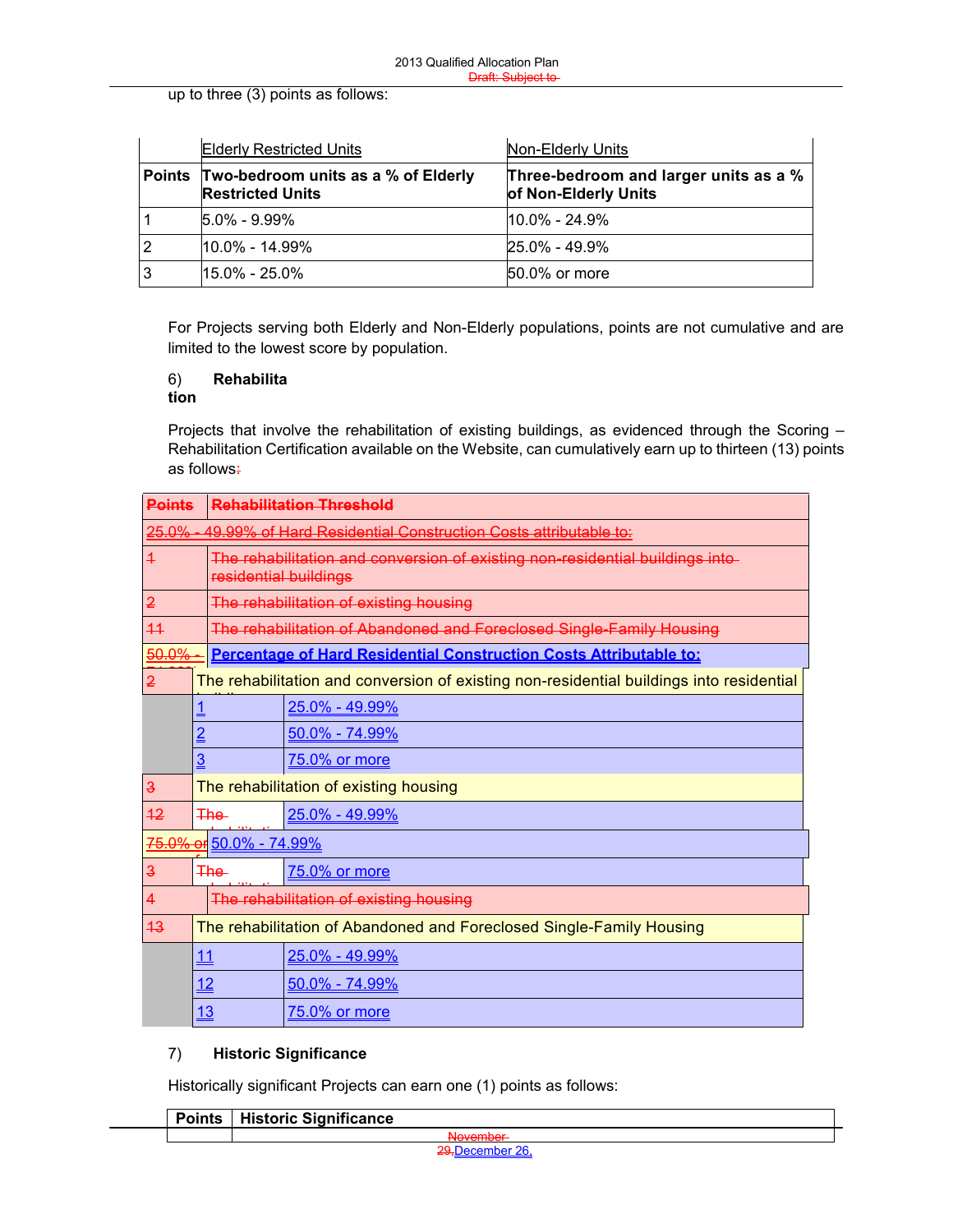|  | Project involves historically significant elements as determined by the National      |
|--|---------------------------------------------------------------------------------------|
|  | Register of Historic Places, a local landmarks jurisdiction, or the Illinois Historic |
|  | <b>Preservation Agency</b>                                                            |

Evidenced through submission of all of the following:

- 1) Scoring—Historic Significance Certification, available on the Website
- 2) Documentation confirming the Project contains historically significant elements from at least one of the following:
- The National Register of Historic Places
- A local landmarks jurisdiction
- The Illinois Historic Preservation Agency

#### B)**Site Suitability and Marketability**

#### 1) **Market Characteristics**

Projects can earn up to three (3) points for market characteristics, estimated through submission of the Scoring—Market Characteristics Certification, available on the Website as follows:

| <b>Points</b>  | <b>Market Characteristics</b>        |  |
|----------------|--------------------------------------|--|
| -3             | Inferior                             |  |
| $-2$           | Better than inferior but not average |  |
| $-1$           | Less than average but not inferior   |  |
| 0              | Average                              |  |
| 1              | Better than average but not Superior |  |
| $\overline{2}$ | Less than superior but not average   |  |
| $\overline{3}$ | Superior                             |  |

In evaluating market characteristics, it is expected the average score will be zero (0), which may increase or decrease based on the following:

- Development type (population, unit mix, and unit sizes);
- Rent-up (Project amenities, rent structure, and marketability / visibility of the site Project); and
- Primary market area characteristics (households and population projections, penetration rate, capture rate, and job growth)

A full description of the evaluation characteristics and criteria is included as part of the Authority's Standards for Market Study Review and Professionals available on the Website.

#### 2) **Neighborhood Assets**

Projects whose sitesSites have desirable neighborhood characteristics and amenities located within the proximity radius can earn up to nine (9) points as follows:

| <b>Proximity Radius by Set-Aside</b>   |      |
|----------------------------------------|------|
| City of Chicago                        | 0.25 |
| Chicago Metro (AHPAA Opportunity Area) | 0.5  |
| Chicago Metro (non-AHPAA)              | 0.5  |
| <b>Other Metro</b>                     | 0.75 |
| Non-Metro                              | 1 በ  |

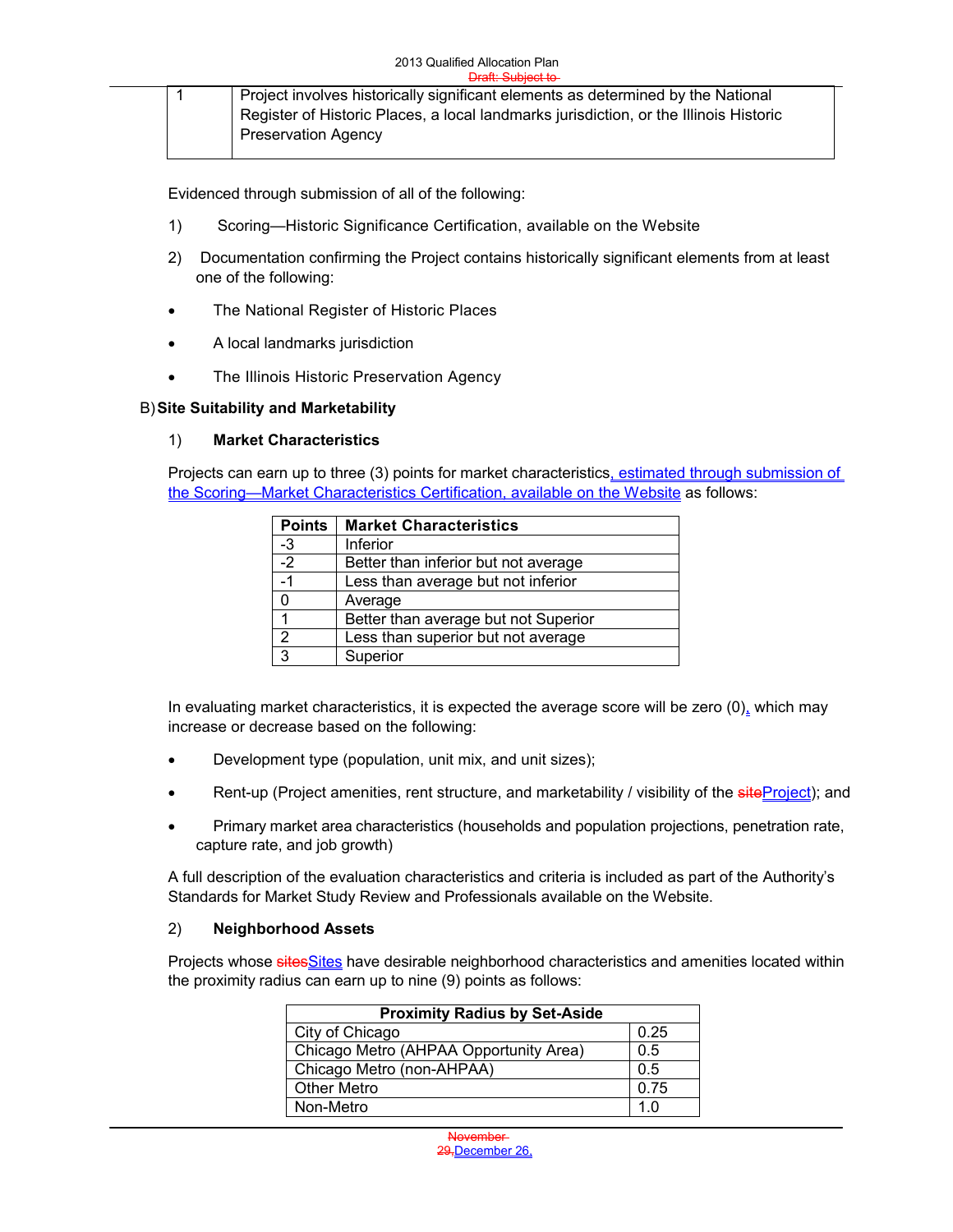| <b>Points</b>  | Category                                       | <b>Threshold</b>                                                                                                                                                                                                                                                                                                  |
|----------------|------------------------------------------------|-------------------------------------------------------------------------------------------------------------------------------------------------------------------------------------------------------------------------------------------------------------------------------------------------------------------|
| $\overline{2}$ | Transit-Oriented<br>Development                | All Project sites Sites are located within the proximity radius of a fixed route<br>transit stop defined as buses and trains serving local destinations and<br>operating on a schedule beginning no later than 8am and ending no earlier<br>than 6pm, Monday through Friday.                                      |
| 1              | Dial-A-Ride                                    | All Project sites Sites are served by a "Dial-a-Ride" service available to the<br>public at large operating on a schedule beginning no later than 8am and<br>ending no earlier than 6pm, Monday through Friday.                                                                                                   |
| 1              | <b>Grocery Stores</b>                          | All Project sites Sites are located within the proximity radius of a full service<br>grocery store                                                                                                                                                                                                                |
| 1              | <b>Public Schools</b><br>and Senior<br>Centers | Non-Elderly: All Project sites Sites are located within the proximity radius of a<br>public school. Tuition-based schools and selective enrollment schools do<br>not qualify.<br>Elderly: All Project sites Sites are located within the proximity radius of a<br>public senior center providing Elderly Services |
| 1              | Recreation                                     | All Project sites Sites are located within the proximity radius of a public park<br>with<br>playground equipment, park district facility or field house, or a public                                                                                                                                              |
| 1              | <b>Health Services</b>                         | All Project sitesSites are located within the proximity radius of a pharmacy and<br>a                                                                                                                                                                                                                             |
| 1              | Government<br>Services                         | All Project sites Sites are located within the proximity radius of a post office or<br>public library                                                                                                                                                                                                             |
| 1              | <b>Social Services</b>                         | All Project sites Sites are located within the proximity radius of a NAEYC-<br>accredited daycare, workforce investment center, community college, or<br>job training center                                                                                                                                      |

Evidenced through submission of all of the following:

1) Scoring – Neighborhood Assets Certification, available on the Website

2) A map for each Project Site identified on the Address Exhibit tab of the Common Application that contains all of the following:

**.** Location of the Project Site; and

• 2) A mapLocation of the neighborhood assets that contains all of the following:; and

**Location of the Project sites; and** 

The applicable proximity radius around the

Project sitesSite

3) A table of Neighborhood Assets that contains all of the following:

The name of the neighborhood asset; and

The address of the neighborhood asset; and

The distance from the Project sites of the neighborhood asset

3) **Jobs Housing Mismatch**

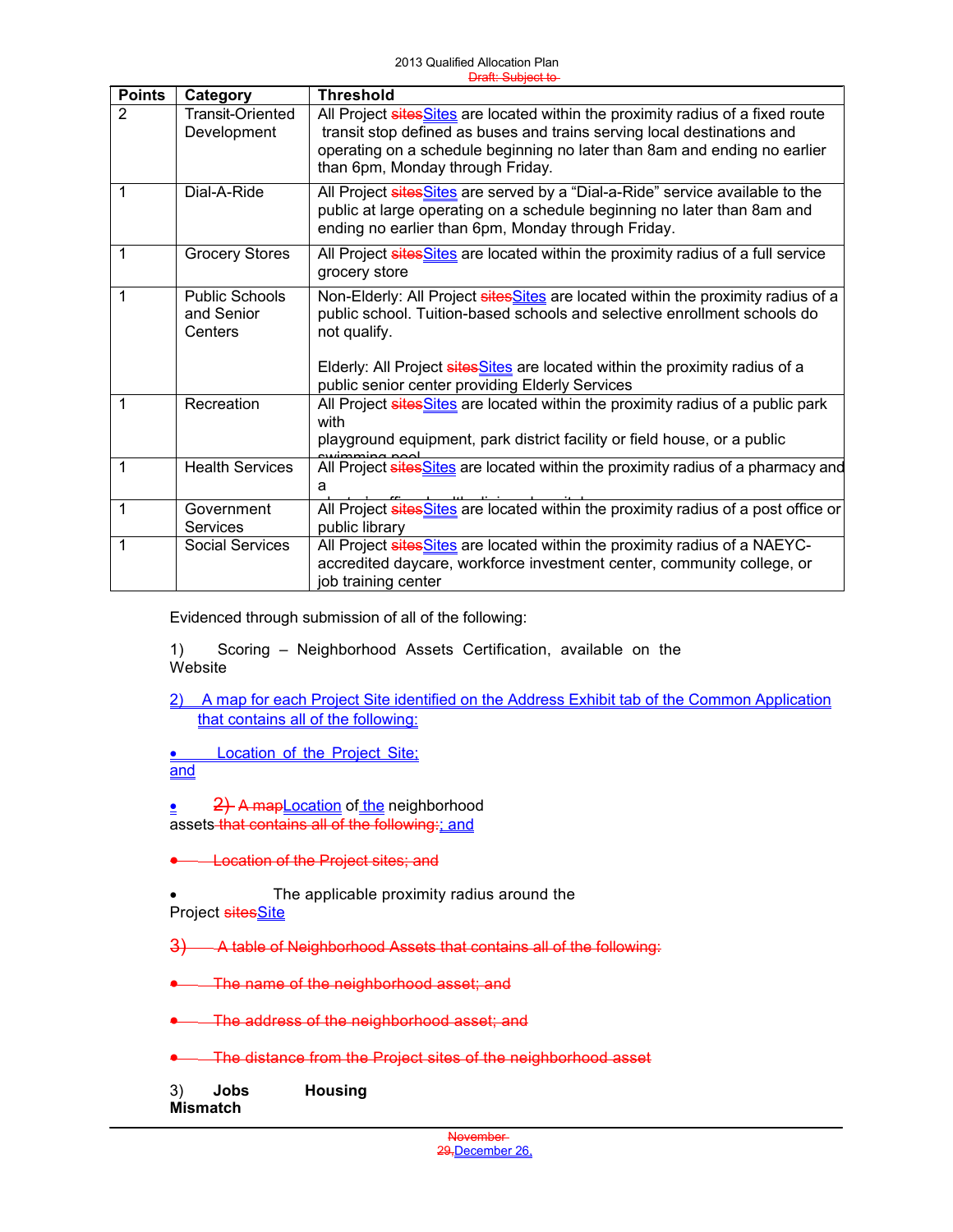Projects whose sitesSites have a minimum number of jobs located within a two (2) mile radius that also demonstrate a need for housing in the vicinity of jobs, as evidenced through submission of the Scoring- Jobs Housing Mismatch Certification, available on the Website, can earn up to two (2) points as follows:

| Minimum Jobs within a 2-Mile Radius of the Project |                                  |                                                                |                |           |
|----------------------------------------------------|----------------------------------|----------------------------------------------------------------|----------------|-----------|
| Set-Aside:                                         | Chic ag o                        | Chic ag o M etro                                               | O ther Me tr o | Non-Metro |
| Jobs:                                              | 40,000                           | 20,000                                                         | 10,000         | 3,000     |
|                                                    |                                  | -and-                                                          |                |           |
| <b>Points</b>                                      |                                  | Percentage of Workers within a 2-Mile Radius whose Home Census |                |           |
|                                                    | Tract is more than 10 Miles away |                                                                |                |           |
|                                                    | 40.0% - 55.054.99%               |                                                                |                |           |
| 12                                                 | 55.155.0% or more                |                                                                |                |           |

#### 4) **Revitalization or Redevelopment Plans**

Projects located within the boundaries of an area covered by a revitalization or redevelopment plan that includes affordable housing policy goals can earn one (1) point as follows:

| <b>Points Community Impact</b>                                                                                                                                                                                                                 |
|------------------------------------------------------------------------------------------------------------------------------------------------------------------------------------------------------------------------------------------------|
| 1 Project is located within the boundaries of an area covered by a revitalization or<br>redevelopment plan, commissioned and funded by a public entity, that includes<br>affordable housing policy goals that will be addressed by the Project |

| <b>Revitalization or Redevelopment Plans</b>                                            |
|-----------------------------------------------------------------------------------------|
| Empowerment zones,                                                                      |
| Tax increment financing districts,                                                      |
| Enterprise communities-                                                                 |
| Enterprise zones-                                                                       |
| AHPAA opportunity area plans-                                                           |
| Comprehensive plans,                                                                    |
| Land Bank Authority plans-                                                              |
| Transit oriented development plans,                                                     |
| Interjurisdictional plans-                                                              |
| Other locally designated and approved plans subject to<br>Authority review and approval |

Evidenced through submission of all of the following:

- 1) Scoring Revitalization or Redevelopment Plan Certification, available on the Website; and
- 2) Evidence of the public entitiesentity's formal adoption of the revitalization or redevelopment plan prior to the Application deadline date; and
- 3) A copy of the **Project area's**-revitalization or redevelopment plan; and
- 4) A map clearly delineating the Project  $siteSite(s)$  within the boundaries of the revitalization or redevelopment plan; and
- 5) A letter from the public entity that administers the revitalization or redevelopment plan affirming both of the following:

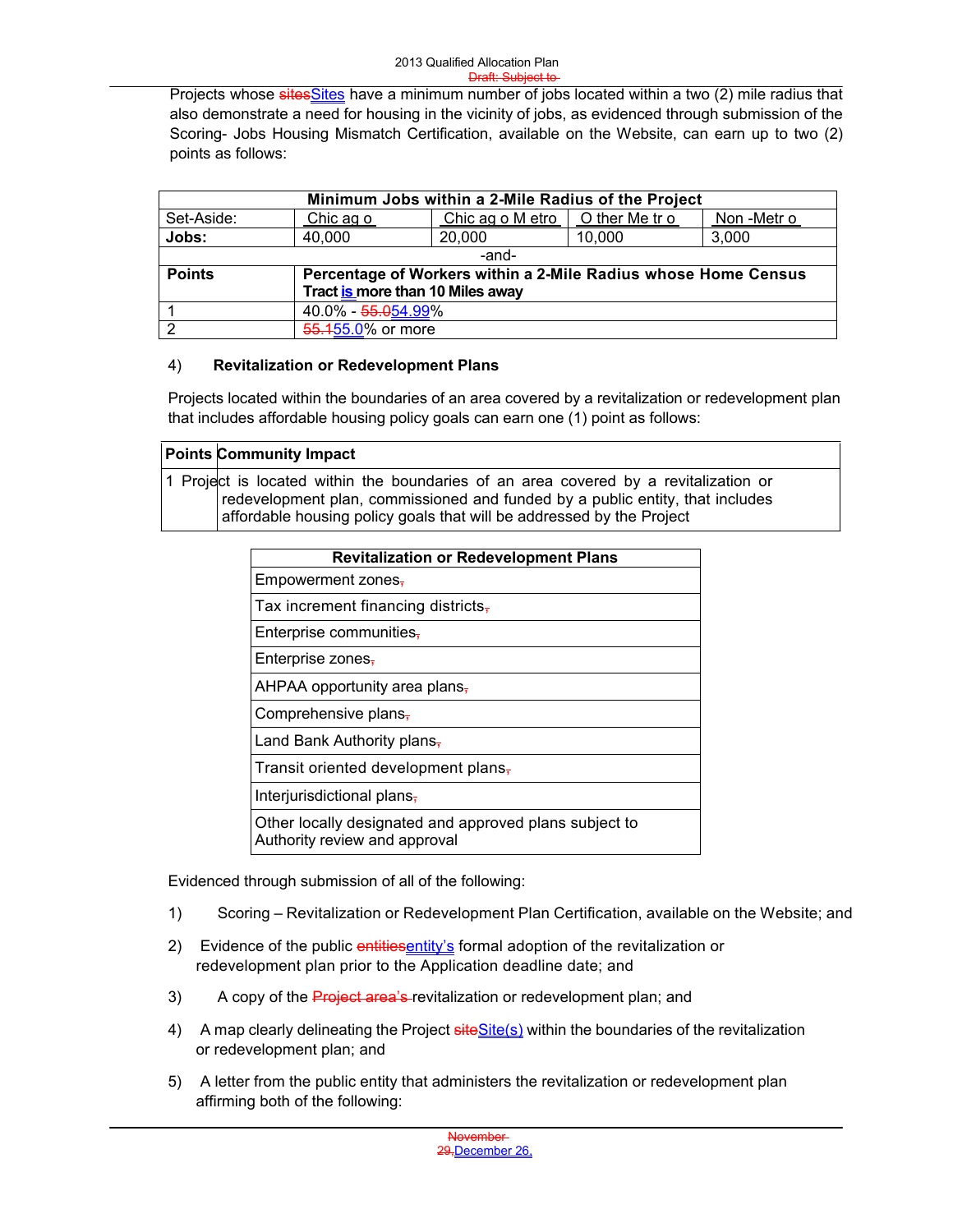- The revitalization or redevelopment plan was commissioned and funded by a public entity; and
- The Project will contribute to the affordable housing policy goals within the revitalization or redevelopment plan.

#### C)**Development Team Characteristics**

#### 1) **Illinois Based Minority-, Female-, or Persons with Disabilities Participation**

Projects whose Participants' place of business has been located in the State for a minimum of two (2) years that are certified under the Illinois Business Enterprise Program for Minorities, Females, and Persons with Disabilities, can earn up to three (3) points as follows:

| <b>Points</b> | <b>Participant</b>              |  |
|---------------|---------------------------------|--|
|               | <b>General Contracting firm</b> |  |
|               | Architectural firm              |  |
|               | <b>Property Management firm</b> |  |
| -or-          |                                 |  |
|               | All Project Sponsors            |  |

Evidenced through submission of all of the following for each Participant-or Sponsor:

- 1) Scoring—Illinois Based Minority Female or Persons with Disabilities Participation Certification; and
- 2) The Secretary of State's Certificate of Good Standing; and
- 3) Current certification from the Illinois Business Enterprise Program for Minorities, Females, and Persons with Disabilities

#### 2) **Non-profit Corporation Participation**

Projects that involve the participation of a Qualified Non-Profit Corporation can earn up to three (3) points as follows:

| <b>Points</b> | <b>Participation of Qualified Non-Profit Corporation</b>                                                                                                                                                                             |
|---------------|--------------------------------------------------------------------------------------------------------------------------------------------------------------------------------------------------------------------------------------|
|               | Material Participation in the development and operations of the Project through the<br>Extended Use Period-                                                                                                                          |
|               | Ownership interest of at least twenty-five (25%) in the general partner or non-investor<br>member of the Owner that includes a distribution of financial benefits equal to the<br>ownership interest through the Extended Use Period |
|               | Ownership interest of one-hundred (100%) in the general partner or non-investor<br>membership of the Owner-through the Extended Use Period                                                                                           |

Evidenced through submission of all of the following:

- 1) Scoring Non-Profit Corporation Participation Certification, available on the Website
- 2) The Qualified Non-Profit Corporation's IRS determination letter; and
- 3) The Qualified Non-Profit Corporation's Articles of Incorporation evidencing the fostering of low-income housing as an exempt purpose; and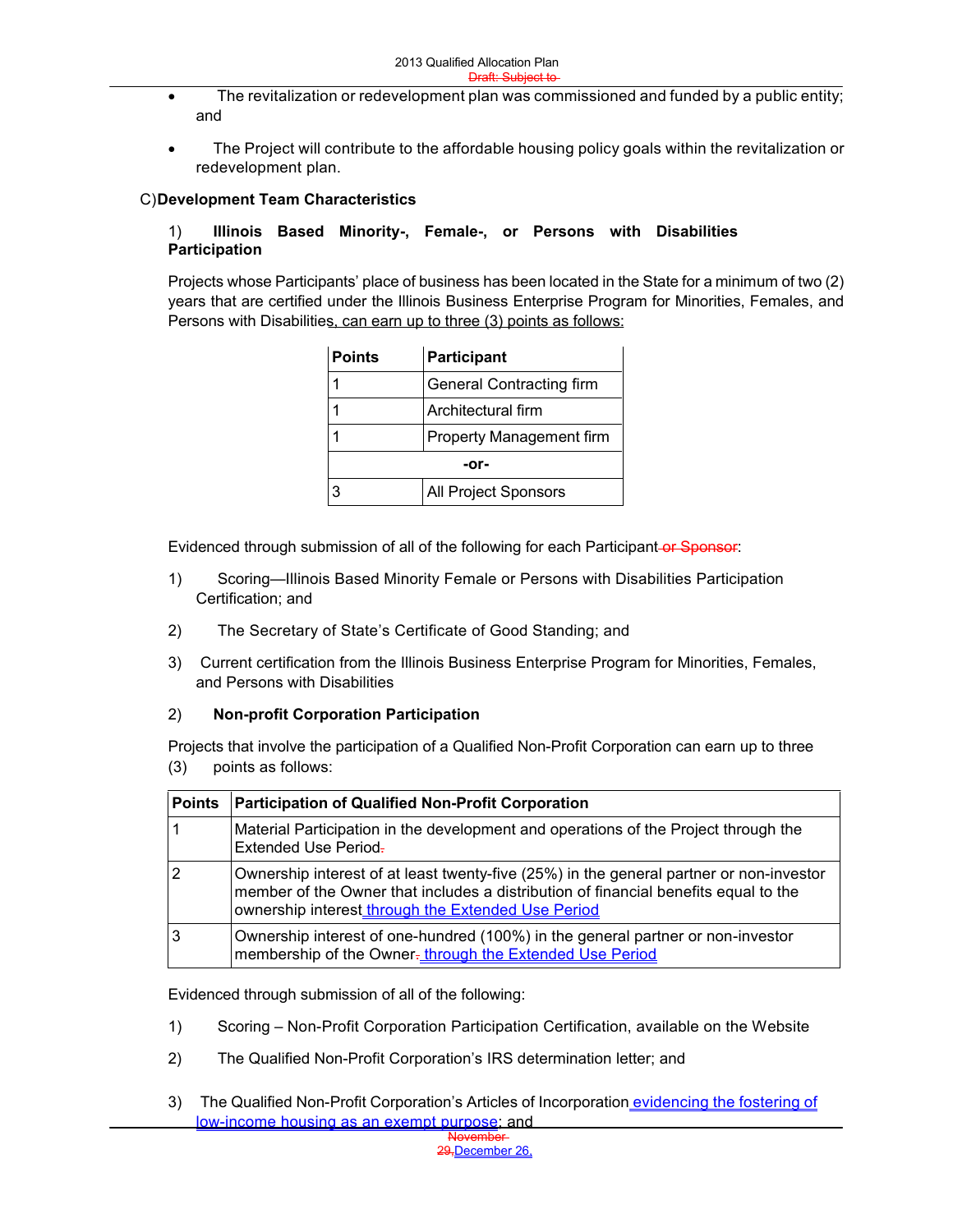Board and 4) TheA written narrative detailing the Material Participation of the Qualified Non-Profit Corporation's By-Laws in the Project including the number of hours and corresponding activities that will be undertaken on a quarterly basis.

#### 3) **Unfavorable Practices**

All Applications must include the Scoring - Unfavorable Practices Certification.

Projects may lose up to nine (9) points if at any time within the past three (3) years a Participant has been involved in a regulated affordable housing Project in which any of the following unfavorable practices apply:

 Record of unsatisfactory performance

 Negative results on any physical inspection

 Failure to provide and maintain amenities

 Failure to provide and maintain services

 Failure to construct or rehabilitate a development according to the governing architectural and construction guidelines

 Failure to comply with any representations made in an Application

 Failure to make satisfactory progress

 Failure to utilize an Authority allocated resource

 Involuntarily revocation of a Tax Credit **Reservation** 

 Record of uncorrected noncompliance

 Filing of an IRS form 8823

 Failure to pay any fee or expense owed the Authority

In the event any of the above unfavorable practices apply to any Participant, the Application mayScoring – Unfavorable Practices Certification must include an explanation of the circumstances surrounding the unfavorable practice as it relates to the role of the Participant.

#### D) **Financial Characteristics**

1) **Rental Assistance**

Projects with unit based (rather than tenant based) rental assistance ensuring tenants pay no more than thirty (30%) of their income towards rent and utility expenses combined, evidenced through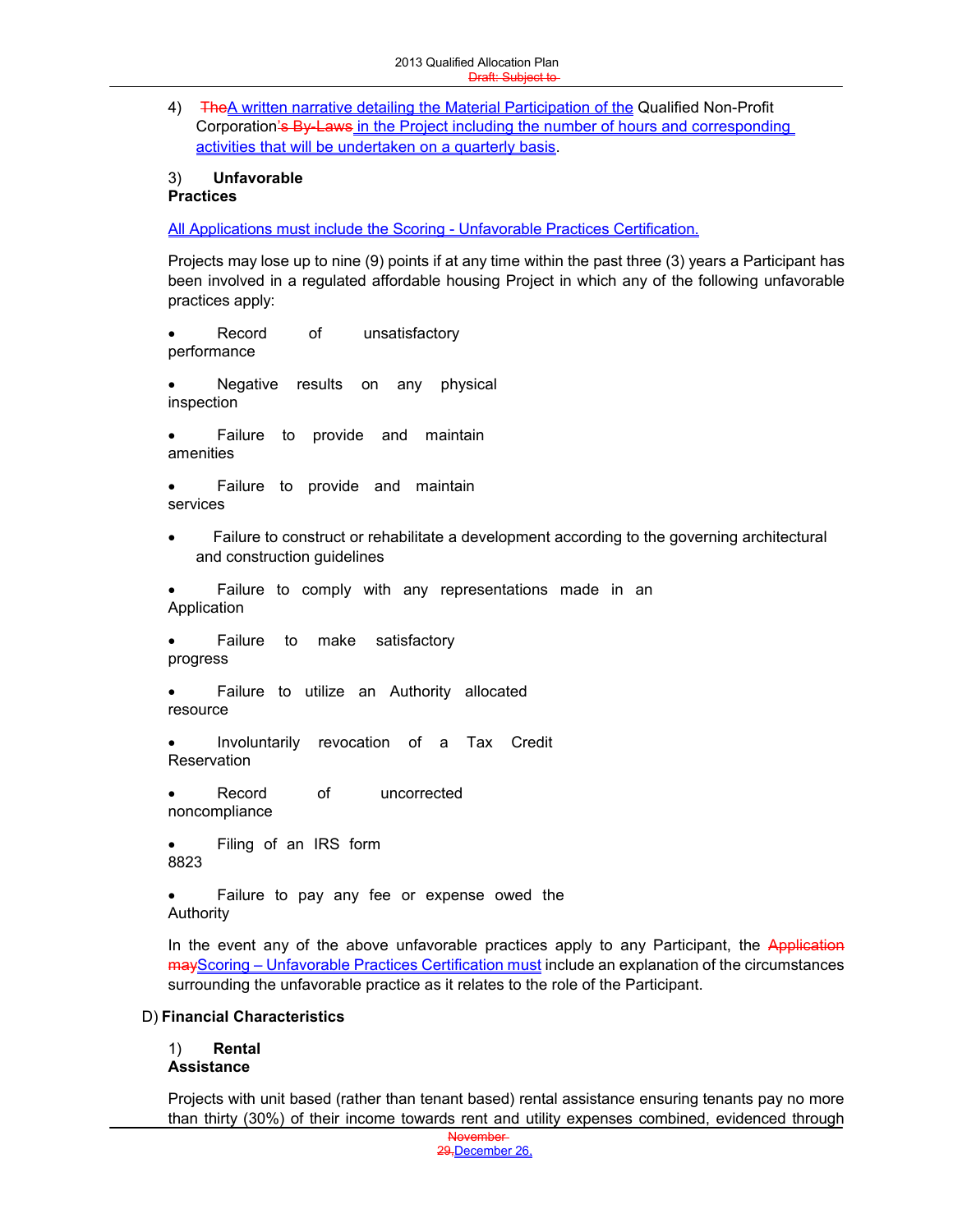submission of a rental assistance contract or commitment can cumulatively earn up to twenty  $(20)$ points as follows:

|                                   |                                           | <b>State and Federal Rental</b><br><b>Assistance</b> |          | <b>Other Rental Assistance</b> |                                |   |    |
|-----------------------------------|-------------------------------------------|------------------------------------------------------|----------|--------------------------------|--------------------------------|---|----|
|                                   | Length of Remaining<br>Assistance (years) |                                                      |          | (years)                        | Length of Remaining Assistance |   |    |
| $6 - 10$<br>$3 - 5$<br>11 or more |                                           | $3-5$                                                | $6 - 10$ | 11 or more                     |                                |   |    |
| Units                             | 10.0% - 19.99%                            |                                                      | 3        |                                |                                |   |    |
| ssisted                           | 20.0% - 39.99%                            | 3                                                    | 5        | 8                              |                                | 3 |    |
| of Total<br>⋖                     | 40.0% - 59.99%                            | 4                                                    | 8        | 12                             | 2                              |   | 6  |
| $\aleph$                          | 60.0% - 79.99%                            | 5                                                    | 11       | 16                             | 3                              | 5 |    |
|                                   | 80.0% or more                             |                                                      | 13       | 20                             | 3                              |   | 10 |

Evidenced through submission of all of the following:

1) Scoring – Rental Assistance Certification, available on the Website, and

2) A copy of the fully executed rental assistance contract or a rental assistance commitment letter from the entity providing the rental assistance that includes all of the following:

 the maximum percentage of Area Median Income; and

the total number of units assisted by unit type; and

 the length of the rental assistance contract-; and

 $\bullet$  the contract rent by unit type.

In no cases can rental assistance be funded from the development budget or operating budget of the Project.

Projects with "Other" forms of rental assistance will be required to fully fund a cash reserve, to be held by the Authority, prior to the issuance of the Extended Use Agreement. In addition, Applications for Projects with "Other" forms of rental assistance must include all of the following:

• the amount of the cash reserve needed to fund the rental assistance; and

• a detailed explanation of how the amount of the cash reserve was calculated.

| <b>Examples of Rental Assistance</b> |                      |  |
|--------------------------------------|----------------------|--|
| State and Federal                    | Other                |  |
| Section 8                            | Employer assistance  |  |
| McKinney-Vento                       | Developer assistance |  |

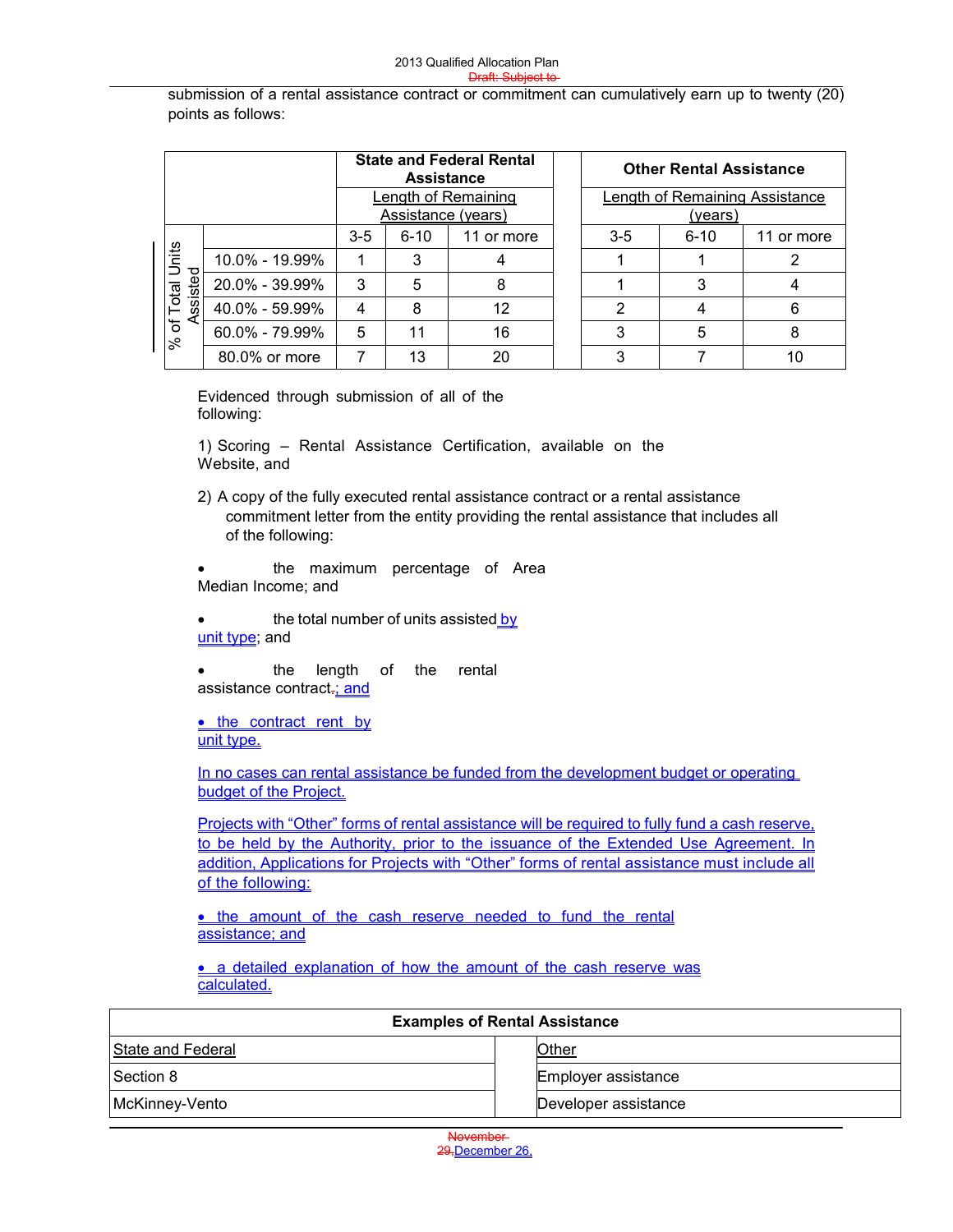#### 2013 Qualified Allocation Plan Draft: Subject to

|                                                                  | <del>Didit. Subject to</del> |
|------------------------------------------------------------------|------------------------------|
| Section 811 PRAC Contract                                        | Municipal assistance         |
| <b>Bridge Rental Subsidy Program</b>                             |                              |
| Rural Development- Rural Rental Assistance                       |                              |
| Veterans Affairs Supportive Housing (VASH)                       |                              |
| <b>Rental Housing Support Program</b>                            |                              |
| Veterans Affairs Per-Diem                                        |                              |
| Other State or Federal sources as determined by the<br>Authority |                              |

#### 2)**Leveraging Authority Resources**

Projects whose budgets include leveraging resources that are available during the construction period to pay for expenses reflected in the development budget and remain in the Project after construction (ie. permanent financing), as evidenced through submission of the Scoring- Leveraging Authority Resources Certification, available on the W ebsiteWebsite, can earn up to five (5) points as follows:

| <b>Points</b> | Leveraging Resources as a % of the<br>total Project budget |
|---------------|------------------------------------------------------------|
|               | $5.00\% - 9.99\%$                                          |
| 2             | $10.0\% - 29.99\%$                                         |
| 3             | $30.0\% - 49.99\%$                                         |
|               | 50.0% - 69.99%                                             |
| 5             | 70.0% - 100%                                               |

| Leveraging Resources                           | Non-Leveraging Resources                                                       |  |
|------------------------------------------------|--------------------------------------------------------------------------------|--|
| Funds provided by a non-Authority source       | Funds generated by Authority allocated resources<br>(ie. tax-credit equity)    |  |
| Authority funds with a market rate of interest | Authority funds with a non-market rate of interest                             |  |
|                                                | Loans that are repaid from Authority allocated<br>resources (ie. bridge loans) |  |
|                                                | A seller's financing note                                                      |  |
|                                                | Funds from a Project Participant including deferred<br>developer fees          |  |

#### E) **Housing Policy Goals and Objectives**

#### 1)**30 Percent (30%) Area Median Income Housing**

Projects providing units restricted to households with incomes at or below 30% of Area Median Income, evidenced through submission of the Scoring – 30 Percent AMI Housing certification, available on the Website, can earn up to ten (10) points as follows:

#### **Points 30% AMI units as a % of the total Project units**

November 29,December 26,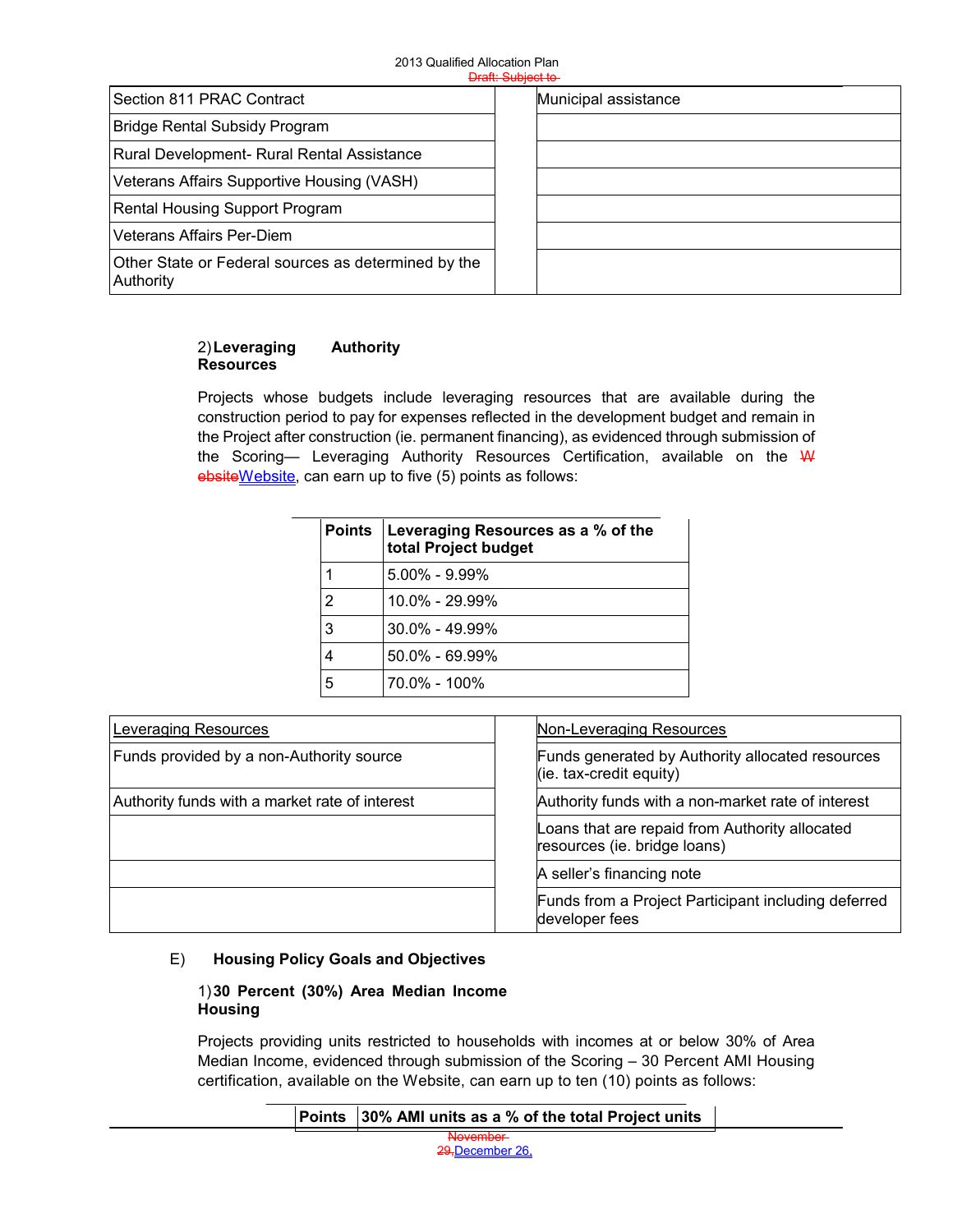|                                 |    | 4.99% or less*     |
|---------------------------------|----|--------------------|
|                                 | 2  | $5.0\% - 9.99\%$   |
|                                 |    | $10.0\% - 14.99\%$ |
|                                 |    | 15.00% - 19.99%    |
|                                 | 10 | 20.0% or more      |
| * Must be at least one (1) unit |    |                    |

#### 2) **State Referral Network Units**

Projects that include State Referral Network Units, evidenced through submission of the Scoring Permanent Supportive Housing Certification- State Referral Network Units certification, available on the Website can earn points as follows:

| <b>Points</b>                   | State Referral Network Units as a % of the total<br><b>Project units</b> |  |
|---------------------------------|--------------------------------------------------------------------------|--|
|                                 | 4.99% or less*                                                           |  |
| $\overline{2}$                  | $5.0\% - 9.99\%$                                                         |  |
| 4                               | $10.0\% - 14.99\%$                                                       |  |
| 7                               | 15.00% - 19.99%                                                          |  |
| 10<br>20.0% or more             |                                                                          |  |
| * Must be at least one (1) unit |                                                                          |  |

Note: Projects seeking points in this category should carefully review the definition of State Referral Network Units and understand the requirements and implications.

#### 3) **State-Administered Operating Subsidy or Rental Assistance**

Projects containing units that are not assisted by a rental assistance contract that certify a willingness to accept future State-administered operating subsidies or project-based rental assistance, should it be made available, evidenced through submission of the Scoring – State Administered Operating Subsidy or Rental Assistance certification, available on the Website can earn points as follows:

| Points % of Tax Credit unitsUnits certified to accept state-<br>administered operating subsidy or rental assistance_ |                               |
|----------------------------------------------------------------------------------------------------------------------|-------------------------------|
|                                                                                                                      | as a % of total Project units |
|                                                                                                                      | Up to 25.0%                   |

State-administered operating subsidies or project-based rental assistance may include, but is not limited to, the revampednewly revised Section 811 for Persons with Disabilities Program, the Rental Housing Support Program, or the Illinois Division of Mental Health Bridge Subsidy Program.

State-administered operating subsidies or project-based rental assistance cannot be assumed to be available at the time of Application and would likely house the same population as State Referral Network Units.

4) **Veterans**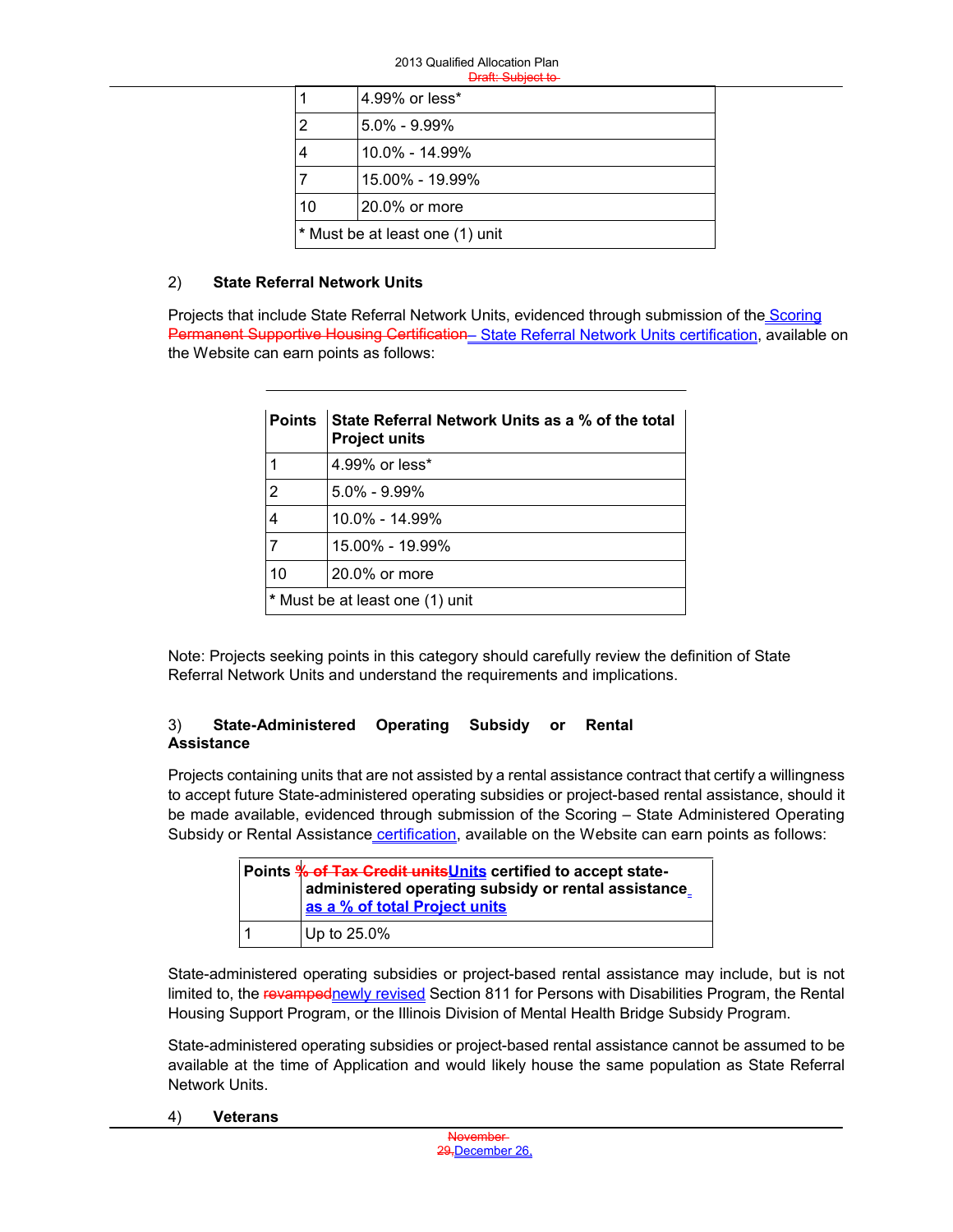#### **Housing**

|               | Projects providing housing for veterans can earn up to four (4) points as follows:                                                                                                                                                                             |  |  |
|---------------|----------------------------------------------------------------------------------------------------------------------------------------------------------------------------------------------------------------------------------------------------------------|--|--|
| <b>Points</b> | <b>Scoring Threshold</b>                                                                                                                                                                                                                                       |  |  |
|               | Project has a Veteran's Administration (VA) commitment for the provision of<br>onsite social services; or                                                                                                                                                      |  |  |
|               | Project has a commitment for Veteran's Administration Supportive Housing<br>(VASH) Vouchers for 50% or more of the total units; or                                                                                                                             |  |  |
|               | Project has a Veteran's Administration (VA) commitment for the provision<br><del>onsite social services: or</del><br>-and.<br><u> Project has a commitment for Veteran's Administration Sunnortive Ho</u><br>$SH)$ vouchers for $50\%$ or more of the total is |  |  |

4 Project has a Veteran's Administration (VA) commitment for the provision of onsite social services; **-and-**Project has a commitment for Veteran's Administration Supportive Housing (VASH) vouchers for 50% or more of the total units

Evidenced through submission of all of the following:

- 1) Scoring Veterans Housing Certification, available on the Website, and
- 2) A Veteran's Administration commitment for the provision of onsite social services; and / or
- 3) A commitment for Veteran's Administration Supportive Housing (VASH) vouchers for 50% or more of the total units that includes all of the following:
- the maximum percentage of Area Median Income; and
- the total number of VASH vouchersunits assisted by unit type; and
- the length of the VASH voucher rental assistance commitment; and

 $\bullet$  the contract rent by unit type.

#### F) **Tiebreaker Criteria**

In the event that two (2) or more Projects have an equal number of points, the following will be used to determine selection:

#### 1) **First Tiebreaker: 30 percent (30%) Area Median Income Housing and State Referral Network Units**

The Project with the highest combined score in the 30 percent (30%) Area Median Income Housing and State Referral Network categories.

If a tie still remains;

#### 2) **Second Tiebreaker: Fewest Tax Credits per Unit**

The Project requesting the fewest amount of Tax Credits per Tax Credit

unit. If a tie still remains;

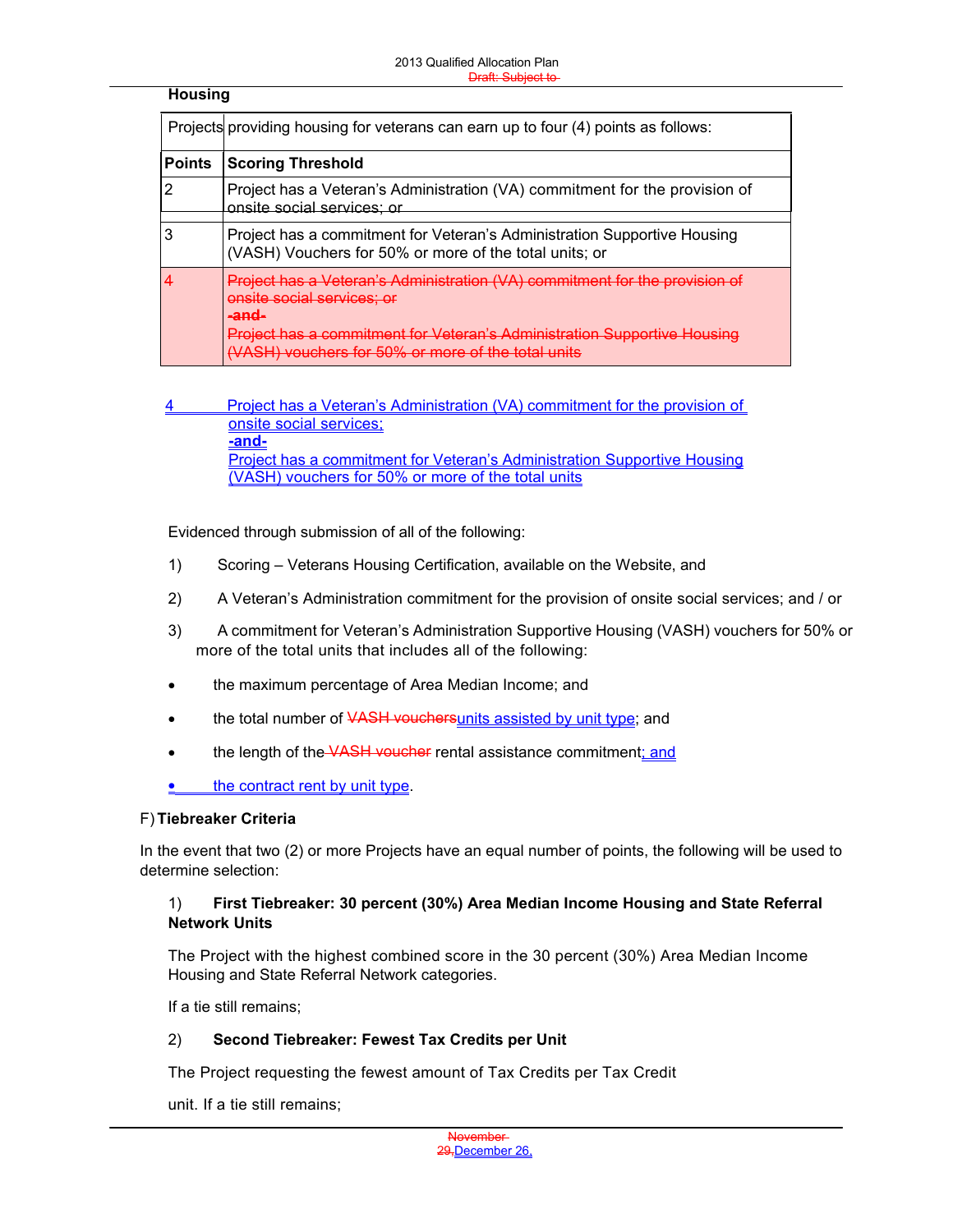#### 3) Third Tiebreaker: Tenant Homeownership

Projects that are intended for eventual tenant ownership. If

a tie still remains;

#### 4) **Third Tiebreaker: Qualified census tract and concerted community revitalization plan,**

Projects that are located within a qualified census tract and contribute to a concerted community revitalization plan.